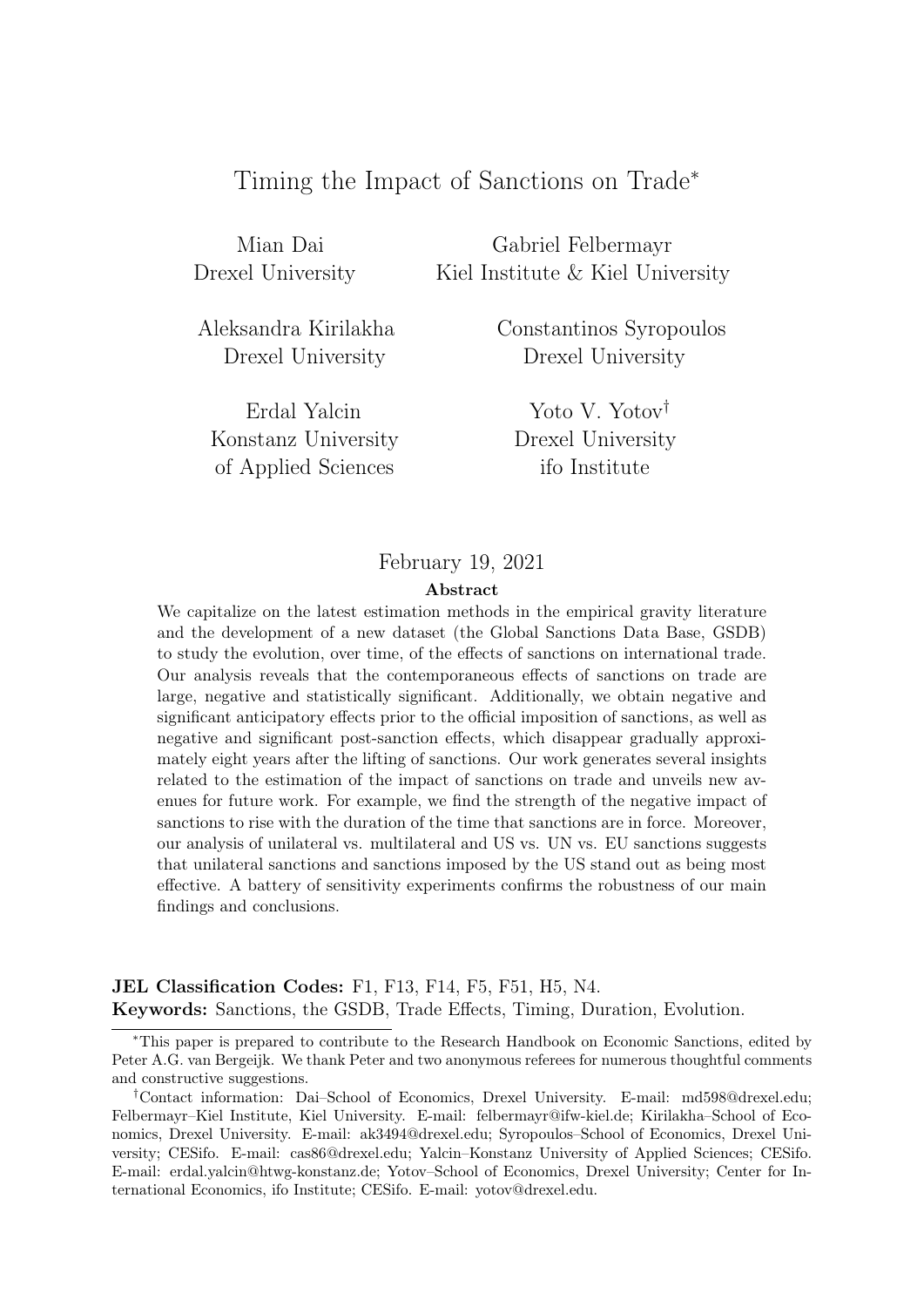### 1 Introduction

For decades decision makers, political scientists and scholars of international relations have displayed a keen interest in sanctions and their effects on target (i.e., sanctioned) and sender (i.e., sanctioning) states. While interest in this controversial instrument of foreign policy is on the rise, the extent to which economists have contributed to the related scholarship has been modest. At center stage in the sanctions debate stands one multifaceted problem that invariably all researchers and policy practitioners must grapple with: Are economic sanctions effective? Do they work? We view these as important questions because, as has been documented in the existing literature (see, for example, [Felbermayr et al., 2020b\)](#page-37-0) and as will be discussed shortly, the frequency of use of economic sanctions (especially financial and travel sanctions) has been increasing over time.

But how should one go about determining the "effectiveness" of sanctions? Surely, the motivation, specific objectives and intentions of the interacting parties should matter. The existing scholarship emphasizes that the initiation of sanctions and the responses to them aim to: compel governments to change their behavior internationally and/or domestically [\(Galtung, 1967;](#page-37-1) [Renwick, 1981;](#page-38-0) [Drury, 2001;](#page-36-0) [Hufbauer et al., 2007\)](#page-37-2); project power; reassure domestic constituencies and/or interest groups of their leaders' commitment to national and/or special interests [\(Kaempfer and Lowenberg, 2007;](#page-37-3) [Krustev and](#page-38-1) [Morgan, 2011\)](#page-38-1); and achieve policy objectives peacefully rather than by means of force.<sup>[1](#page-1-0)</sup>

Naturally, the ability to exert influence and the affected leaders' response to coercive measures are also important as they, too, may alter behavior [\(Kirshner, 2007;](#page-37-4) [Drezner,](#page-36-1) [2011;](#page-36-1) [Lektzian and Souva, 2003;](#page-38-2) [2007\)](#page-38-3). Similarly, the outcomes of sanctions depend on: the strategic environment within which senders and targets operate (e.g., political regime, level of economic development, domestic institutions, international cooperation, exposure to foreign trade and investment); the availability of policy instruments (e.g., diplomacy, types of economic sanctions, military intervention) in interacting states; and the various policy constraints the primary actors face. Ultimately, though, the success or failure of

<span id="page-1-0"></span><sup>&</sup>lt;sup>1</sup>In the words of [\(Hufbauer et al., 2007,](#page-37-2) p. 7), "[T]he imposition of sanctions conveys a triple signal: To the target country it says the sender does not condone the target's actions; to allies it says that words will be supported with deeds; and to domestic audiences it says the sender government will act to safeguard the nation's vital interests."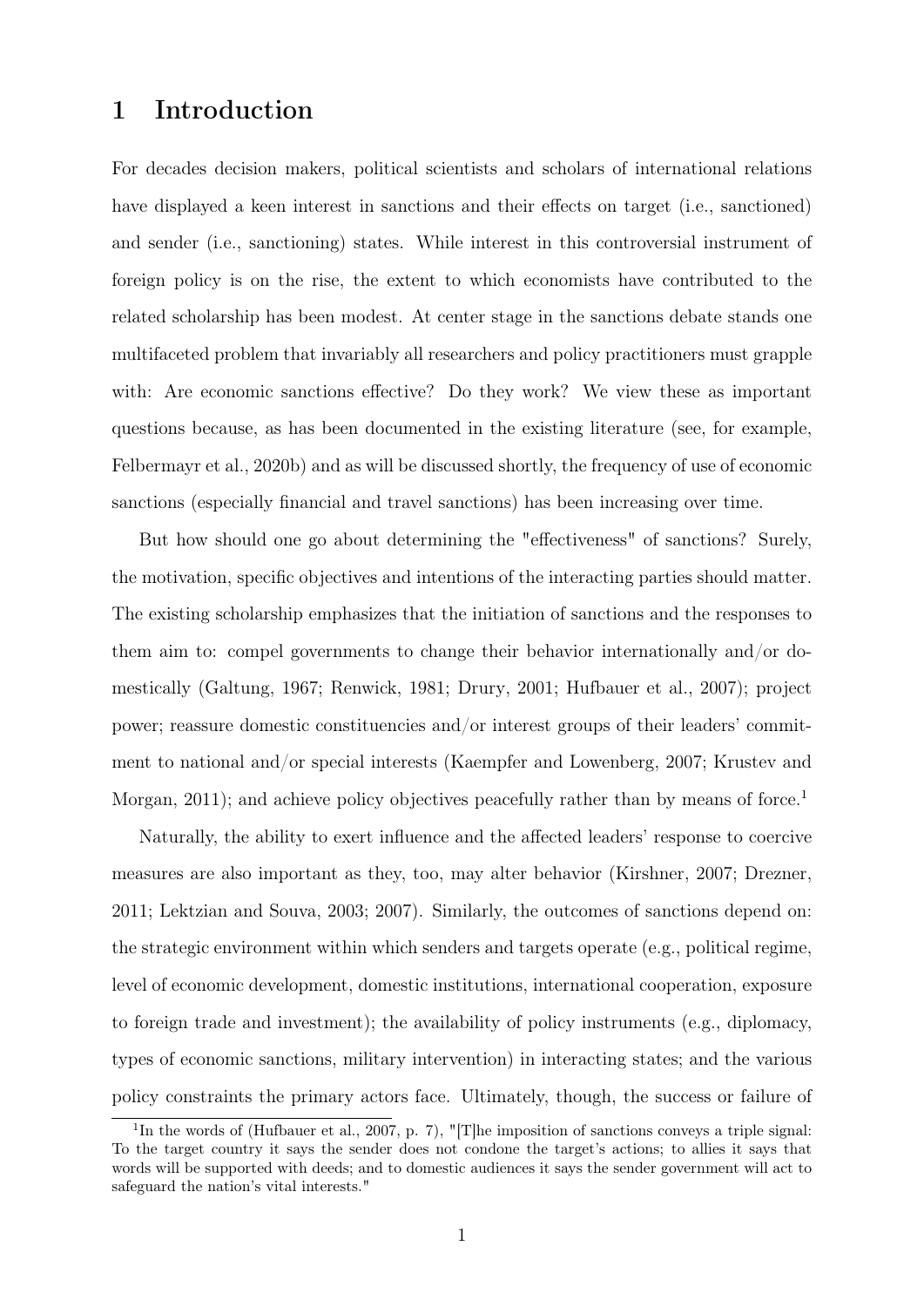sanctions hinges on the benefits they generate to sender governments and the costs they inflict on leaders in targeted states [\(Tsebelis, 1990;](#page-39-0) [Morgan and Schwebach, 1997;](#page-38-4) [Eaton](#page-36-2) [and Engers, 1992\)](#page-36-2).

It is widely believed that the magnitude of the economic hardship imposed on the ruling elite and/or the general citizenry in sanctioned states is a key predictor of the efficacy of sanctions [\(Drury, 2000;](#page-36-3) [Hufbauer et al., 2007\)](#page-37-2). However, this view has been criticized on measurement, implementation and moral grounds [\(Pape, 1997;](#page-38-5) [Morgan and](#page-38-4) [Schwebach, 1997;](#page-38-4) and [Cortright and Rogers, 2002,](#page-36-4) among numerous others). While we do not dispute the importance of the objections raised in such contributions, we find the idea that the costs of economic coercion matter in this context to be logically sound. For this reason, we think there is value in careful studies (e.g., [Ahn and Ludema, 2018\)](#page-35-0); [Besedes](#page-35-1) [et al., 2018;](#page-35-1) [Crozet and Hinz, 2016,](#page-36-5) and [Felbermayr et al., 2020a;](#page-37-5)[b,](#page-37-0) among others) that strive to quantify these costs.

We, too, aim to contribute to this literature. Our primary objective is to characterize the evolution of the impact of sanctions on trade flows. We accomplish this objective by utilizing the newly developed Global Sanctions Data Base (GSDB) and by capitalizing on the latest developments in the international trade literature related to the gravity equation.[2](#page-2-0)

The descriptive analysis of the GSDB, which we present in Section [2,](#page-6-0) illustrates that sanctions exhibit extensive heterogeneity with regards to the duration of imposed sanctions. On average, a complete trade sanction lasts about 6 years and the median duration is 4 years, pointing to a significant variance. Around 14% of complete trade sanctions last more than 5 years, and the longest episode of a complete trade sanction in the GSDB is 66 years. These figures suggest that the timing of sanctions may play an important role in the determination of their efficacy.

<span id="page-2-0"></span>With these new stylized facts about sanctions, in this chapter, we build on and extend

<sup>2</sup>We refer the reader to [Felbermayr et al.](#page-37-5) [\(2020a\)](#page-37-5) for a detailed description of the GSDB and to [Kirilakha et al.](#page-37-6) [\(2021\)](#page-37-6) for a recent update of the data. The GSDB is freely available at GSDB@drexel.edu.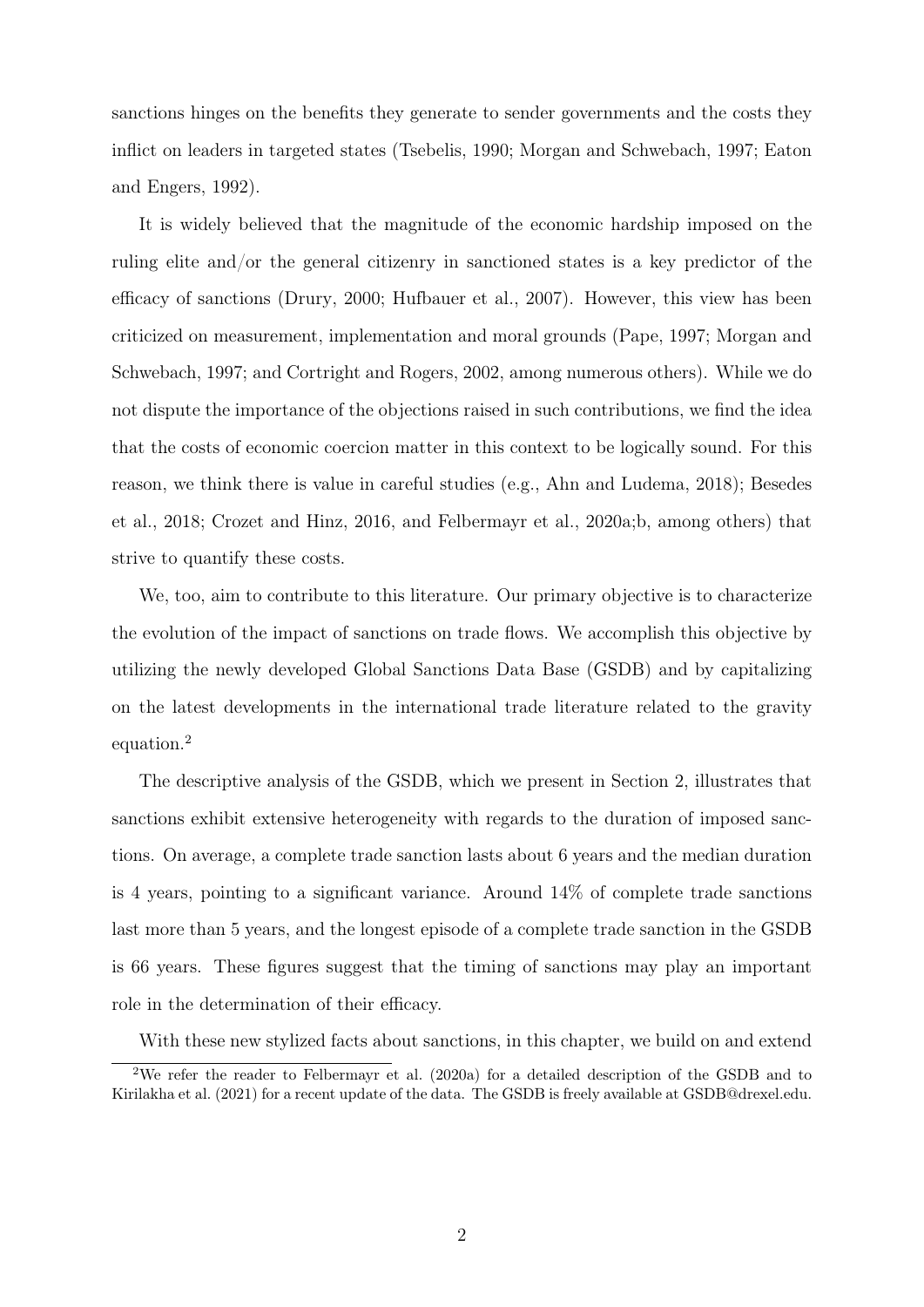the recent work of [Felbermayr et al.](#page-37-5)  $(2020a:b)$  $(2020a:b)$  and [Egger et al.](#page-37-7)  $(2020).<sup>3</sup>$  $(2020).<sup>3</sup>$  $(2020).<sup>3</sup>$  $(2020).<sup>3</sup>$  Motivated by the findings of [Felbermayr et al.](#page-37-5) [\(2020a](#page-37-5)[;b\)](#page-37-0), who quantify the heterogeneous effects of sanctions on trade, we focus on complete trade sanctions and complement the analysis of these works by characterizing the evolution of their impact on trade over time. We do this by extending [Egger et al.](#page-37-7) [\(2020\)](#page-37-7), who quantify the evolution of the impact of free trade agreements (FTAs) on international trade, to include pre-sanction and postsanction effects. Thus, we depart from the existing literature in that we consider the pre-sanction and post-sanction period effects, in addition to allowing for heterogeneous phasing-in effects during the period that sanctions are in place.[4](#page-3-1) Our estimation methods are presented in Section [3.1.](#page-13-0)

We draw a number of conclusions on the impact of sanctions on trade flows and its evolution over time in Section [3.2.](#page-18-0) First, our contemporaneous estimate when pre- and post-sanction effects are considered is relatively larger (about 17 percent in our sample) than the corresponding estimate when pre- and post-sanction effects are not considered. As a consequence, estimates of the effects of sanctions that do not allow for pre-sanction and post-sanction effects underestimate the true contemporaneous sanction effects. The econometric explanation of this finding is that the introduction of pre-sanction and postsanction effects changes the reference group used to identify the contemporaneous effects.

Second, our pre-sanction period estimates reveal that sanctions affect trade flows even before they are formally/officially imposed. We find that these effects, which we label "anticipatory effects", are strongest (in terms of economic magnitude and statistical significance) between one and three years prior to the imposition of sanctions. We view the theoretical and empirical disentangling of the underlying dynamic channels and causes as interesting and important tasks that future work ought to address. For now, the key implication of our findings is that, when assessing the impact of sanctions on trade,

<span id="page-3-0"></span><sup>&</sup>lt;sup>3</sup>Our work is also related to several other contributions that use the gravity model to estimate the effects of sanctions on trade (e.g., [Hufbauer and Oegg](#page-37-8) [\(2003\)](#page-37-8), [Caruso](#page-36-6) [\(2003\)](#page-36-6), [Yang et al.](#page-39-1) [\(2004\)](#page-39-1), and [Afesorgbor](#page-35-2) [\(2018\)](#page-35-2)). The main differences between these papers and ours can be summarized as follows: (i) we rely on a newer database; (ii) our analysis is based on the latest developments in the empirical gravity literature; and (iii) we develop new insights on the evolution of sanctions.

<span id="page-3-1"></span><sup>4</sup>An important difference between the effects of sanctions and FTAs, that differentiates our work from [Egger et al.](#page-37-7) [\(2020\)](#page-37-7), is this: Sanctions are often lifted/terminated within a certain number of periods while, typically, most FTAs remain present throughout the estimating samples.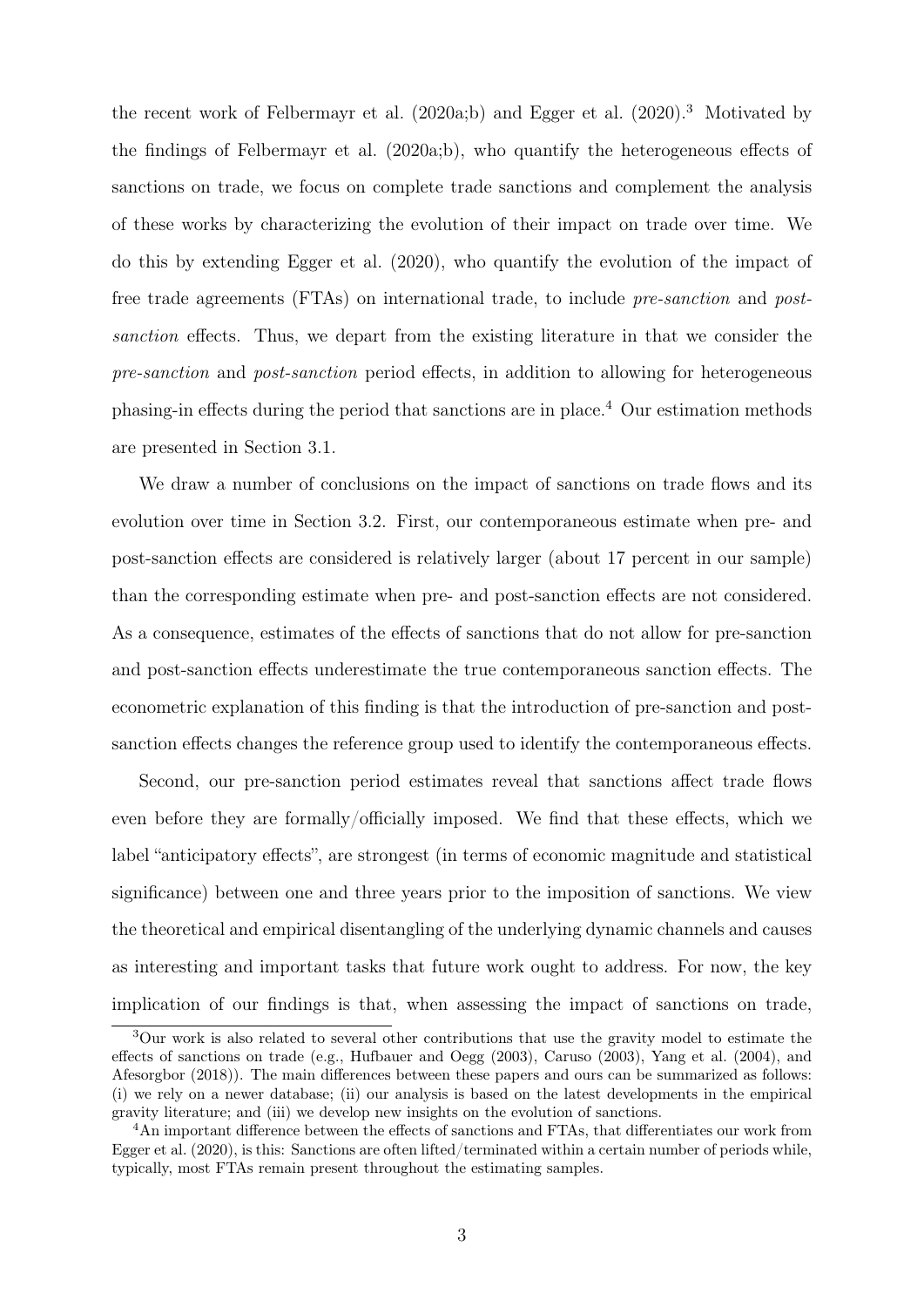researchers should examine the just noted anticipatory effects.

Third, consistent with the related literature (e.g., [Morrow et al.](#page-38-6) [\(1998\)](#page-38-6), [Lektzian](#page-38-7) [and Souva](#page-38-7) [\(2001\)](#page-38-7)), [North](#page-38-8) [\(1990\)](#page-38-8), and [Eichengreen and Irwin](#page-37-9) [\(2009\)](#page-37-9)), we find (i) that the impact of sanctions on trade flows is present for a significant period of time (e.g., seven to eight years) after sanctions are lifted, and (ii) that the recovery of trade flows is gradual and steady. The important takeaway is that the recovery of trade flows during post-sanction periods is not instantaneous.

Fourth, a comparison of our pre-sanction and post-sanction estimates reveals an interesting and encouraging result. Specifically, we observe that the negative post-sanction estimates become statistically insignificant – in fact, they turn positive in some specifications – after the elapse of a certain period of time (i.e., seven to eight years after the lifting of sanctions). On the other hand, the pre-sanction estimates are all negative and at least marginally statistically significant sometimes ten years prior to the imposition of sanctions. Therefore, sanctions may lead to increased trade flows and improved trade relations in the post-sanction period as compared to the pre-sanction period.

We also study the evolution of the impact of complete trade sanctions during the period of their imposition. We find that, on average, the longer sanctions are in place the stronger their adverse effect on trade flows. Next, we distinguish between the phasingin effects of long  $(5+$  years) vs. short  $(<5$  years) sanctions. The negative impact of complete trade sanctions on trade is mostly driven by sanctions with long duration. In combination with our finding that the impact of sanctions during the period of their imposition is stable, this result implies that the depth of the initial sanction effect can help predict whether its duration will be long or short.

To strengthen our analysis, we distinguish between unilateral and multilateral trade sanctions. The main finding is that the estimates of the effects of unilateral sanctions on trade are significantly larger. We also check for possible differences in sanctions imposed by the US, the UN, and the EU. Our estimates reveal strong anticipatory effects for all three groups of sanctions. The negative impact of US sanctions on trade appears to be the strongest. Our main results are robust to a number of sensitivity experiments.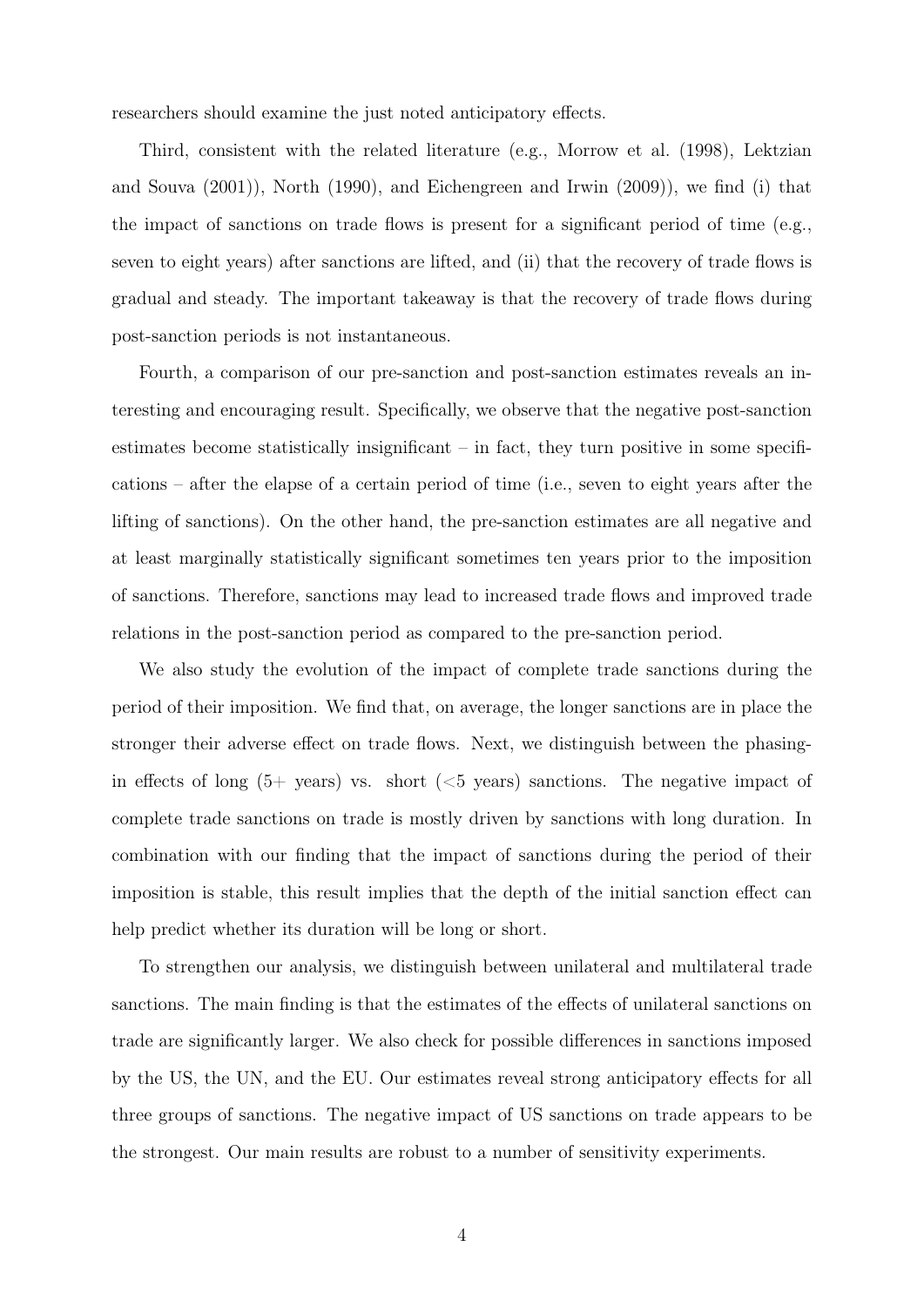Our work is related to contributions that deal with dynamic aspects of economic sanctions. For example, [Bolks and Al-Sowayel](#page-35-3) [\(2000\)](#page-35-3) report that the institutional structure and the political vulnerability of the sanctioned country's regime play a significant role in the determination of the duration of sanctions. [Dorussen and Mo](#page-36-7) [\(2001\)](#page-36-7) rely on audience costs and sanction rents to explain the occurrence and duration of sanctions episodes. [Krustev and Morgan](#page-38-1) [\(2011\)](#page-38-1) extend this contribution–by combining the redistributive and bargaining dimensions of sanctions–to argue that "...the influence of bargaining factors declines as a sanction episode continues while the relevance of domestic realignments increases over time" (p. 351). [McGillivray and Stam](#page-38-9) [\(2004\)](#page-38-9) show that change of leadership in nondemocratic sanctioning and sanctioned states affects significantly the duration of sanctions. Moreover, [Kwon et al.](#page-38-10) [\(2020\)](#page-38-10) quantify the short- and long-run effects of trade and "smart" (defined as financial and travel) sanctions on GDP per capita utilizing a novel instrumental variable (IV) strategy that addresses the issue of endogeneity. They show that, while trade sanctions undermine growth in sanctioned states, smart sanctions appear to promote growth there. Our work in the current paper differs in one important respect: it addresses the timing of the effects of sanctions on international trade.

We also contribute to a small literature that studies the effectiveness of sanctions by incorporating timing. This issue has been of interest to economists and political scientists alike, but has been under-explored due to the lack of appropriate data [\(Peksen, 2019\)](#page-38-11). There are, however, notable exceptions. For example, [Dizaji and van Bergeijk](#page-36-8) [\(2013\)](#page-36-8) show that economic sanctions are effective for the first two years of their imposition but then their effectiveness diminishes because the target learns how to adjust to the imposed sanctions regime. These authors study the impact of sanctions on economic indicators such as real government consumption expenditures per capita, real imports per capita, real investment per capita and real GDP per capita. [van Bergeijk and van](#page-39-2) [Marrewijk](#page-39-2) [\(1995\)](#page-39-2) also show that sanctions can be effective in the long run when the permanent damage caused by the sanctions is estimated to be higher than the yields of non-compliance. We complement these studies by focusing on the impact of sanctions on bilateral trade flows and implementing the latest developments in the empirical trade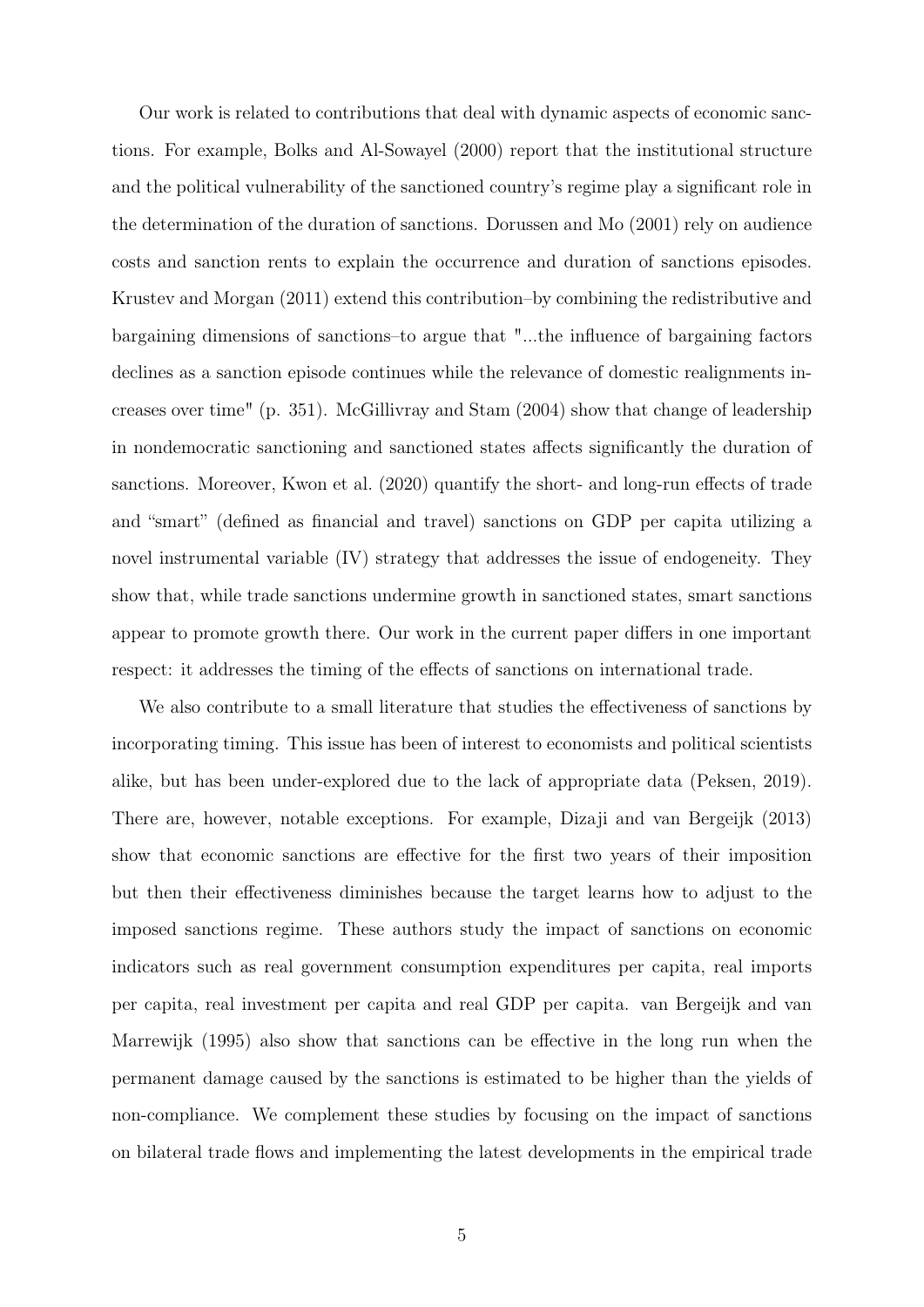literature to study possible links between sanctions duration and effectiveness.

The rest of the paper is organized as follows. Section [2](#page-6-0) offers a brief overview of the GSDB and zooms in on the several types of trade sanctions covered by this dataset. Section [3.1](#page-13-0) motivates and sets up our econometric model. Section [3.2](#page-18-0) presents our main findings and offers a series of sensitivity experiments that demonstrate the robustness of our main results. Section [4](#page-34-0) concludes.

# <span id="page-6-0"></span>2 Trade Sanctions and Their Duration

To perform the upcoming empirical analysis we rely on the Global Sanctions Data Base (GSDB) developed by [Felbermayr et al.](#page-37-5) [\(2020a\)](#page-37-5) and recently updated by [Kirilakha et](#page-37-6) [al.](#page-37-6) [\(2021\)](#page-37-6).[5](#page-6-1) This section zooms in on trade sanctions, which are a key dimension of the GSDB, and which are the focus of our analysis. Specifically, Section [2.1](#page-6-2) offers details on various dimensions of trade sanctions in the GSDB, while Section [2.2](#page-10-0) discusses the duration of trade sanctions.

### <span id="page-6-2"></span>2.1 Trade Sanctions in the GSDB

In the GSDB, trade sanctions are broadly defined as limitations of trade flows. The GSDB distinguishes between several types of trade sanctions depending on coverage, direction and participating countries. First, some trade sanctions specifically ban imports and/or exports while others could limit trade in both directions. Accordingly, depending on the direction of the restriction on trade flows, the GSDB distinguishes between sanctions on exports from the sender to the target (export sanctions), sanctions on imports from the target to the sender (import sanctions), and sanctions that simultaneously apply to both the exports and the imports between the two sides (unilateral trade sanctions). Second, trade sanctions may apply only to specific goods (partial trade sanctions) or to exports and/or imports as a whole (complete trade sanctions). Thus, the GSDB distinguishes between "partial" and "complete" sanctions within each of the three dimensions, depending

<span id="page-6-1"></span><sup>&</sup>lt;sup>5</sup>The GSDB is freely available and we will be happy to share it with interested researchers, who can request it by e-mail at GSDB@drexel.edu. When writing to us with requests for the data, please indicate your name and affiliation.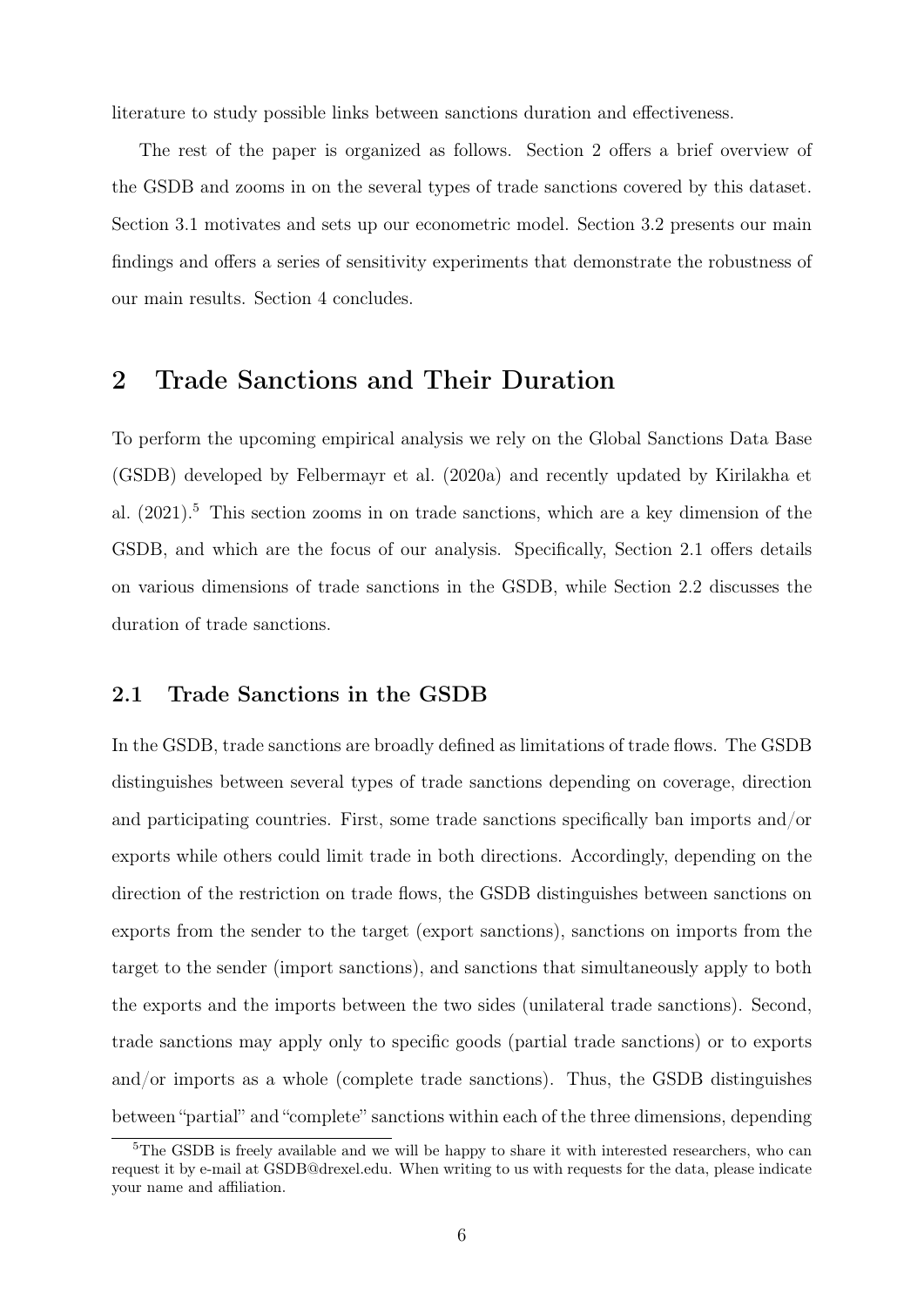on the direction of banned trade flows.[6](#page-7-0) Finally, an important aspect of sanctions is the scope of participating countries that can vary from one country (a unilateral sanction) to, for example, a sanction imposed multilaterally by all members of the United Nations.[7](#page-7-1) To perform the structural empirical analysis, we capitalize on the variation across each of the three dimensions of trade sanctions in the GSDB.

Figure [1](#page-8-0) tracks partial and complete trade sanctions over time. Interestingly, in the early 1950s, all countries that imposed import sanctions restricted imports to the full extent. However, in the succeeding years, an increasing share of countries restricted imports only partly. In 2016, their share stood at around 70% of all countries applying import sanctions. In contrast, as illustrated in panel (b) of Figure [1,](#page-8-0) over the past 65 years, countries have been less eager to impose restrictions on all exports. Between 1950 and 1990, around 60% of countries sanctioning exports imposed partial restrictions. In the following 10 years, more than half of all export restricting countries applied complete export sanctions, whereas in recent years partial export sanctions have been on the rise again. These patterns illustrate the importance of identifying the differing extent of trade sanctions as partial vs. complete and export vs. import sanctions. In the econometric analysis below we demonstrate that the effectiveness of sanctions varies across these dimensions.

Motivated by the fact that the United States and the European Union members have been the most active senders, Figure [2](#page-8-1) depicts the exposure share of world trade to US sanctions (panel (a)), and to EU sanctions (panel (b)). Panel (a) reveals that the US sanctions could potentially impact 2.5 percent of global trade in 2015. Interestingly, the share of global trade potentially affected by EU sanctions turns out to be substantially less volatile (but similarly sized). Moreover, in recent years EU sanctions have been threatening an increasingly larger share of global trade than US sanctions. The EU

<span id="page-7-0"></span><sup>6</sup>For a range of cases the GSDB additionally includes detailed trade ban information (e.g., export controls of small aviation, helicopter, aviation parts and electronics, or export restrictions of high-tech products). The partial character of this trade sanction type is very heterogeneous as the product ranges differ substantially.

<span id="page-7-1"></span><sup>7</sup>A prominent example of a complete unilateral sanction is the full trade sanction policy imposed by the United States on Cuba, which was introduced by President John F. Kennedy in February 1962. The UN sanction on Iran based on resolution 1996 is an example of a partial sanction policy that is imposed by all UN member states. The different dimensions of trade sanctions in the GSDB are explained in detail in [Felbermayr et al.](#page-37-5) [\(2020a\)](#page-37-5)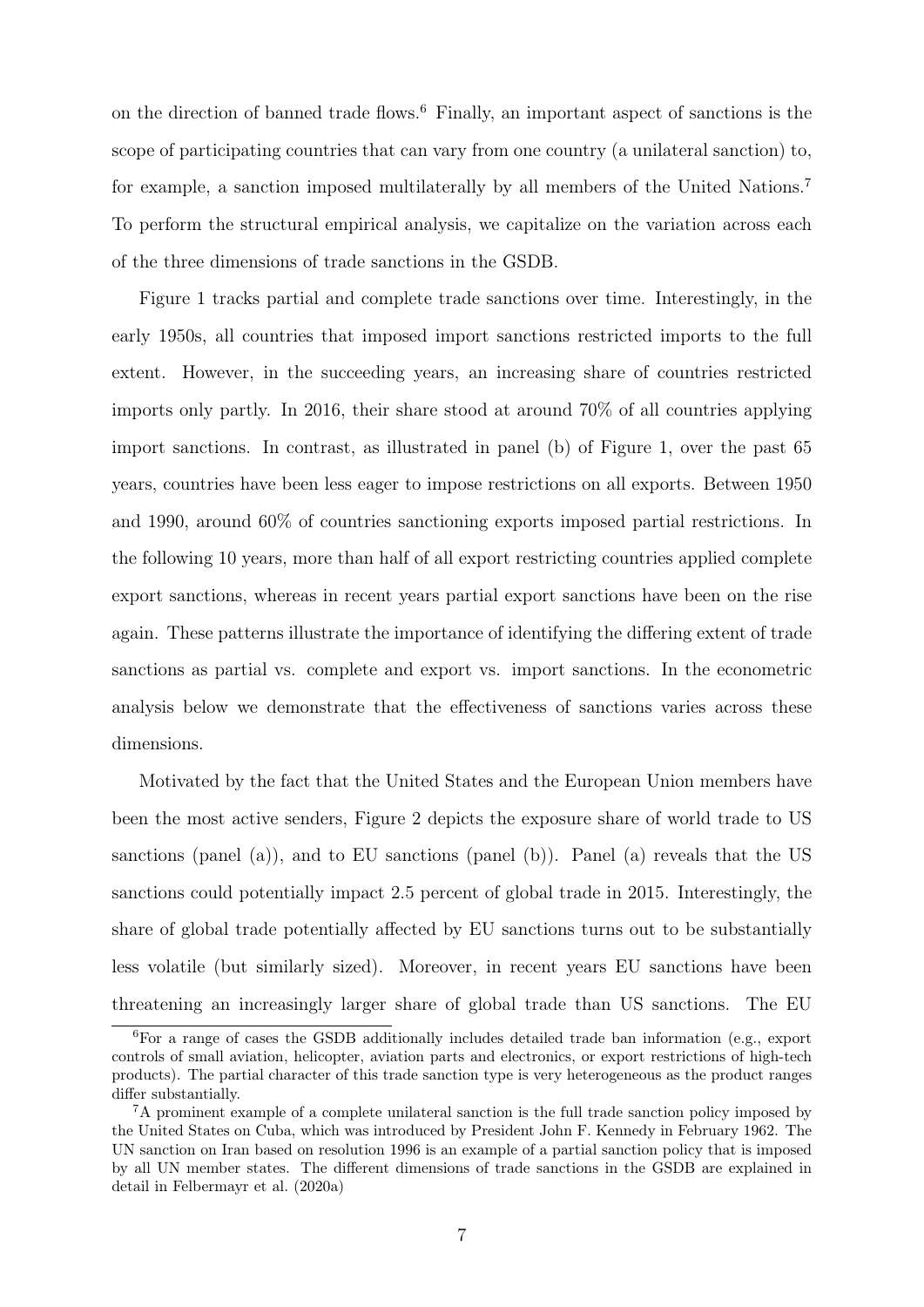### Figure 1: Partial versus Complete Trade Sanctions

<span id="page-8-0"></span>

Share of countries that have imposed partial and complete import (panel (a)) and export (panel (b)) sanctions over time (1950 to 2016).

<span id="page-8-1"></span>



Note: The diagrams show the share of world exports exposed to US and EU sanctions. Trade data stem from the IMF Direction of Trade Statistics. EU statistics start in 1992 due to German unification.

and US are jointly responsible for negatively affecting about two thirds of global trade with sanction policies. The main message from Figure [2](#page-8-1) is that, individually and in combination, the U.S. and EU sanctions have the potential to affect a significant fraction of trade flows, and therefore economic activity, in the world.

Figure [3](#page-9-0) complements the analysis of the impact of U.S. and EU sanctions by illustrating the total potential impact on trade that could be caused by all trade sanctions in the world for a given year.[8](#page-8-2) The left panel of Figure [3](#page-9-0) reports the sanction-affected trade volumes in levels, measured in trillions of current U.S. dollars.

<span id="page-8-2"></span><sup>8</sup> In case of unilateral sanctions the graph accounts for imports and exports of sanctioning countries while for cases with reciprocal sanctions only both import volumes have been accounted for.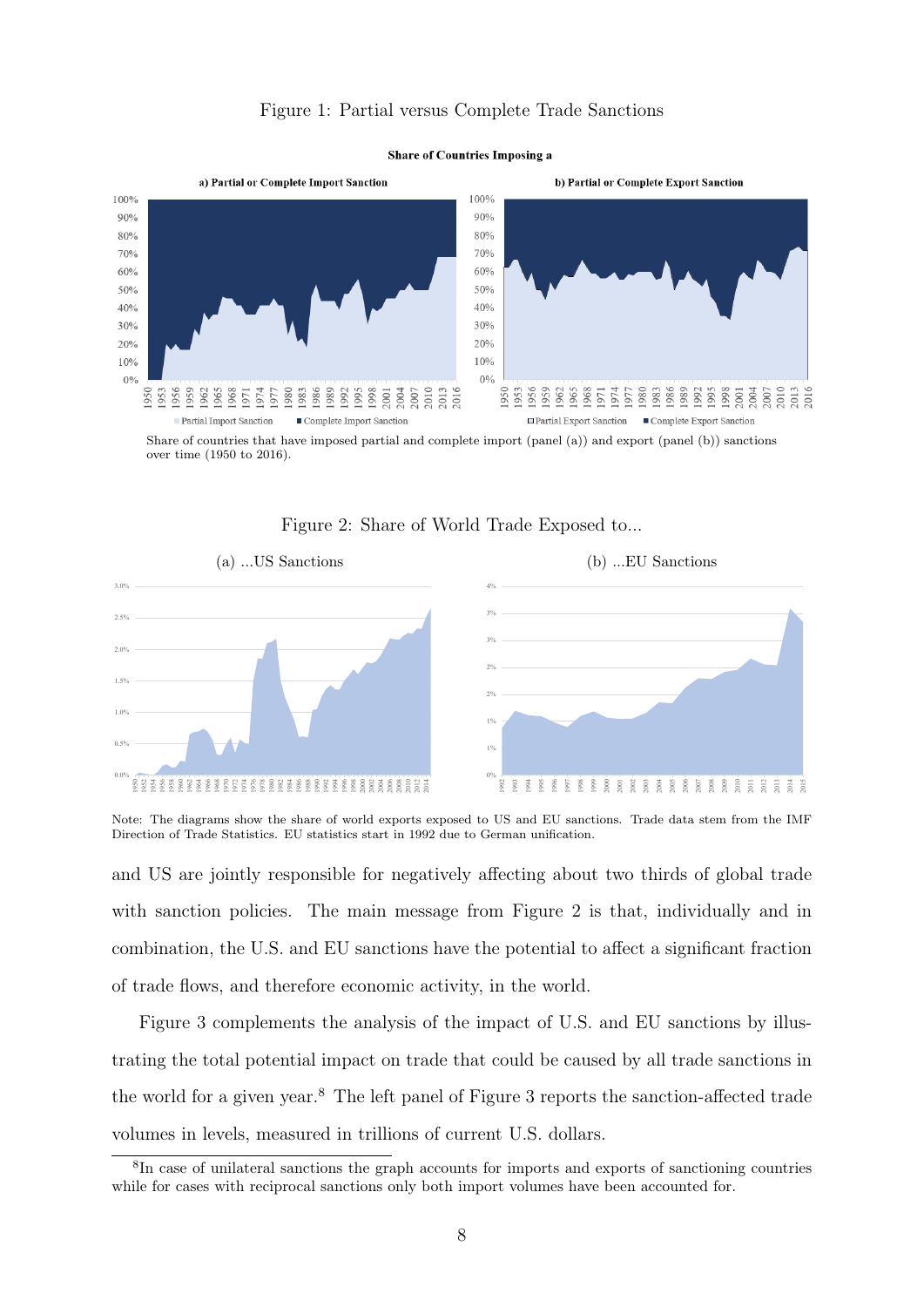

### <span id="page-9-0"></span>Figure 3: Trade Potentially Affected by All Sanctions

that introduce a sanctions policy in the same year. Trade data stem from the IMF Direction of Trade Statistics. for each year between 1950 and 2015. The presented trade volume is the amount of observed yearly trade between countries Note: These diagrams quantify the exposed value and the share of exposed trade in world trade to all observed sanctions

affected trade volumes quickly rose to about 200 bn. U.S. dollars. The most dramatic their impact remained very minor. After the fall of the Iron Curtain in 1989, potentially be identified. In the mid 1970s, sanctions started to have some bite, but the extent of increase occurred after 2002: the trade volume potentially affected by sanctions stood at Three periods with a stepwise increase in potentially affected global trade volume can over 2 trillion U.S. dollars in recent years. The increasing economic integration over the last decades could be one reason for the exponential pattern depicted in Figure [3.](#page-9-0)

In order to gauge the relative importance of sanctions for international trade, panel (b) of Figure [3](#page-9-0) translates the levels in (a) into percentages. The share of world trade potentially impacted by sanctions has risen steadily since 1950, reaching 7 percent of world trade in recent years. In contrast to the exponential growth in nominal value, the increase in fraction of trade affected by sanction appears much more gradual. All these suggest that the potential size of economic damage from sanctions through the trade channel has reached quite a significant volume. This validates our focus on measuring the impact of sanctions on international trade as an important component of the overall effectiveness of sanctions. Our empirical analysis below complements and reinforces the stylized description presented in this section by demonstrating that the EU and US sanctions have been among the most effective in reducing trade flows. In addition, we show that the impact of sanctions is very heterogeneous even across the EU members.

[Felbermayr et al.](#page-37-0) [\(2020b\)](#page-37-0) find that the impact of trade sanctions is highly heteroge-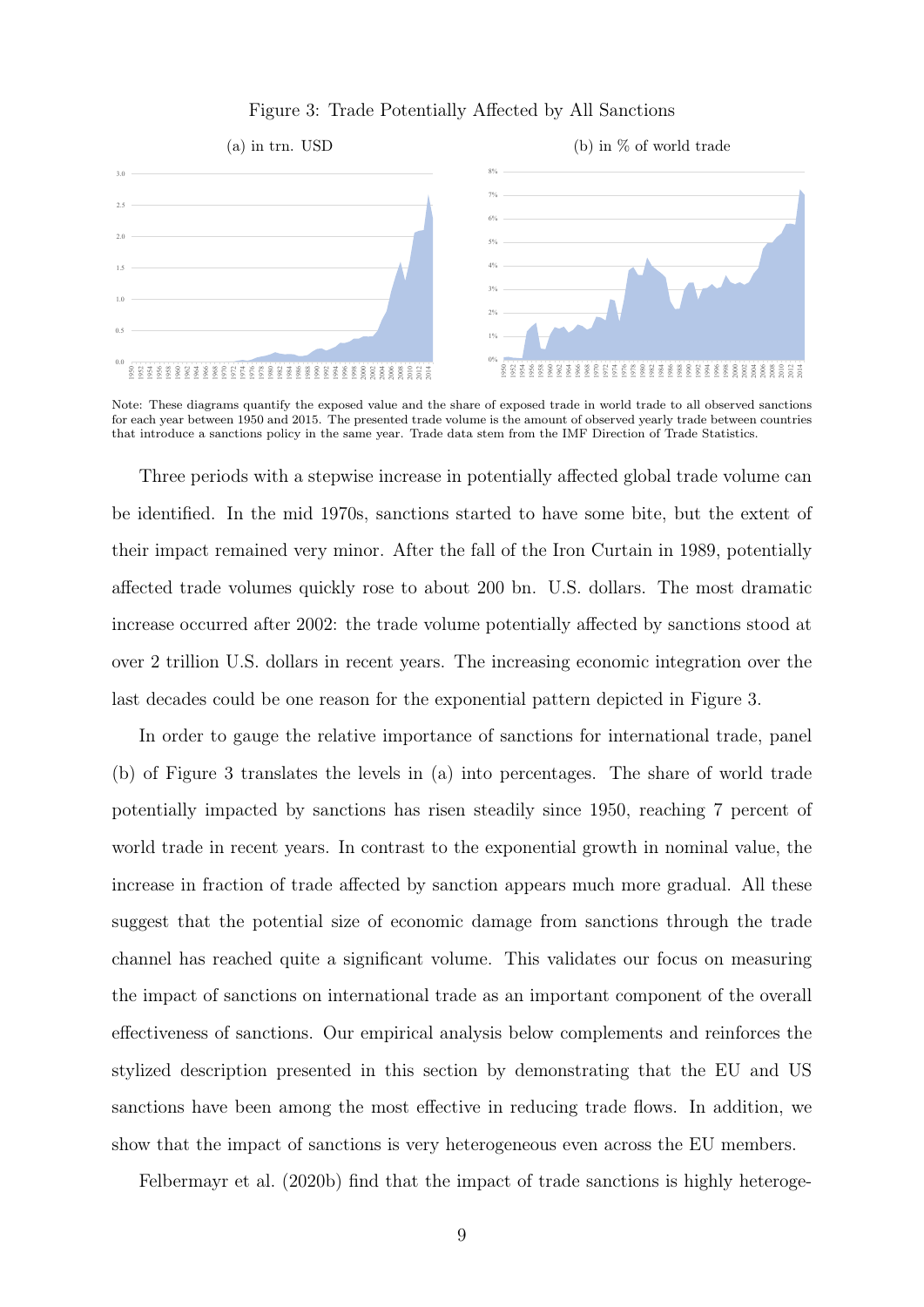### <span id="page-10-1"></span>Figure 4: Duration of Sanctions by Target (Long vs. Short)



Note: The graphs show the average duration of complete trade sanctions for a given target (ranked from longest to shortest duration). The targets' names are written as USITC ISO-3 codes (refer to Table [A.1](#page-41-0) in the Appendix).

neous and, among all trade sanction types, complete trade sanctions (complete ban on both exports to and imports from the sanctioned country) appear to have the strongest effect on trade flows. In light of this finding, we focus on complete trade sanctions.

### <span id="page-10-0"></span>2.2 On the Duration of Trade Sanctions

This section offers descriptive analysis of the duration of trade sanctions. The distribution of the duration of complete trade sanctions is highly skewed. On average, a complete trade sanction lasts about 6 years and the median duration is 4 years. Around 14% of complete trade sanctions lasts more than 5 years, and the longest episode is 66 years. Figure [4](#page-10-1) (a) and (b) illustrate the average duration of long  $(5+$  years) complete trade sanctions and the average duration of short  $(<5$  years) complete trade sanctions ranked by the targeted nation (from longest to shortest in duration). Long-lasting complete trade sanctions are usually associated with a territorial conflict, an inter-country or intra-country war, and/or ideological conflict (e.g., capitalism vs. communism). Many of those conflicts, such as the Arab-Israeli conflict, the Cuban Missile Crisis, North Korea nuclear tensions, or Armenia-Azerbaijan conflict over the Nagorny Karabakh region are still unresolved. In Section [3,](#page-13-1) we explore the impact of short vs. long complete trade sanctions.

Additionally, we investigate the difference between unilateral and multilateral complete trade sanctions. Figure [5](#page-11-0) shows that the longest and ongoing unilateral complete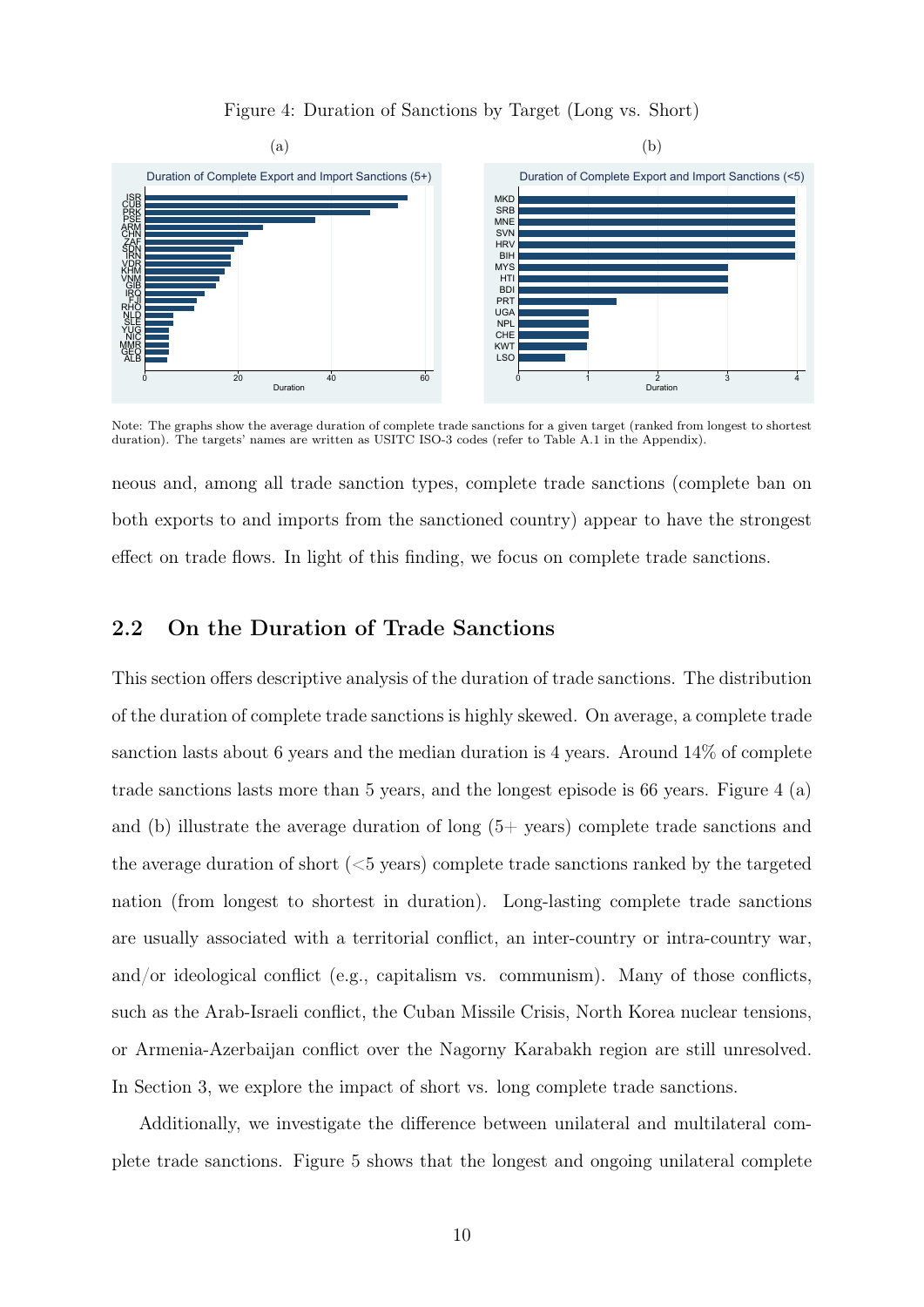### <span id="page-11-0"></span>Figure 5: Duration of Sanctions by Target (Unilateral vs. Multilateral)



Note: The graphs depict: (a) the average duration of unilateral complete trade sanctions ranked (from longest to shortest duration) by the target and (b) the average duration of multilateral complete trade sanctions ranked (from longest to shortest duration) by the target. The targets' names are written as USITC ISO-3 codes (refer to Table [A.1](#page-41-0) in the Appendix).

trade sanction has been imposed on Cuba by the US as a result of the Cuban Missile Crisis. Not surprisingly, the US sanctions on North Korea are the second longest and still in force due to nuclear tensions. As for the most severe (in terms of duration) multilateral sanctions, Israel and Palestine have been long sanctioned by the Arab League. Cuba got hit hard by the Coordinating Committee for Multilateral Export Controls (Co-Com) sanctions, in addition to the US sanctions, that targeted primarily the Communist regime.

Next, we compare the complete trade sanctions imposed by the EU, the US, and the UN. The EU has been the most frequent sanctioner as a union, while the US has sanctioned the most as an individual country. Figure [6](#page-12-0) lists the countries affected by the UN, the US, and EU sanctions ranked by the duration of the corresponding sanction episodes. Figure [6](#page-12-0) (a) shows that North Korea and Cuba got sanctioned by the US with one of the longest complete trade sanctions. China, Vietnam and Cambodia have been also hit by the long US sanctions (primarily for ideological reasons). Iran has been targeted by the US sanctions for its nuclear program. The UN sanctions have been on a rapid rise for the past 30 years. However, their duration is much shorter given that the UN have started actively using sanctions as a tool to achieve certain political objectives. Iraq has been hit by the longest UN sanctions as the result of the Iraqi invasion and its attempted annexation of Kuwait. Zimbabwe (former Rhodesia) was sanctioned by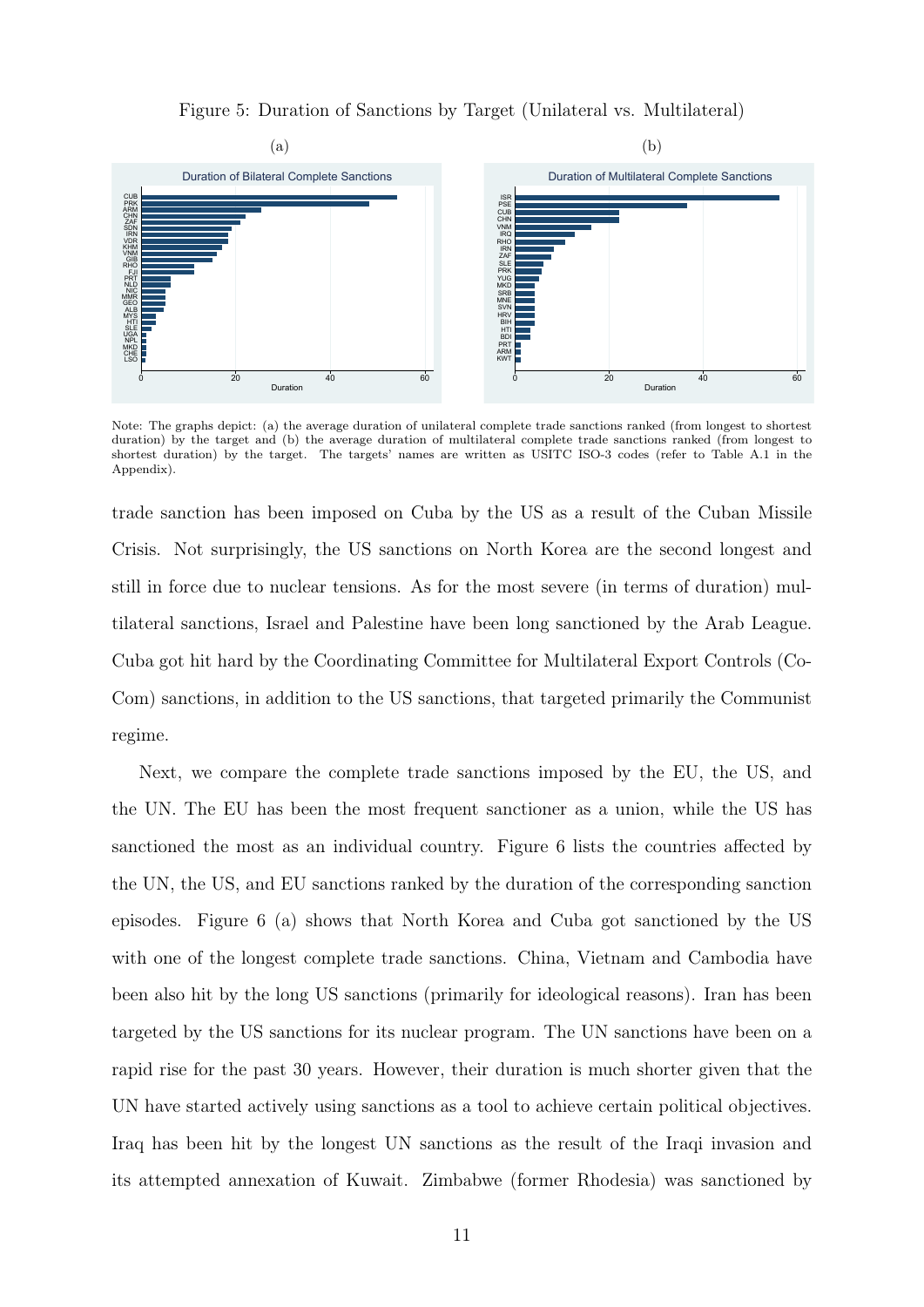the UN due to breaking from the United Kingdom rule, and Iran was sanctioned due to their nuclear activities. South Africa was punished for its apartheid policies, and this is one vivid example of a sanction that has been imposed to advocate democracy and human rights. Finally, complete EU trade sanctions affected only Iraq and South Africa. Overall, the duration of the US sanctions are usually longer than that of the UN and EU sanctions. This suggests that the US has not only used sanctions frequently as a foreign policy tool to inflict economic pain to the target in order to achieve its underlying political objectives. In Section [3,](#page-13-1) we look closely at the impacts of the complete trade sanctions imposed by the US, the UN, and the EU on bilateral trade.







<span id="page-12-0"></span>

Note: The graphs depict the average duration (ranked from longest to shortest) of complete trade sanctions for a given target. Panel (a) shows the average duration of the US complete trade sanctions ranked (from longest to shortest duration) by the target. Panel (b) shows the average duration of the UN complete trade sanctions ranked (from longest to shortest duration) by the target. Finally, panel (c) shows the average duration of the EU complete trade sanctions ranked (from longest to shortest duration) by the target. The countries' names are written as USITC ISO-3 codes (refer to Table [A.1](#page-41-0) in the Appendix).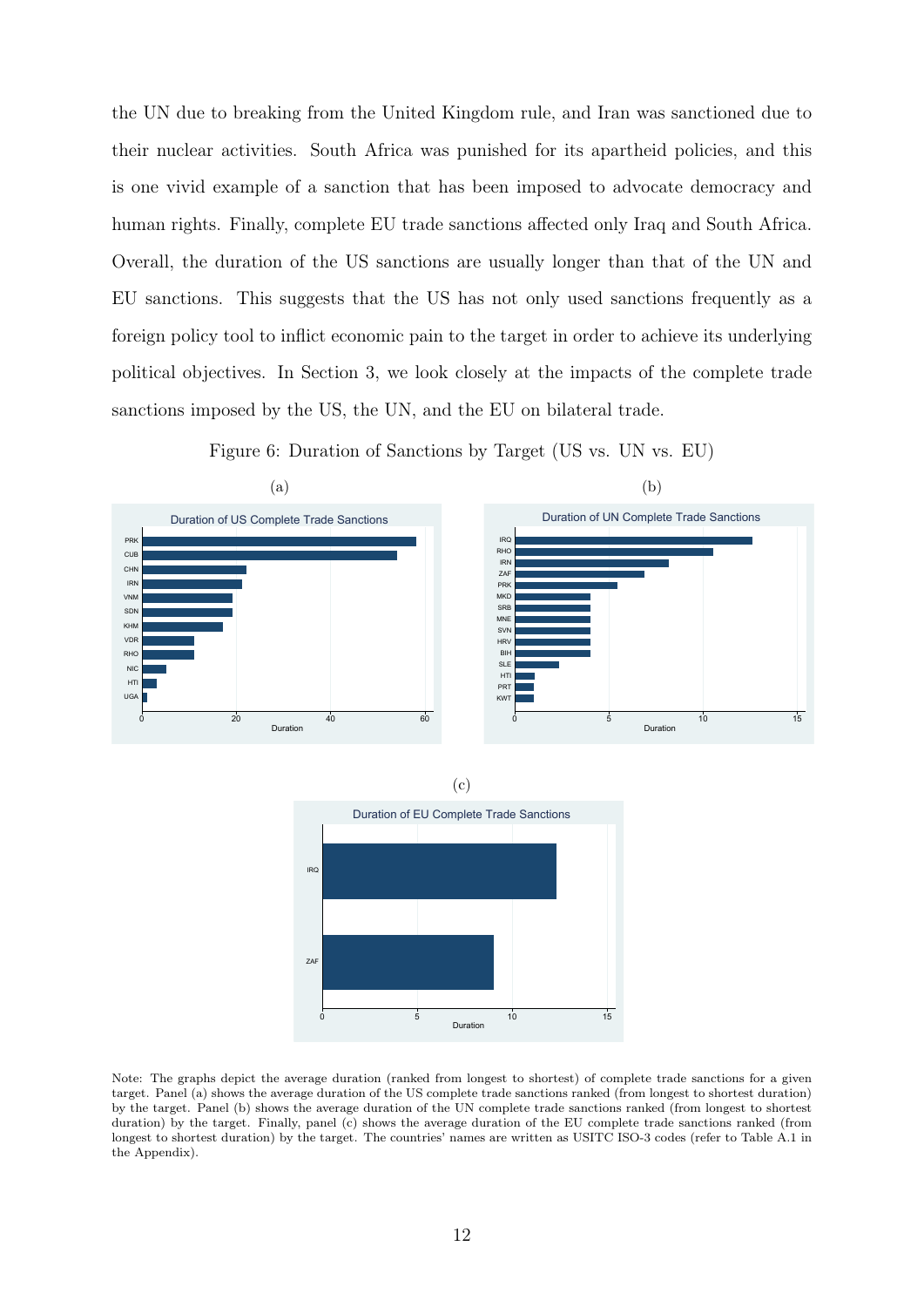## <span id="page-13-1"></span>3 Empirical Analysis

To characterize the evolution of the impact of sanctions on trade flows we rely on the workhorse empirical trade model – the gravity equation. In Section [3.1,](#page-13-0) we set up and motivate our econometric model. Section [3.2](#page-18-0) presents our main findings and offers a series of sensitivity experiments that demonstrate the robustness of our main findings.

### <span id="page-13-0"></span>3.1 Econometric Specification

To set up our estimating equation we capitalize on the latest developments in the empirical gravity literature.[9](#page-13-2) Specifically, we combine and extend on the recent work of [Felbermayr](#page-37-5) [et al.](#page-37-5) [\(2020a](#page-37-5)[;b\)](#page-37-0) and [Egger et al.](#page-37-7) [\(2020\)](#page-37-7). [Felbermayr et al.](#page-37-5) [\(2020a;](#page-37-5)[b\)](#page-37-0) are the basis for our analysis because they, too, use the GSDB and the latest gravity estimation techniques to study the heterogeneous impact of sanctions on international trade. We complement and extend on [Felbermayr et al.](#page-37-5) [\(2020a](#page-37-5)[;b\)](#page-37-0) by characterizing the evolution of the impact of sanctions on trade over time. To this end we follow and extend on the methods of [Egger](#page-37-7) [et al.](#page-37-7) [\(2020\)](#page-37-7) who quantify the evolution of the impact of free trade agreements (FTAs) on international trade. Based on the insights from these and other related studies, we specify the following econometric model:

<span id="page-13-3"></span>
$$
X_{ij,t} = \exp[\pi_{i,t} + \chi_{j,t} + \mu_{ij} + \alpha CTS_{ij,t} + \sum_s \alpha_s CTS_{ij,t+s} + \sum_k \beta_k CTS_{ij,t-k} + GRAV_{ij,t} \gamma] \times \epsilon_{ij,t}.
$$
 (1)

Before we motivate and discuss each of the individual elements in our econometric model, we note that, as famously demonstrated by [Arkolakis et al.](#page-35-4) [\(2012\)](#page-35-4), equation [\(1\)](#page-13-3) is representative of a very wide class of alternative theoretical microfoundations. [Anderson](#page-35-5) [\(1979\)](#page-35-5) is the first to derive a structural gravity model of trade under the assumptions that goods are differentiated by place of origin [\(Armington, 1969\)](#page-35-6) and that consumer preferences are homothetic, identical across countries, and approximated by a CES utility function. Since then, the gravity equation has been derived from many alternative

<span id="page-13-2"></span><sup>9</sup>Below, we motivate each element of our estimating equation based on the existing literature. We refer the reader to [Baldwin and Taglioni](#page-35-7) [\(2006\)](#page-35-7), [Head and Mayer](#page-37-10) [\(2014\)](#page-37-10) and [Yotov et al.](#page-39-3) [\(2016\)](#page-39-3) for surveys of the empirical gravity literature.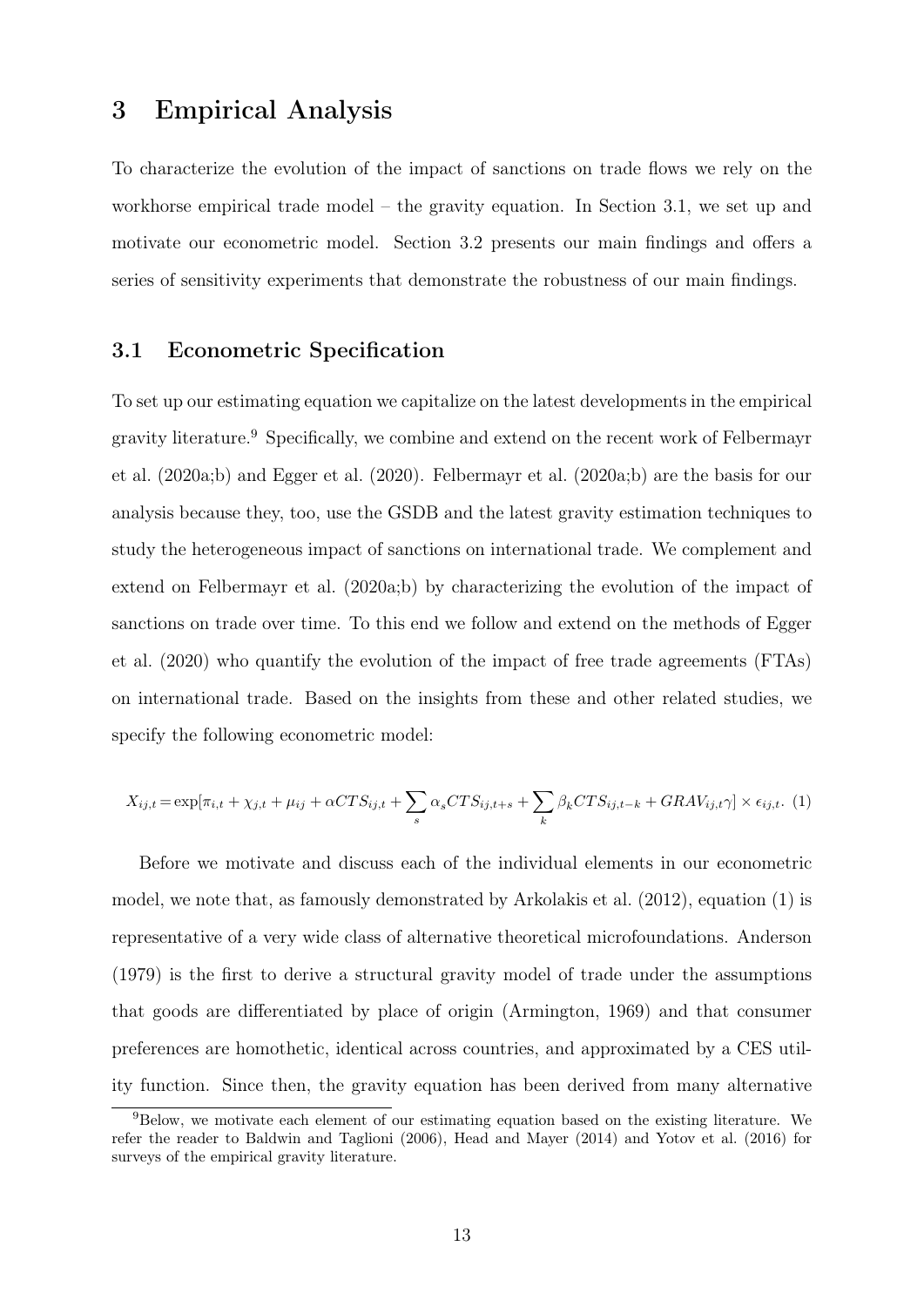microfoundatoins, including: a Monopolistic Competition setting, e.g., [Krugman](#page-37-11) [\(1979\)](#page-37-11); from Heckscher-Ohlin foundations, e.g., [Bergstrand](#page-35-8) [\(1985\)](#page-35-8); from a Ricardian setting, e.g., [Eaton and Kortum](#page-36-9) [\(2002\)](#page-36-9); at the sectoral level from a demand-side perspective, e.g., [Anderson and van Wincoop](#page-35-9) [\(2004\)](#page-35-9); with heterogeneous firms, e.g., [Chaney](#page-36-10) [\(2008\)](#page-36-10); at the sectoral level from a supply-side perspective, e.g., [Costinot et al.](#page-36-11) [\(2012\)](#page-36-11); with country-specific dynamics via asset accumulation, e.g., [Olivero and Yotov](#page-38-12) [\(2012\)](#page-38-12); with input-output linkages, e.g., [Caliendo and Parro](#page-35-10) [\(2015\)](#page-35-10); and with bilateral dynamics, e.g., [Anderson and Yotov](#page-35-11)  $(2020).^{10}$  $(2020).^{10}$  $(2020).^{10}$  $(2020).^{10}$ 

In what follows, we motivate each of the elements in our estimating specification as well as present and defend our identification strategy. The dependent variable in [\(1\)](#page-13-3),  $X_{i,i,t}$ , denotes nominal trade flows (in levels) from exporter i to importer j at time t. Given our main goals, it is natural to employ panel data. In addition to allowing us to characterize the evolution of the impact of sanctions on trade over time, the use of panel data has two econometric advantages. First, using panel data improves estimation efficiency because when we move from a cross-section to panel bilateral data the number of parameters in our specification grows slower than the number of observations. Second, using panel data allows us to include country-pair fixed effects, whose benefits we discuss below.

[Cheng and Wall](#page-36-12) [\(2005\)](#page-36-12) note that econometric specifications with fixed effects, such as the gravity model employed here, are "sometimes criticized when applied to data pooled over consecutive years on the grounds that dependent and independent variables cannot fully adjust in a single year's time." (Footnote 8, p. 52, Cheng and Wall, 2005). Therefore, they recommend the use of interval data instead of data over consecutive years for gravity estimations. Many papers follow this recommendation and, to avoid the Cheng-and-Wall critique, estimate gravity with interval data.<sup>[11](#page-14-1)</sup> More recently, however, [Egger et al.](#page-37-7)  $(2020)$ argue that in addition to improving estimation efficiency and avoiding arbitrary dropping

<span id="page-14-0"></span> $10$ We refer the reader to [Anderson](#page-35-12) [\(2011\)](#page-35-12), [Costinot and Rodríguez-Clare](#page-36-13) [\(2014\)](#page-36-13), [Head and Mayer](#page-37-10) [\(2014\)](#page-37-10) and [Yotov et al.](#page-39-3) [\(2016\)](#page-39-3) for surveys of the theoretical gravity literature, which is the foundation for our estimations as well as for the general equilibrium analysis.

<span id="page-14-1"></span><sup>&</sup>lt;sup>11</sup>For example, [Trefler](#page-39-4) [\(2004\)](#page-39-4) also criticizes trade estimations with samples that are pooled over consecutive years and uses 3-year intervals. [Cheng and Wall](#page-36-12) [\(2005\)](#page-36-12) and [Baier and Bergstrand](#page-35-13) [\(2007\)](#page-35-13) use 5-year intervals, while [Olivero and Yotov](#page-38-12) [\(2012\)](#page-38-12) experiment with 3- and 5-year interval data.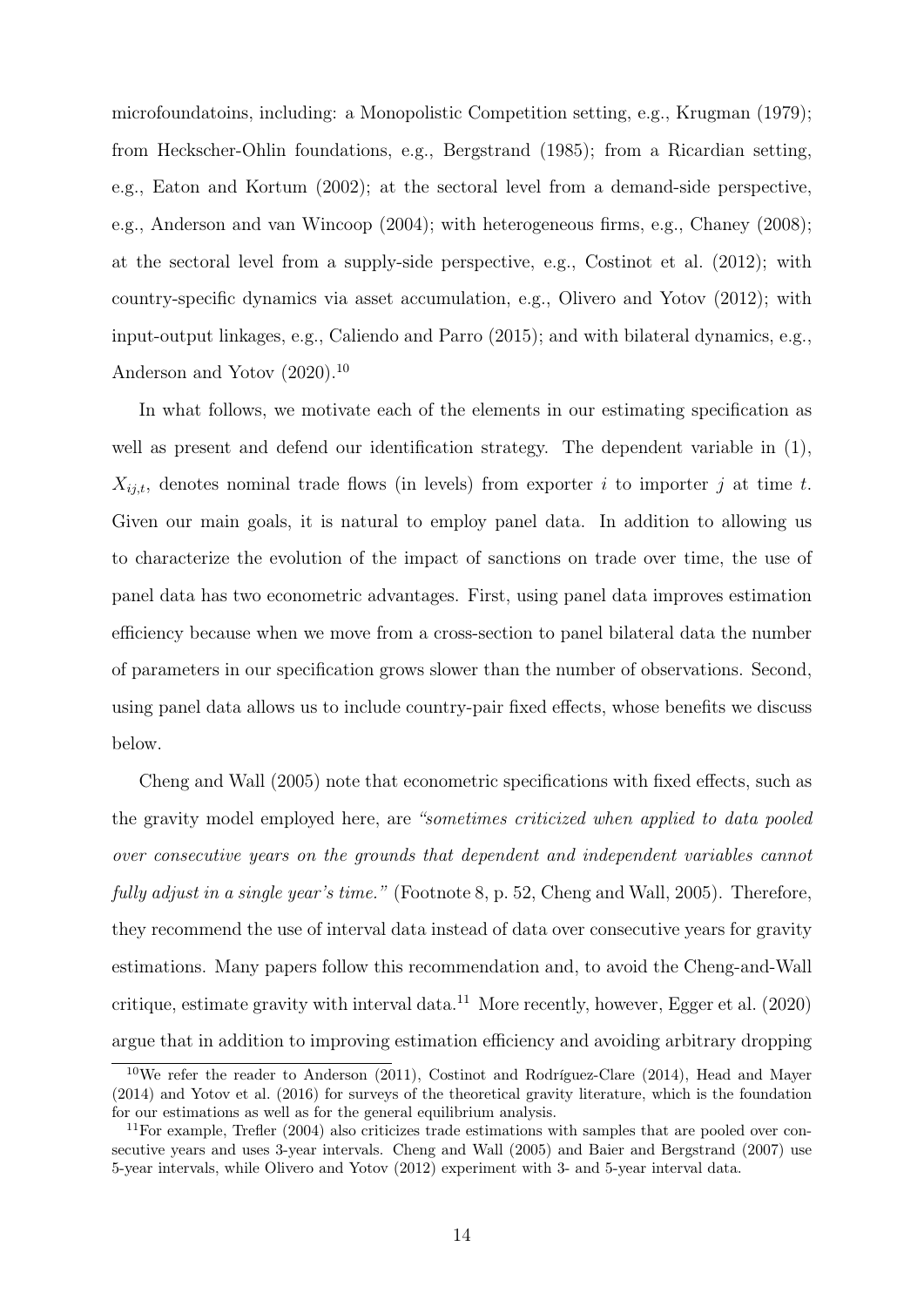of observations, the use of pooled/consecutive-year data in fact improves our ability to capture the adjustment of trade flows in response to trade policy changes. We follow [Egger et al.](#page-37-7) [\(2020\)](#page-37-7) in using consecutive-year data to obtain our main results. However, in the sensitivity analysis, we also experiment with interval data. Our main conclusions remain robust.

In combination with the fact that the dependent variable enters our estimating specification in levels, the exponential function on the right-hand side of equation [\(1\)](#page-13-3) reflects the fact that, to obtain our main results, we rely on the Poisson Pseudo Maximum Likelihood (PPML) estimator. Following the recommendations of [Santos Silva and Tenreyro](#page-38-13) [\(2006;](#page-38-13) [2011\)](#page-38-14), the motivation for using PPML for our main analysis, and for gravity estimations in general, is twofold. First, the PPML estimator handles successfully the heteroskedasticity in trade data which would otherwise lead to inconsistent OLS estimates. Second, due to its multiplicative form, the PPML estimator enables us to take advantage of the information contained in the zero trade flows, which account for 43.1% of the observations in our sample. In the sensitivity analysis, we demonstrate that our main findings are robust to the use of the standard OLS estimator.

Equation [\(1\)](#page-13-3) includes three sets of fixed effects. As is now standard in the gravity literature, we use exporter-time fixed effects  $(\pi_{i,t})$  and importer-time fixed effects  $(\chi_{j,t})$ . Based on the seminal work of [Anderson and van Wincoop](#page-35-14) [\(2003\)](#page-35-14), the theoretical motivation for the use of exporter and importer fixed effects in gravity estimations is that these dummy variables control for the unobservable multilateral resistances terms, which account for the fact that trade between two countries depends not only on their sizes and the direct trade frictions between them but also on how remote these economies are from the other countries in the sample. [Olivero and Yotov](#page-38-12) [\(2012\)](#page-38-12) demonstrate that, due to the presence of country-specific dynamic forces (e.g., asset accumulation) the multilateral resistances should be accounted for by exporter-time and importer-time fixed effects in panel gravity specifications. [Baldwin and Taglioni](#page-35-7) [\(2006\)](#page-35-7) refer to the malpractice of not accounting for the multilateral resistances in gravity estimations as 'the gold medal mistake'. Finally, we note that the exporter-time and the importer-time fixed effects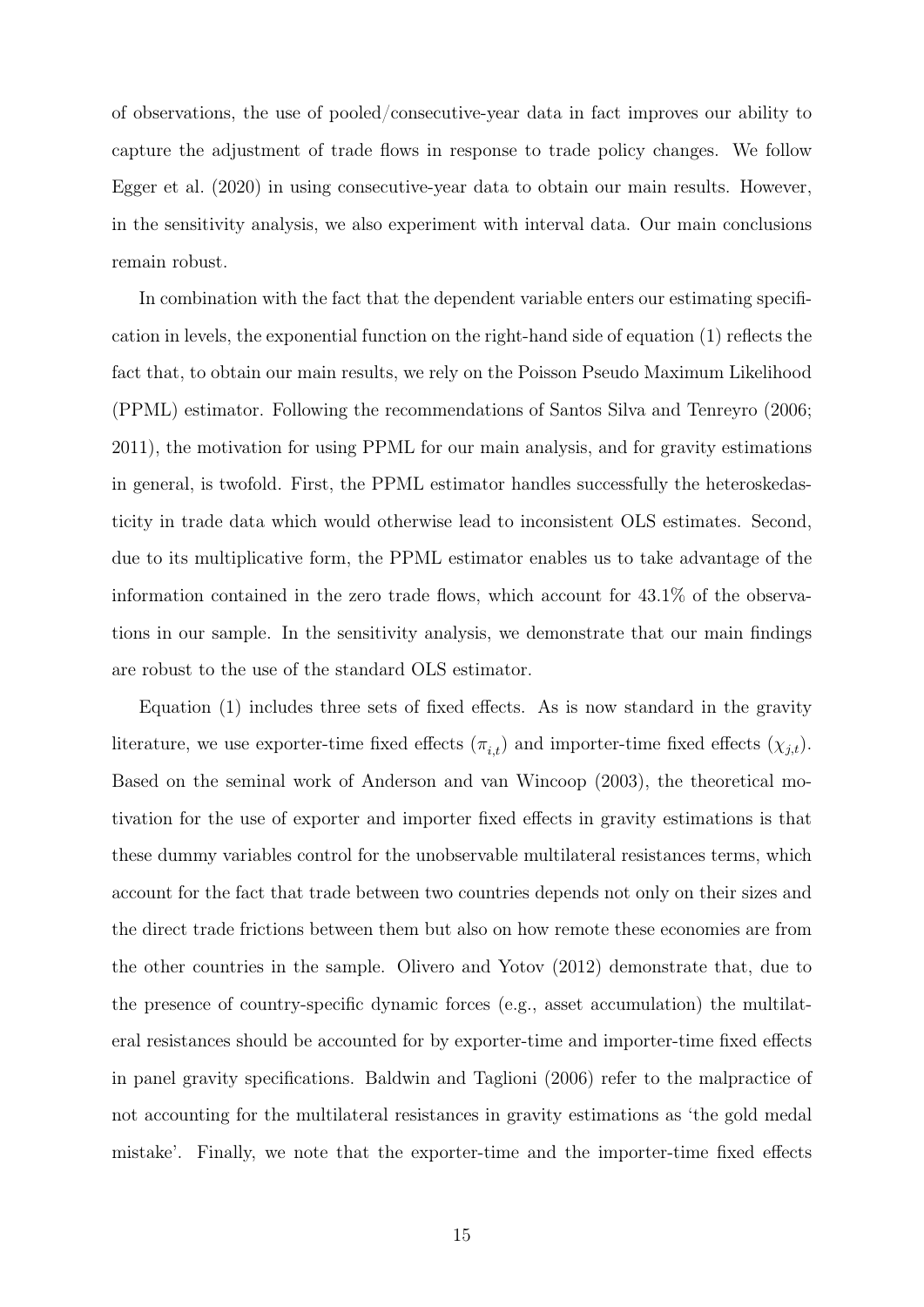also absorb/control for any other time-varying country-specific characteristics that may impact bilateral trade on the exporter side and on the importer side, respectively.[12](#page-16-0)

We also employ a set of country-pair fixed effects,  $\mu_{ij}$ . The motivation for the use of country-pair fixed effects in gravity estimations is twofold. First, as convincingly argued by [Baier and Bergstrand](#page-35-13) [\(2007\)](#page-35-13), the pair fixed effects absorb most of the linkages between the potentially endogenous trade policy variables and the error term  $\epsilon_{ij,t}$ , which mitigates potential endogeneity concerns. Thus, in our setting, the pair fixed effects would mitigate endogeneity concerns with respect to sanctions.<sup>[13](#page-16-1)</sup> Second, on a related note, the countrypair fixed effects will absorb/control for all time-invariant bilateral trade costs. This is important because, as demonstrated by [Egger and Nigai](#page-36-14) [\(2015\)](#page-36-14) and [Agnosteva et al.](#page-35-15) [\(2019\)](#page-35-15), the proxies for trade costs that are standardly used in gravity models (e.g., the log of bilateral distance and indicators for contiguity, common language, colonial ties, etc.) may sometimes fail to capture all time-invariant bilateral trade costs. To obtain our main results we follow Baier et al. (2016) and employ directional bilateral fixed effects. The benefits are: (i) that the directional fixed effects allow and control for the presence of asymmetric trade costs; and (ii) this treatment is consistent with the fact that many of the sanctions in our database are directional. In the sensitivity analysis we also demonstrate that our findings are robust to using symmetric bilateral fixed effects.

The next three sets of covariates are most important for our purposes. [Felbermayr](#page-37-0) [et al.](#page-37-0) [\(2020b\)](#page-37-0) find that the impact of sanctions on trade is widely heterogeneous. In particular, and as expected, they find that Complete Trade Sanctions (CTS) exert the strongest effect on trade, followed by sanctions on exports. This is the reason why the focus of our main analysis is exactly on the impact of complete trade sanctions. To capture the evolution of the impact of sanction on trade, we follow and extend the methods of [Egger et al.](#page-37-7) [\(2020\)](#page-37-7) who study the evolution of the effects of FTAs. An important difference between sanctions and FTAs, however, is that sanctions are often lifted/terminated while,

<span id="page-16-0"></span><sup>&</sup>lt;sup>12</sup>For further analysis of the MRs and their importance in the structural gravity system, we refer the interested reader to [Yotov et al.](#page-39-3) [\(2016\)](#page-39-3).

<span id="page-16-1"></span><sup>&</sup>lt;sup>13</sup>As noted by [Felbermayr et al.](#page-37-5) [\(2020a\)](#page-37-5), another factor that mitigates potential endogeneity concerns with respect to sanctions is that, by definition, sanctions are usually imposed in response to actions/inactions that are specific to the target country. Therefore, the use of exporter-time and importertime fixed effects in our econometric specification completely controls for any such target-specific linkages.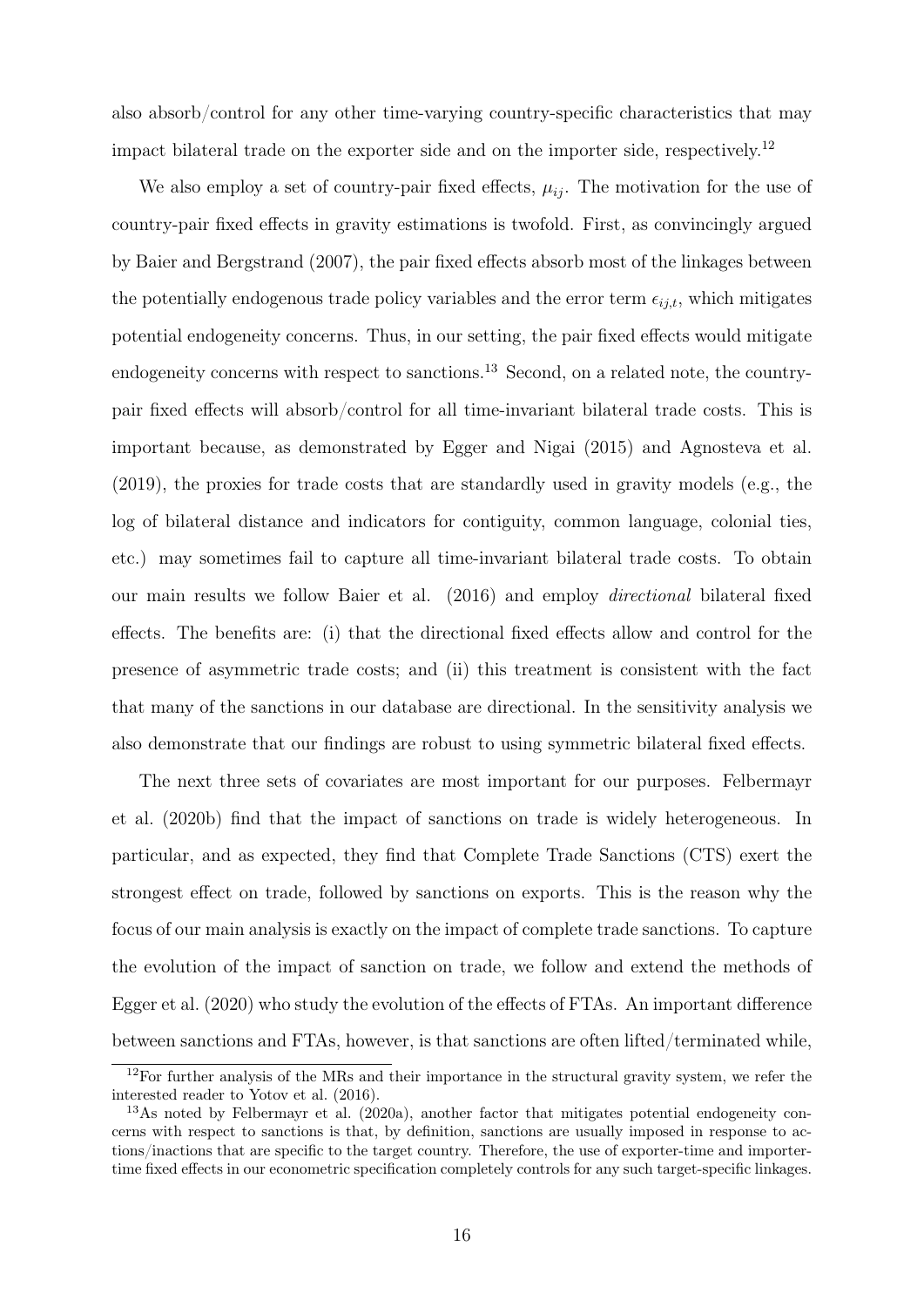in general, most of the FTAs continue to exist throughout the estimating samples. This allows and, in fact, requires us to introduce an additional, post-sanction period in our analysis.

Based on these insights, we use three sets of covariates to capture the desired timevarying sanction effects.  $CTS_{i,t}$  is a vector of variables that are designed to capture the contemporaneous effects of sanctions on trade (i.e., the effects during the period when the sanctions are actually in place). In the main analysis, we limit this vector to a single dummy variable, which takes the value of one if there is a complete trade sanction in place between exporter i and importer j at time t, and the value of zero otherwise. However, we also zoom further in by allowing for differential effects of sanctions during the period when they are imposed. Following [Egger et al.](#page-37-7) [\(2020\)](#page-37-7),  $\sum_{k} \beta_k CTS_{ij,t-k}$  is a vector of sanction variables designed to capture any changes in the trade flows between the sanctioning and sanctioned countries prior to the imposition of sanctions (i.e., in the pre-sanction period). Mechanically, these variables are constructed as the  $k$  leads of  $CTS_{ij,t}$ . Finally,  $\sum_{s} CTS_{ij,t+s}$  is a vector of sanction variables that are designed to capture the post-sanction evolution of trade flows. The idea is to examine whether, when, and how fast trade flows return to their pre-sanction levels. Again, mechanically, these variables are constructed as the lags of  $CTS_{ij,t}$ .<sup>[14](#page-17-0)</sup>

Finally, vector  $GRAV_{i,i,t}$  in equation [\(1\)](#page-13-3) includes a series of additional time-varying control variables. In particular, here we add all other types of sanctions that are covered by the GSDB. We experiment by combining the rest of the sanctions into a single variable and by including them separately. In addition, we control for the presence of economic integration agreements (EIAs) with an indicator variable that takes the value of one if there is an EIA between countries  $i$  and  $j$  at time  $t$ , and the value of zero otherwise. We also include indicator variables for membership in the European Union  $(EU_{ij,t})$  and for

<span id="page-17-0"></span><sup>&</sup>lt;sup>14</sup>In the empirical analysis we obtain and present results when we include 10-year leads and lags. We also experiment with a fully saturated set of lags and leads in our alternative specifications. Results are very similar to our main findings. In principle, it is possible to use VAR methods, such as the AIC and BIC, and lag selection criteria (such as the Akaike information criterion, the Schwarz information criterion and the Hannan–Quinn information criterion) to determine the optimal lag structure of the model. However, doing so in our current analysis is difficult due to the presence of three sets of highdimension fixed effects: country pair (49208), importer time (11784), and exporter time (11997). These fixed effects play important roles in gravity models and have been applied extensively in the literature (e.g., [Anderson and van Wincoop](#page-35-14) [\(2003\)](#page-35-14), [Baier and Bergstrand](#page-35-13) [\(2007\)](#page-35-13), and [Yotov et al.](#page-39-3) [\(2016\)](#page-39-3)).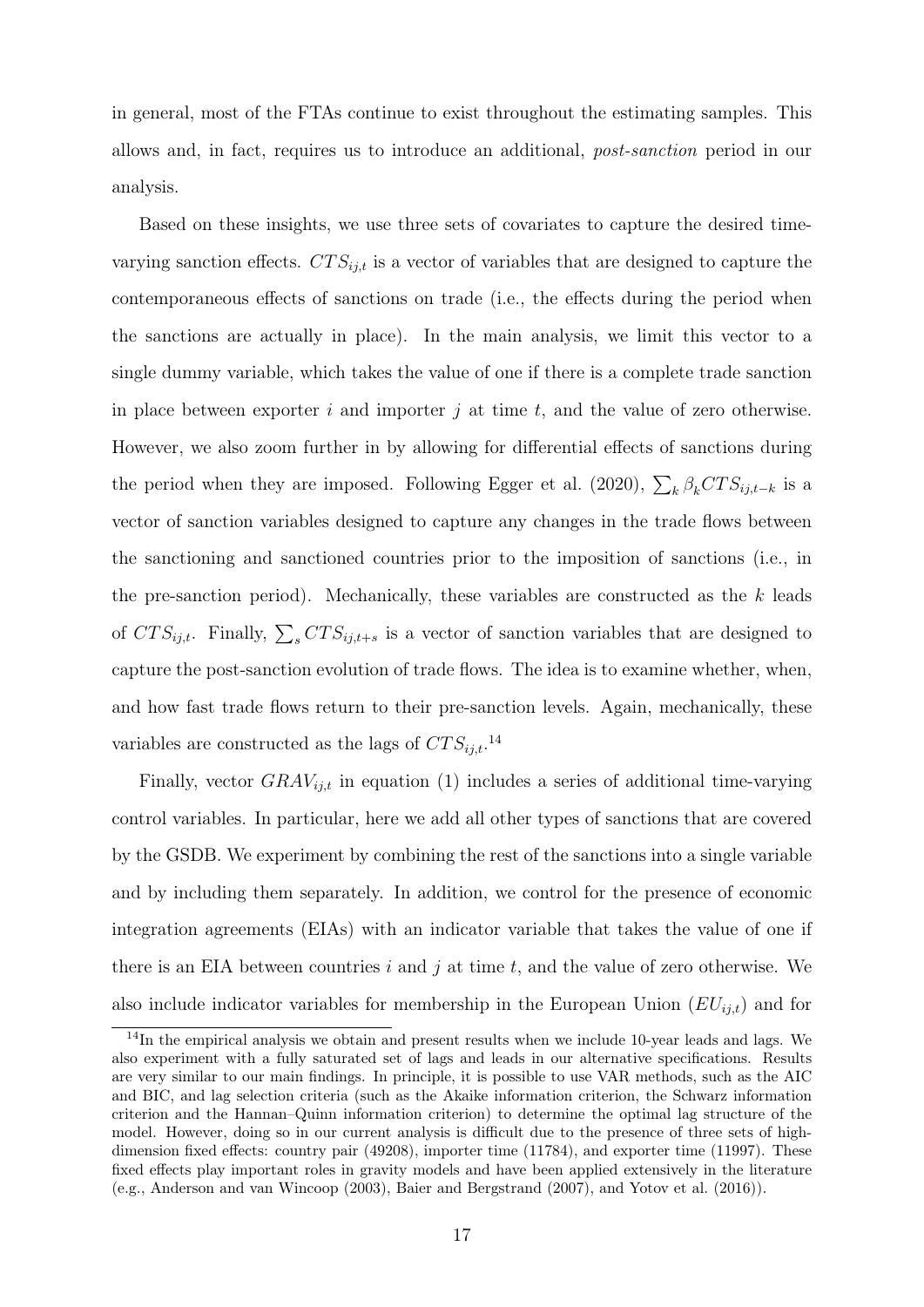membership in the World Trade Organization  $(WTO_{i,t})$ <sup>[15](#page-18-1)</sup> Given the rich structure of fixed effects in each of our specifications, we believe it is safe to assume that the error term  $\epsilon_{ij,t}$  is just noise. Finally, we note that in all specifications we cluster the standard errors by country-pair.

### <span id="page-18-0"></span>3.2 Estimation Results and Analysis

This section presents the results from a series of specifications that are designed to characterize the evolution of the impact of sanctions on trade flows over time. We present our main findings in two subsections. Section [3.2.1](#page-18-2) focuses on the pre- and post-sanction effects on trade, while Section [3.2.2](#page-24-0) analyzes the evolution of the impact of sanctions during the period they are in place. As described in the previous section, to obtain our main results we focus on the effects of complete trade sanctions, and we use the PPML estimator, consecutive-year data, exporter-time and importer-time fixed effects, and directional country-pair fixed effects. All of our specifications allow for possible pre-sanction and post-sanction effects ten years before and ten years after the corresponding sanctions are in place. In addition to yearly estimates, we experiment with 2- and 3-year lags and leads. All standard errors are clustered by country-pair. For clarity, due to the large number of estimates we obtain in some specifications, we complement some of our main estimation results with visual graph presentations.

#### <span id="page-18-2"></span>3.2.1 On the Pre- and Post-sanction Effects on Trade

We start the analysis in column (1) of Table [1,](#page-20-0) where we obtain a single estimate of the impact of complete trade sanctions on trade flows. These benchmark results are comparable to the estimates from [Felbermayr et al.](#page-37-5) [\(2020a\)](#page-37-5) and confirm one of their main findings that complete trade sanctions are very effective in impeding bilateral trade flows. Specifically, our estimate implies that, all else equal, complete trade sanctions have led to a  $76.8\%$  (std.err. 5.531) decrease in bilateral trade among the sanctioning and the sanctioned countries in our sample. The trade volume effect  $(in \%)$  is calculated

<span id="page-18-1"></span><sup>&</sup>lt;sup>15</sup>The additional time-varying control variables come from the Dynamic Gravity Database of the US International Trade Commission, c.f., [Gurevich and Herman](#page-37-12) [\(2018\)](#page-37-12).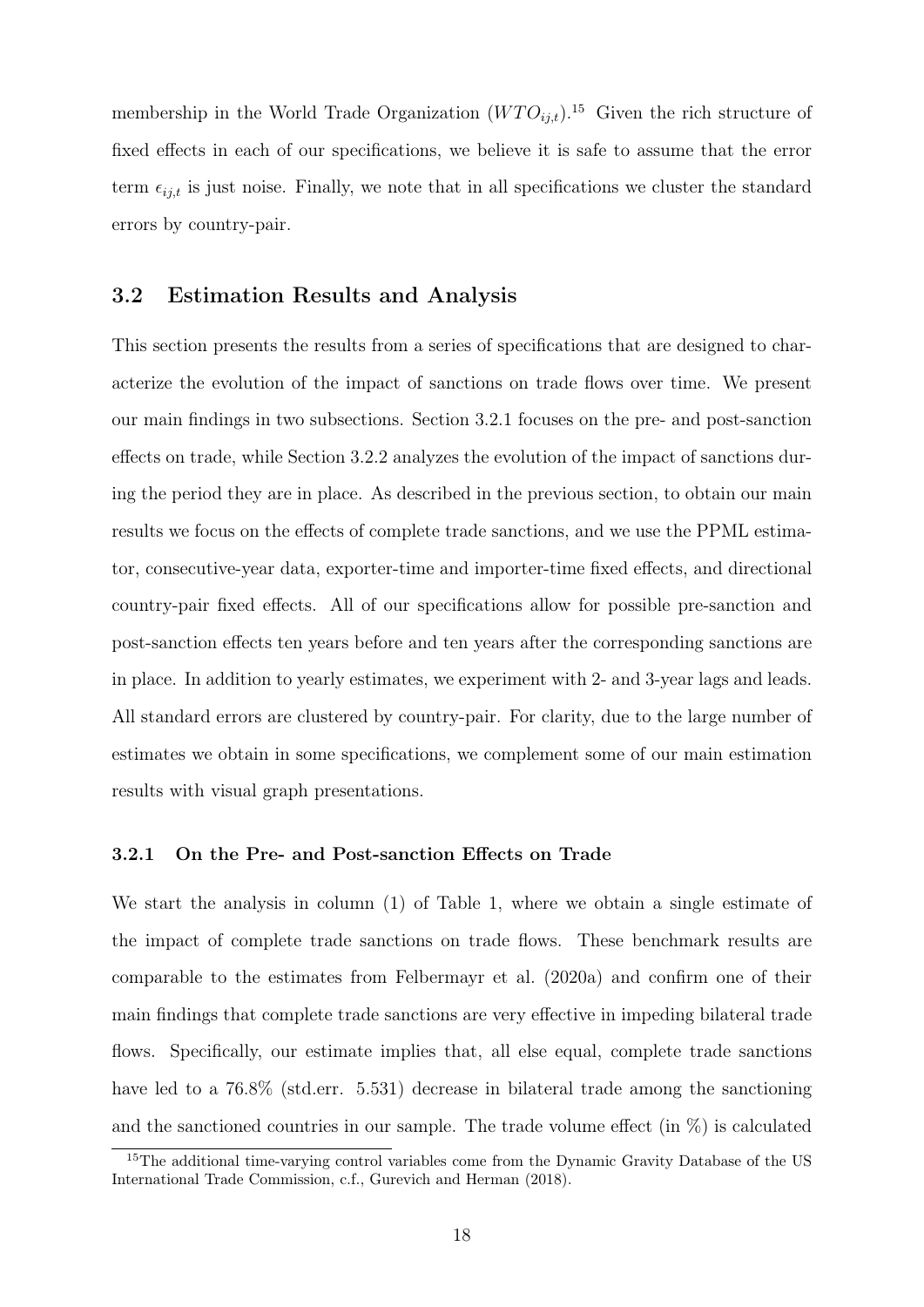as  $(\exp(-1.46) - 1) * 100 = 76.774$ , and the corresponding standard errors are obtained with the Delta method.

The estimates in column (2) of Table [1](#page-20-0) include a series of sanction leads and lags. In particular, in order to capture the full lifespan of the impact of sanctions on trade, we allow for 10-year leads and for 10-year lags. Three main results stand out from the estimates in column (2). First, we note that the contemporaneous effect of sanctions in column (2) is relatively larger (about 17 percent larger) as compared to the corresponding estimate in column (1). The explanation for this result is that by introducing pre-sanction and post-sanction effects, we are changing the reference group that is used to obtain the corresponding contemporaneous effects. Specifically, when the contemporaneous effects of sanctions are estimated without allowing for pre- and post-sanction effects, the preand post-sanction effects are in the reference group. When we explicitly allow for preand post-sanction effects, these are no longer in the reference group. This, in combination with the fact that obtain negative estimates of the pre- and post-sanction effects explains the increase (in the absolute value) of our contemporaneous sanction estimate. The implication of this result is that estimates of the effects of sanctions that do not allow for pre-sanction and post-sanction effects may underestimate the contemporaneous sanction effects.

Next, we turn to the estimates of the impact of sanctions in the pre-sanction period (i.e., the estimates on the covariates  $CTS_{ij,t-10}$  through  $CTS_{ij,t-1}$ ). We observe two patterns in these results. First, we see that between ten and four years prior to the implementation of a sanction, trade between the sanctioned and the sanctioning countries is already lower. This is captured by the negative estimates on  $CTS_{i,i-10}$  through  $CTS_{ij,t-4}$ . (As a reminder, we note that all of our specifications include country-pair fixed effects. Thus, these negative estimates cannot/should not be reflective of higher time-invariant trade costs between the sanctioning and the sanctioned countries. They may, however, reflect long-term tensions between these countries. We also note that the estimates on  $CTS_{ij,t-10}$  through  $CTS_{ij,t-4}$  are often only marginally significant. Therefore, we hesitate placing a heavy weight on their importance and policy implications.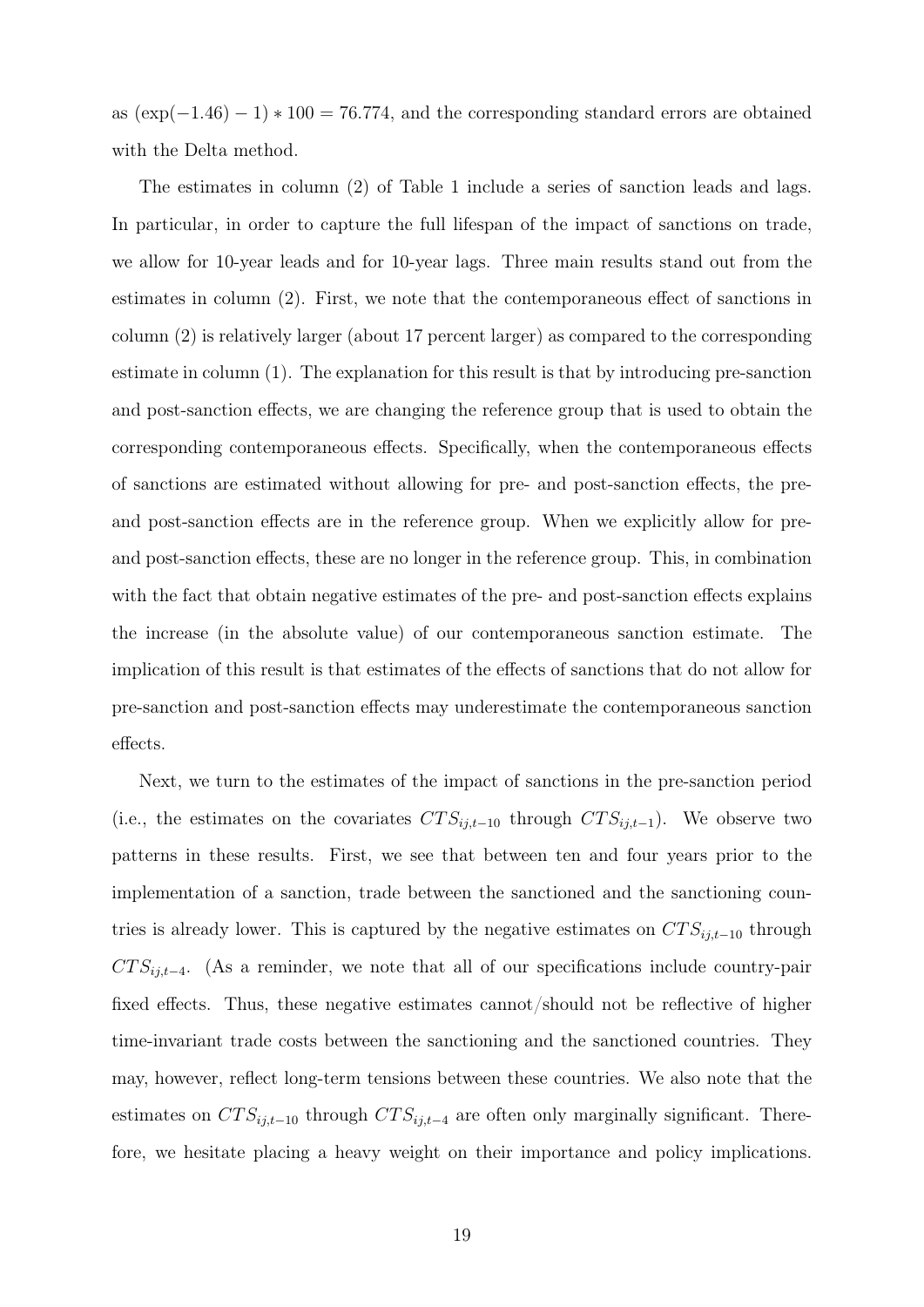<span id="page-20-0"></span>

|                            | $\overline{(1)}$ | $\overline{(2)}$ | $\overline{(3)}$ | $\overline{(4)}$ |
|----------------------------|------------------|------------------|------------------|------------------|
|                            | <b>SINGLE</b>    | YEARLY           | 2-YEARS          | 3-YEARS          |
| $\overline{CTS}_{ij,t-10}$ |                  | $-0.414$         | $-0.504$         |                  |
|                            |                  | (0.286)          | (0.310)          |                  |
| $CTS_{ij,t-9}$             |                  | $-0.606$         |                  | $-0.471$         |
|                            |                  | $(0.363)^+$      |                  | $(0.275)^+$      |
| $CTS_{ij,t-8}$             |                  | $-0.387$         | $-0.474$         |                  |
|                            |                  | (0.353)          | (0.305)          |                  |
| $CTS_{ij,t-7}$             |                  | $-0.595$         |                  |                  |
|                            |                  | $(0.310)^{+}$    |                  |                  |
| $CTS_{ij,t-6}$             |                  | $-0.555$         | $-0.528$         | $-0.508$         |
|                            |                  | $(0.295)^+$      | $(0.283)^+$      | $(0.255)^*$      |
| $CTS_{ij,t-5}$             |                  | $-0.520$         |                  |                  |
|                            |                  | $(0.290)^+$      |                  |                  |
| $CTS_{ij,t-4}$             |                  | $-0.506$         | $-0.564$         |                  |
|                            |                  | $(0.254)^*$      | $(0.238)^*$      |                  |
| $CTS_{ij,t-3}$             |                  | $-0.588$         |                  | $-0.643$         |
|                            |                  | $(0.240)^*$      |                  | $(0.238)$ **     |
| $CTS_{ij,t-2}$             |                  | $-0.542$         | $-0.674$         |                  |
|                            |                  | $(0.293)^+$      | $(0.252)$ **     |                  |
| $CTS_{ij,t-1}$             |                  | $-0.810$         |                  |                  |
|                            |                  | $(0.226)$ **     |                  |                  |
| $CTS_{ij,t}$               | $-1.460$         | $-1.707$         | $-1.698$         | $-1.679$         |
|                            | $(0.238)$ **     | $(0.274)$ **     | $(0.274)$ **     | $(0.270)$ **     |
| $CTS_{ij,t+1}$             |                  | $-0.676$         |                  |                  |
|                            |                  | $(0.214)$ **     |                  |                  |
| $CTS_{ij,t+2}$             |                  | $-0.594$         | $-0.632$         |                  |
|                            |                  | $(0.179)$ **     | $(0.193)$ **     |                  |
|                            |                  | $-0.696$         |                  | $-0.645$         |
| $CTS_{ij,t+3}$             |                  |                  |                  | $(0.167)$ **     |
|                            |                  | $(0.152)$ **     |                  |                  |
| $CTS_{ij,t+4}$             |                  | $-0.650$         | $-0.672$         |                  |
|                            |                  | $(0.127)$ **     | $(0.127)$ **     |                  |
| $CTS_{ij,t+5}$             |                  | $-0.596$         |                  |                  |
|                            |                  | $(0.147)$ **     |                  |                  |
| $CTS_{ij,t+6}$             |                  | $-0.572$         | $-0.583$         | $-0.596$         |
|                            |                  | $(0.170)$ **     | $(0.157)$ **     | $(0.141)$ **     |
| $CTS_{ij,t+7}$             |                  | $-0.500$         |                  |                  |
|                            |                  | $(0.150)$ **     |                  |                  |
| $CTS_{ij,t+8}$             |                  | $-0.372$         | $-0.430$         |                  |
|                            |                  | $(0.158)^*$      | $(0.147)$ **     |                  |
| $CTS_{ij,t+9}$             |                  | $-0.177$         |                  | $-0.326$         |
|                            |                  | (0.147)          |                  | $(0.138)^*$      |
| $CTS_{i,i,t+10}$           |                  | $-0.126$         | $-0.149$         |                  |
|                            |                  | (0.114)          | (0.127)          |                  |
| $\overline{N}$             | 1936973          | 1935581          | 1935581          | 1935581          |

Table 1: Timing the Impact of Sanctions on Trade

Notes: This table reports estimates of the evolution of the impact of sanctions on trade. All results are obtained with the PPML estimator, consecutive-year data, exporter-time and importer-time fixed effects, and directional country-pair fixed effects. The estimates of all fixed effects are omitted for brevity. The dependent variable is always nominal trade flows in levels. Column (1) obtains a single average estimate of the impact of complete trade sanctions on trade flows. Column (2) uses ten yearly sanction lags and ten yearly sanction leads. Columns (3) and (4) employ 2-year lags and leads and 3-year lags and leads, respectively. Standard errors are clustered by country pair.  $+p < 0.10$ ,  $p < 0.05$ ,  $p < 0.01$ . See text for further details.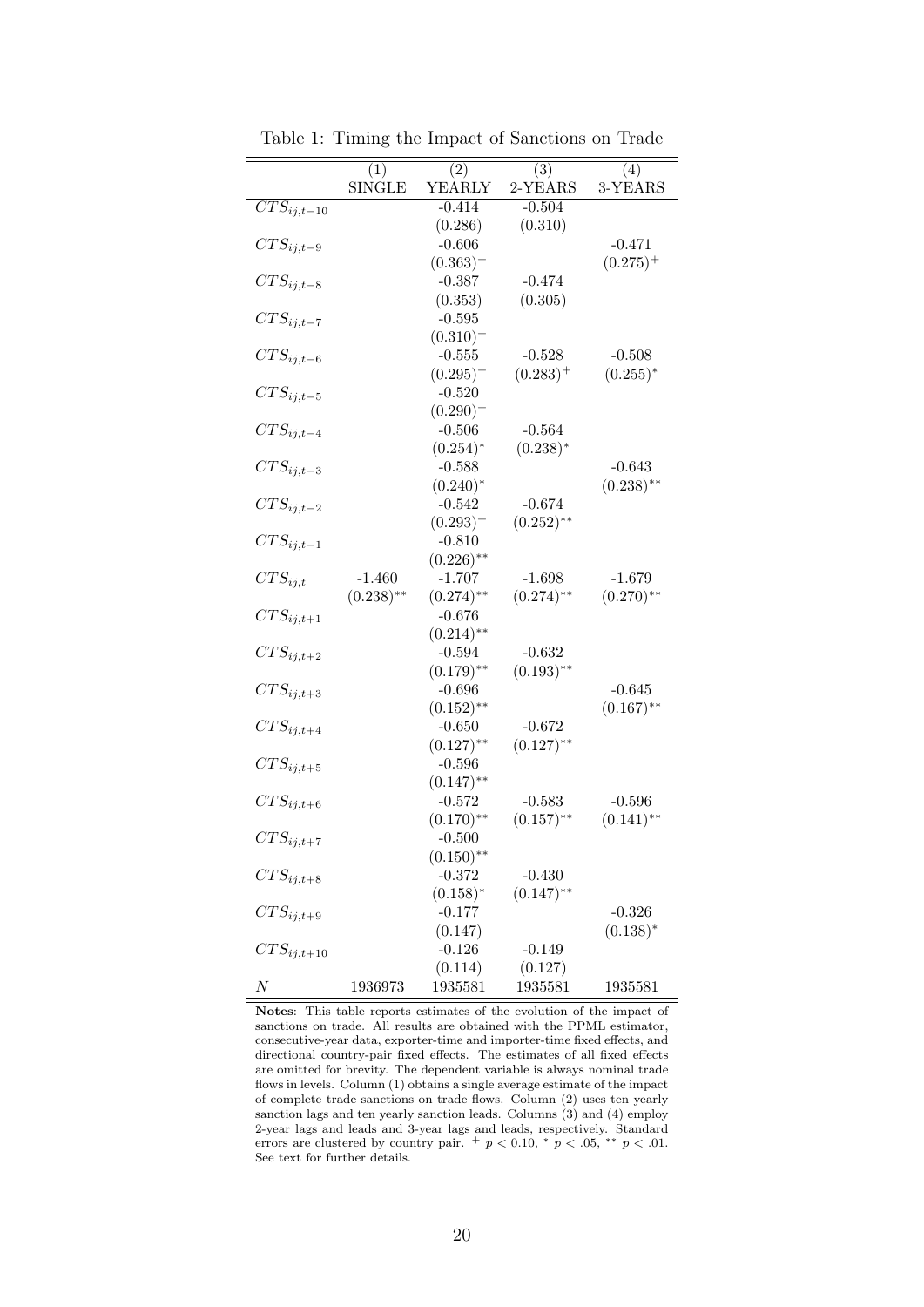

<span id="page-21-0"></span>Figure 7: Evolution of the Impact of Sanctions on Trade

Note: This figure presents estimates of the evolution of the impact of sanctions on trade. The estimates used to construct the three panels of the figure are those from Table [1.](#page-20-0) Specifically, panel A depicts the estimates, and their corresponding confidence intervals, from column (2) of Table [1.](#page-20-0) Panels B and C, respectively, depict the results from columns (3) and (4) of Table [1.](#page-20-0) See text for further details.

More importantly, we see from column (2) that the impact of sanctions picks up about four years prior to their implementation. This is captured by the estimates on  $CTS_{ij,t-4}$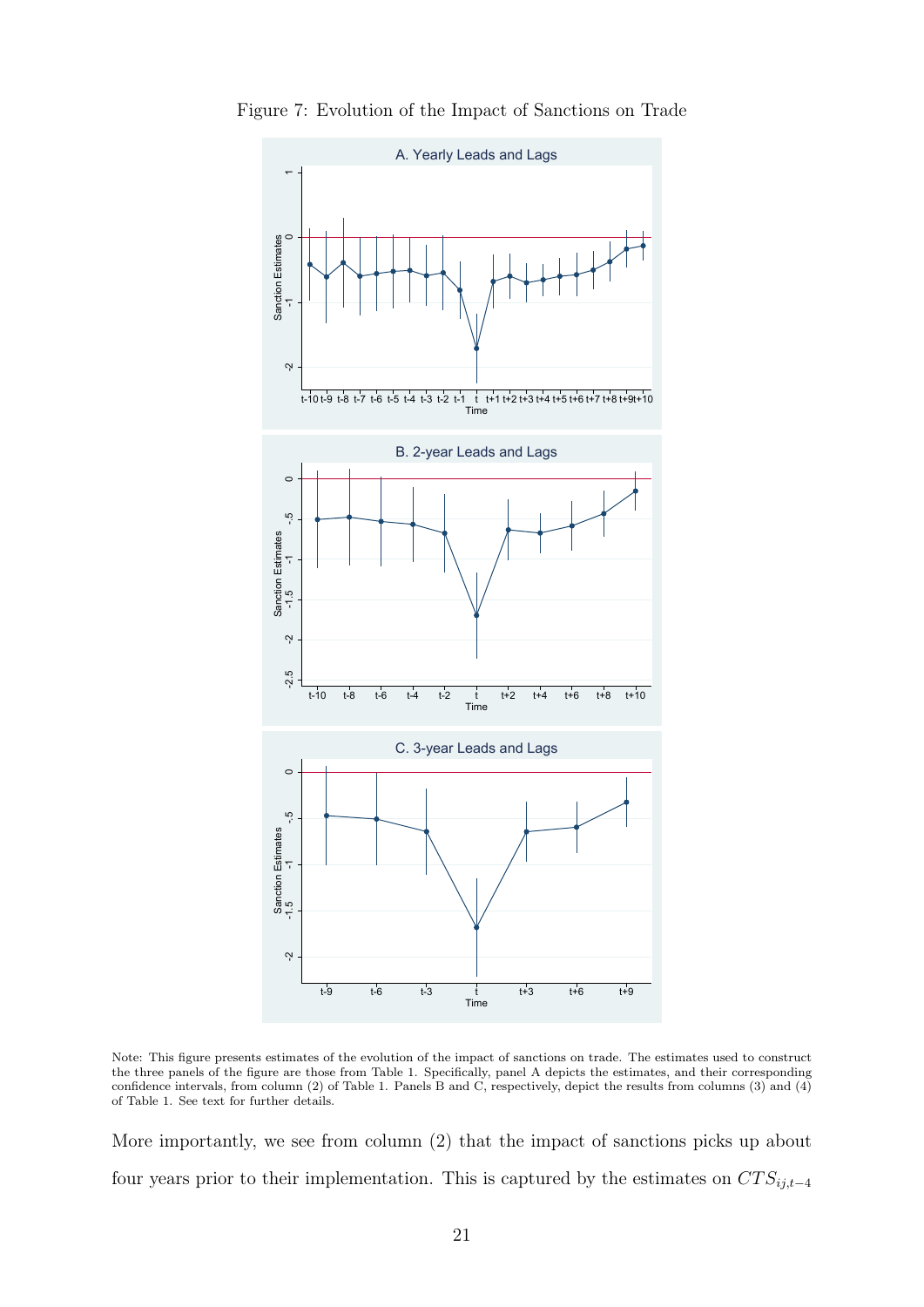through  $CTS_{i,i-1}$  in column (2) of Table [1,](#page-20-0) which are increasing (in absolute value) and also becoming more statistically significant the closer we move to the sanction period.<sup>[16](#page-22-0)</sup>

Based on our pre-sanction estimates, we conclude that sanctions do have an impact on trade before they are implemented, which is the strongest, both in terms of economic magnitude and in terms of statistical significance between one and four years prior to the implementation of the sanction. This result is consistent with and complements the results of [Egger et al.](#page-37-7) [\(2020\)](#page-37-7) who obtain positive and significant estimates of the effects of FTAs prior to their implementation. Following [Egger et al.](#page-37-7) [\(2020\)](#page-37-7), we label the statistically significant effects we obtain in the pre-sanction period as anticipatory effects. Possible explanations for these effects include: (i) already increased trade frictions between the sanctioning and the sanctioned countries prior to the implementation of the sanction, including the ability of governments to influence firms, especially their state owned firms, even before the formal sanction restrictions are in place; and/or (ii) adjustments made by firms in expectation of the imposition of the sanction. We view the disentangling of these dynamic channels (both empirically and also theoretically) as very interesting and important tasks for future work. For now, the main implication of our findings is that researchers should allow for anticipatory effects when they estimate the impact of sanctions on trade.

The third main result from column (2) of Table [1](#page-20-0) relates to our post-sanction estimates (i.e., the estimates on the covariates  $CTS_{ij,t+1}$  through  $CTS_{ij,t+10})$ . We see two significant patterns in the evolution of these estimates. The main conclusion from them is that the recovery of trade flows is not instantaneous. Our estimates suggest that the impact of sanctions on trade flows is not completely eliminated until about seven to eight years after the sanctions are lifted. The second pattern we observe in our post-sanction estimates is that the recovery of trade flows is gradual and steady. The two patterns captured by our estimates are consistent with the discussion in the literature explaining the smooth dynamic adjustment after the lifting of sanctions. One possible explanation is that sanctions damage the trust in international trade relations which increases the risk associated

<span id="page-22-0"></span><sup>&</sup>lt;sup>16</sup>The exception is the estimate on  $\overline{CTS}_{ij,t-2}$ , which is still negative but not increasing in absolute value.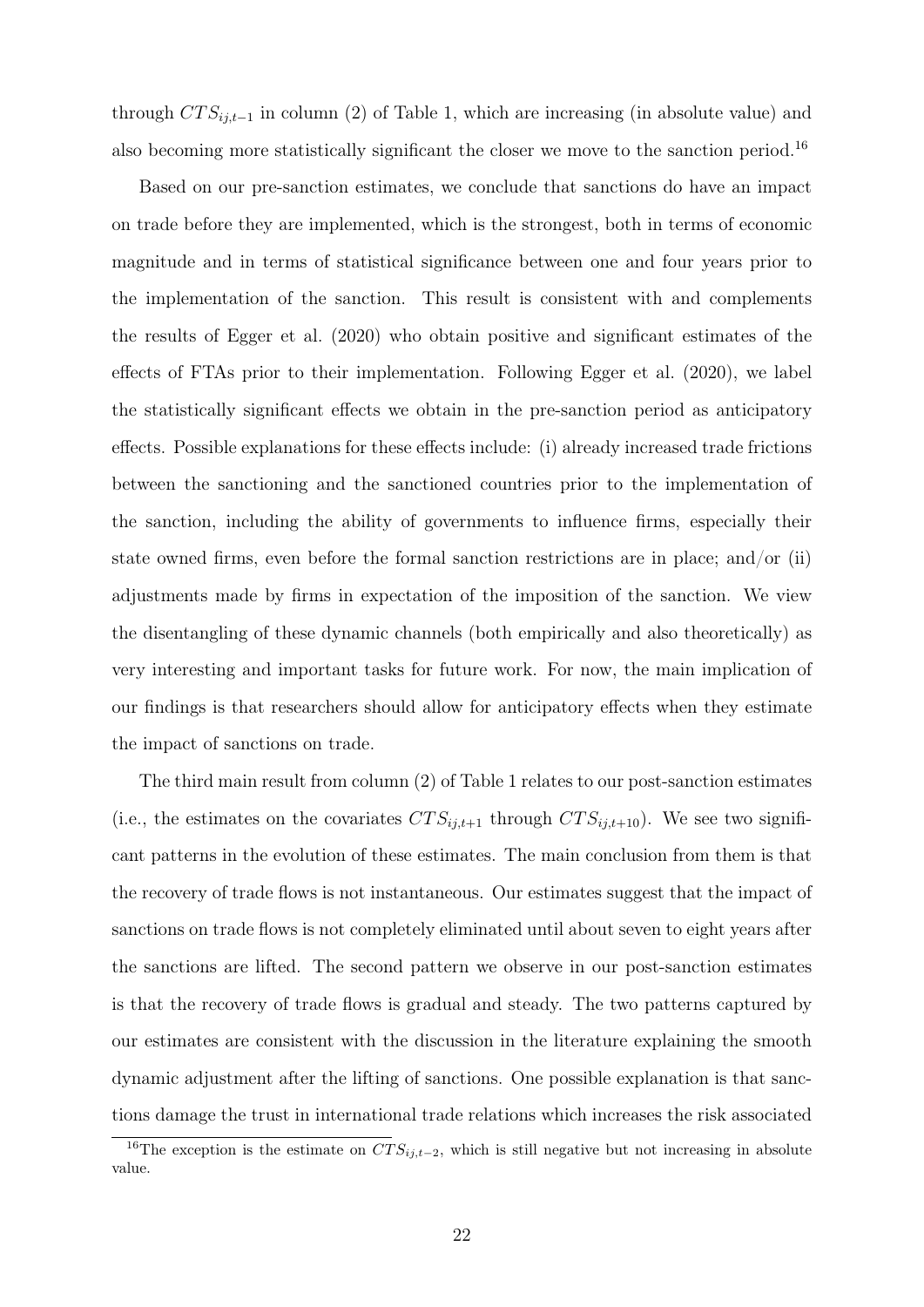with trade and the transaction costs that accompany commercial relationships [\(Morrow](#page-38-6) [et al.](#page-38-6) [\(1998\)](#page-38-6), [Lektzian and Souva](#page-38-7) [\(2001\)](#page-38-7)) and which, in turn, may influence patterns of international specialization even after the sanctions have been lifted. Moreover, the speed with which trade recovers depends on the target's political system [\(North](#page-38-8) [\(1990\)](#page-38-8), [Eichengreen and Irwin](#page-37-9) [\(2009\)](#page-37-9)). Other possible explanations for this smooth dynamic could be the gradual lifting of various trade barriers as well as post-sanction adjustment of firms, including gradual re-entry into the previously banned market.

Comparison between our pre-sanction and post-sanction estimates reveals an encouraging result. Specifically, we notice that the post-sanction estimates also become statistically insignificant after a given period of time and they become smaller in absolute value (i.e., less negative) as compared to the pre-sanction estimates. While the differences between the pre- and the post-sanction estimates may not be statistically significant, pushing inference to the limit, the implication is that sanctions may actually lead to increased/improved trade relationships in the post-sanction period as compared to the pre-sanction period. A natural explanation for this pattern is that the sanctions could have eliminated the source of tension between the countries and, therefore, they have led to improved economic/trade relationships.

The estimates in columns (3) and (4) of Table [1](#page-20-0) are obtained with yearly data and all estimation features we have used to obtain the results in column (1). The only difference is that the results in columns (3) and (4) are obtained with 2-year and 3-year lags and leads, respectively. These estimates are visualized in panels B and C of Figure [7,](#page-21-0) respectively. Our results reveal that using longer lags and leads has some advantages and some disadvantages. On the positive side, the new estimates are 'smoother' due to the fact that they are averages over longer periods of time. They are also more 'efficient' from an econometric point of view. The 'smoothness' of the longer lead and lag estimates is clearly depicted in panels B and C of Figure [7.](#page-21-0) We also note that our argument about the difference between the pre-sanction and the post-sanction effects is most clearly seen in panel B of Figure [7.](#page-21-0) On the downside, using longer leads and lags may lead to inaccurate timing of some of the sanction effects. For example, the yearly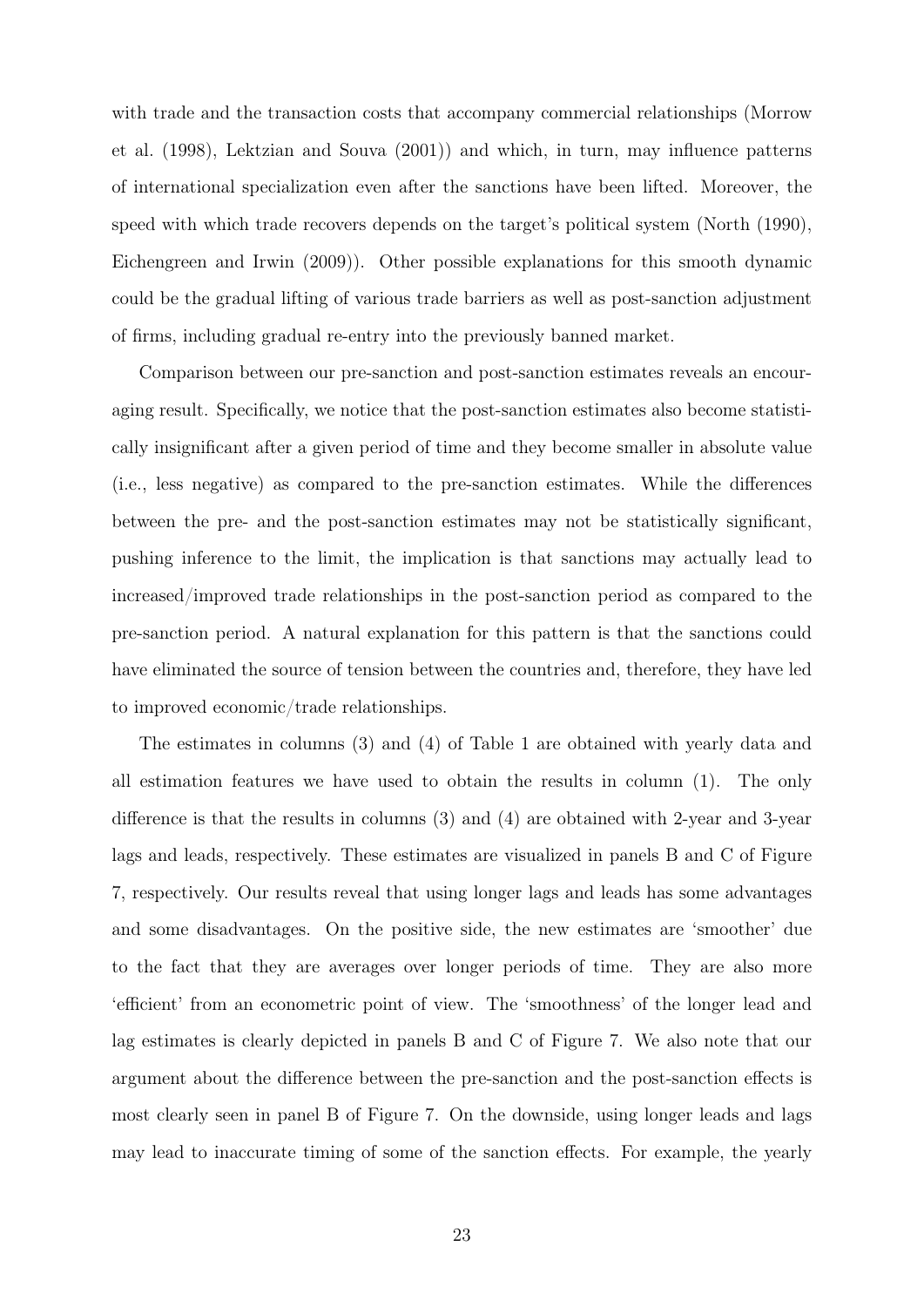estimates in column (3) reveal that the post-sanction effects of sanctions are exhausted seven to eight years after their lifting, while the results in column (4) suggest that the sanction effects are still strong nine years after their implementation. Based on these results, our recommendation is that researchers should experiment with alternative lags and leads and use a combination of them to present and interpret their findings.

#### <span id="page-24-0"></span>3.2.2 On the Phasing-in Sanction Effects

In this section we zoom in on the time period when complete trade sanctions are in place in order to investigate how the impact of such sanctions evolves while they are active. If the enforcement of complete trade sanctions is strict, trade should fall immediately and stay at the low level. In practice, trade flows may vary within the sanction period depending on, for instance, enforcement effort, specific goals sought, and/or the expectation of conflict resolution. To understand the time-varying impact of complete trade sanctions on trade, we first designate each sanction-year as early, mid or late phase, by dividing the spell of the sanctions into three quartiles, and separately estimate the phase-specific sanction effects. Two main findings emerge from column (2) of Table [2](#page-25-0) and panel D of Figure [8.](#page-27-0) First, our estimates confirm that the impact of complete trade sanctions is deep and immediate. Second, they suggest that the negative impact of sanctions appears to be increasing over time. The estimated effect of sanctions is weaker in the early phase and stronger in the late phase. However, the differences across phases are quite small and statistically insignificant.

In order to understand the timing of the contemporaneous impact of sanctions, in the next step we allow for differential effects of long (5 or more years) vs. short (less than 5 years) complete trade sanctions.[17](#page-24-1) Figure [8](#page-27-0) (F) (corresponding column (4) of Table [2\)](#page-25-0) suggests that sanctions with longer duration are very effective in restricting trade. Trade flows dip in the first year following the sanction and remain low (roughly a 79% reduction in trade flows) throughout its duration.<sup>[18](#page-24-2)</sup> There is no obvious trend in trade

<span id="page-24-2"></span><span id="page-24-1"></span><sup>&</sup>lt;sup>17</sup>Long and short sanctions represent 20% and 80% of sanction cases in the sample, respectively.

<sup>&</sup>lt;sup>18</sup>It is worth mentioning here the "naive" theory of sanctions [\(Galtung](#page-37-1) [\(1967\)](#page-37-1)), according to which extensive economic damage translates into the achievement of ambitious objectives, which long-term sanctions might pursue.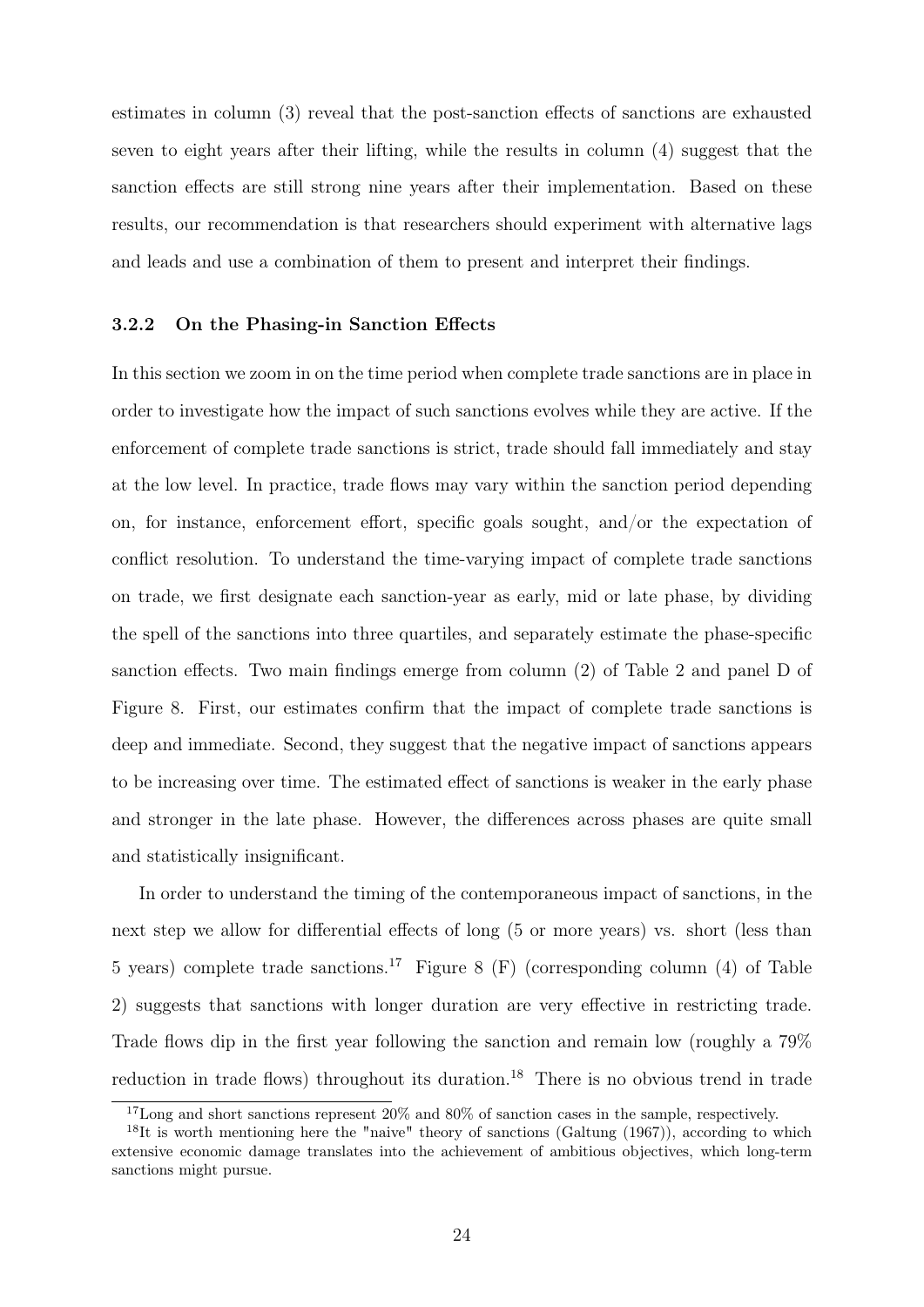|                            | (1)                     | (2)                     | (3)                     | (4)                     | (5)                     |
|----------------------------|-------------------------|-------------------------|-------------------------|-------------------------|-------------------------|
|                            | AVE SANCT               | DURATION                | YEARLY                  | LONG SANCT              | SHORT SANCT             |
| $\overline{CTS_{ij,t-10}}$ | $-0.414$                | $-0.420$                | $-0.467$                | $-0.497$                | $-0.542$                |
|                            |                         |                         |                         |                         |                         |
|                            | (0.286)                 | (0.284)                 | $(0.280)^+$             | $(0.278)^+$             | $(0.279)^+$             |
| $CTS_{ij,t-9}$             | $-0.606$                | $-0.611$                | $-0.664$                | $-0.698$                | $-0.761$                |
|                            | $(0.363)^+$             | $(0.360)^+$             | $(0.356)^+$             | $(0.351)^{*}$           | $(0.355)^{*}$           |
|                            |                         |                         |                         |                         |                         |
| $CTS_{ij,t-8}$             | $-0.387$                | $-0.394$                | $-0.447$                | $-0.483$                | $-0.549$                |
|                            | (0.353)                 | (0.349)                 | (0.345)                 | (0.339)                 | (0.349)                 |
| $CTS_{ij,t-7}$             | $-0.595$                | $-0.601$                | $-0.654$                | $-0.688$                | $-0.767$                |
|                            |                         |                         |                         |                         |                         |
|                            | $(0.310)^{+}$           | $(0.308)^+$             | $(0.304)^{*}$           | $(0.303)^{*}$           | $(0.305)^{*}$           |
| $CTS_{ij,t-6}$             | $-0.555$                | $-0.563$                | $-0.620$                | $-0.655$                | $-0.732$                |
|                            | $(0.295)^+$             | $(0.293)^{+}$           | $(0.291)^{*}$           | $(0.291)^{*}$           | $(0.291)^{*}$           |
| $CTS_{ij,t-5}$             | $-0.520$                | $-0.528$                | $-0.584$                | $-0.621$                | $-0.689$                |
|                            |                         |                         |                         |                         |                         |
|                            | $(0.290)^+$             | $(0.289)^+$             | $(0.290)^{*}$           | $(0.293)^{*}$           | $(0.296)^{*}$           |
| $CTS_{ij,t-4}$             | $-0.506$                | $-0.513$                | $-0.562$                | $-0.599$                | $-0.614$                |
|                            | $(0.254)^{*}$           | $(0.253)^{*}$           | $(0.259)^{*}$           | $(0.262)^{*}$           | $(0.267)^{*}$           |
|                            |                         |                         |                         |                         |                         |
| $CTS_{ij,t-3}$             | $-0.588$                | $-0.590$                | $-0.634$                | $-0.671$                | $-0.668$                |
|                            | $(0.240)^{*}$           | $(0.240)^*$             | $(0.245)$ <sup>**</sup> | $(0.249)$ **            | $(0.252)$ **            |
| $CTS_{ij,t-2}$             | $-0.542$                | $-0.519$                | $-0.552$                | $-0.582$                | $-0.565$                |
|                            |                         |                         |                         |                         |                         |
|                            | $(0.293)^+$             | $(0.288)^+$             | $(0.292)^+$             | $(0.295)^{*}$           | $(0.296)^+$             |
| $CTS_{ij,t-1}$             | $-0.810$                | $-0.683$                | $-0.663$                | $-0.663$                | $-0.565$                |
|                            | $(0.226)$ <sup>**</sup> | $(0.238)$ <sup>**</sup> | $(0.225)$ **            | $(0.247)$ **            | $(0.233)^{*}$           |
| $CTS_{ii}$                 | $-1.707$                |                         | $-0.871$                | $-0.874$                | $-0.742$                |
|                            |                         |                         |                         |                         |                         |
|                            | $(0.274)$ <sup>**</sup> |                         | $(0.227)$ **            | $(0.353)^{*}$           | $(0.238)$ **            |
| <b>BEGIN</b>               |                         | $-1.629$                |                         |                         |                         |
|                            |                         | $(0.278)$ **            |                         |                         |                         |
|                            |                         |                         |                         |                         |                         |
| <b>DURING</b>              |                         | $-1.874$                |                         |                         |                         |
|                            |                         | $(0.304)$ **            |                         |                         |                         |
| <b>END</b>                 |                         | $-1.888$                |                         |                         |                         |
|                            |                         |                         |                         |                         |                         |
|                            |                         | $(0.294)$ **            |                         |                         |                         |
| $IN\_CTS_{i,i,t+1}$        |                         |                         | $-1.287$                | $-2.321$                | $-0.794$                |
|                            |                         |                         | $(0.180)$ <sup>**</sup> | $(0.516)$ <sup>**</sup> | $(0.142)$ **            |
| $IN\_CTS_{ij,t+2}$         |                         |                         | $-1.273$                | $-2.550$                | $-0.551$                |
|                            |                         |                         |                         |                         |                         |
|                            |                         |                         | $(0.197)$ **            | $(0.444)$ **            | $(0.131)$ **            |
| $IN\_CTS_{ij,t+3}$         |                         |                         | $-1.200$                | $-2.520$                | $-0.537$                |
|                            |                         |                         | $(0.182)$ **            | $(0.396)$ **            | $(0.117)$ <sup>**</sup> |
| $IN\_CTS_{ij,t+4}$         |                         |                         |                         |                         |                         |
|                            |                         |                         | -1.304                  | $-2.377$                | $-0.592$                |
|                            |                         |                         | $(0.199)$ **            | $(0.367)$ **            | $(0.135)$ <sup>**</sup> |
| $IN\_CTS_{ij,t+5}$         |                         |                         | $-2.041$                | $-2.213$                |                         |
|                            |                         |                         | $(0.278)$ <sup>**</sup> | $(0.310)$ **            |                         |
|                            |                         |                         |                         |                         |                         |
| $IN\_CTS_{ij,t+6}$         |                         |                         | $-2.320$                | $-2.469$                |                         |
|                            |                         |                         | $(0.346)$ **            | $(0.372)$ **            |                         |
| $IN\_CTS_{ij,t+7}$         |                         |                         | $-2.153$                | $-2.291$                |                         |
|                            |                         |                         |                         |                         |                         |
|                            |                         |                         | $(0.323)$ **            | $(0.343)$ **            |                         |
| $IN\_CTS_{ij,t+8}$         |                         |                         | $-2.249$                | $-2.391$                |                         |
|                            |                         |                         | $(0.340)$ **            | $(0.356)$ **            |                         |
| $IN\_CTS_{ij,t+9}$         |                         |                         | $-2.340$                | $-2.482$                |                         |
|                            |                         |                         |                         |                         |                         |
|                            |                         |                         | $(0.331)$ **            | $(0.348)$ <sup>**</sup> |                         |
| $IN\_CTS_{i,i,t+10}$       |                         |                         | $-2.650$                | $-2.803$                |                         |
|                            |                         |                         | $(0.343)$ **            | $(0.364)$ **            |                         |
| $CTS_{ij,t+1}$             | $-0.676$                | $-0.676$                | $-0.650$                | $-0.653$                | $-0.612$                |
|                            |                         |                         |                         |                         |                         |
|                            | (0.214)                 | $(0.213)$ <sup>*</sup>  | $(0.210)^{*}$           | (0.208)                 | $(0.206)^{*}$           |
| $CTS_{ij,t+2}$             | $-0.594$                | $-0.594$                | $-0.571$                | $-0.575$                | $-0.541$                |
|                            | $(0.179)$ **            | $(0.179)$ <sup>**</sup> | $(0.176)$ **            | $(0.175)$ **            | $(0.172)$ **            |
|                            |                         |                         |                         |                         |                         |
| $CTS_{ij,t+3}$             | $-0.696$                | $-0.698$                | $-0.674$                | $-0.676$                | $-0.642$                |
|                            | $(0.152)$ **            | $(0.152)$ <sup>**</sup> | $(0.150)$ **            | $(0.150)$ **            | $(0.147)$ **            |
| $CTS_{ij,t+4}$             | $-0.650$                | $-0.653$                | $-0.632$                | $-0.630$                | $-0.594$                |
|                            | $(0.127)$ **            | $(0.126)$ <sup>**</sup> | $(0.125)$ **            | $(0.124)$ **            | $(0.125)$ **            |
|                            |                         |                         |                         |                         |                         |
| $CTS_{ij,t+5}$             | $-0.596$                | $-0.598$                | $-0.582$                | $-0.580$                | $-0.547$                |
|                            | $(0.147)$ **            | $(0.147)$ **            | $(0.146)$ **            | $(0.144)$ **            | $(0.146)$ **            |
| $CTS_{ij,t+6}$             | $-0.572$                | $-0.573$                | $-0.563$                | $-0.551$                | $-0.539$                |
|                            |                         |                         |                         |                         |                         |
|                            | $(0.170)$ **            | $(0.170)$ <sup>**</sup> | $(0.169)$ <sup>**</sup> | $(0.168)$ **            | $(0.167)$ <sup>**</sup> |
| $CTS_{ij,t+7}$             | $-0.500$                | $-0.503$                | $-0.491$                | $-0.480$                | $-0.465$                |
|                            | $(0.150)$ **            | $(0.150)$ <sup>**</sup> | $(0.149)$ <sup>**</sup> | $(0.148)$ **            | $(0.147)$ <sup>**</sup> |
| $CTS_{ij,t+8}$             | $-0.372$                | $-0.375$                | $-0.364$                | $-0.354$                | $-0.339$                |
|                            |                         |                         |                         |                         |                         |
|                            | $(0.158)^{*}$           | $(0.159)^*$             | $(0.158)^{*}$           | $(0.157)^{*}$           | $(0.156)^{*}$           |
| $CTS_{ij,t+9}$             | $-0.177$                | $-0.179$                | $-0.170$                | $-0.161$                | $-0.151$                |
|                            | (0.147)                 | (0.147)                 | (0.145)                 | (0.144)                 | (0.144)                 |
| $CTS_{ij,t+10}$            | $-0.126$                | $-0.128$                | $-0.119$                | $-0.111$                | $-0.104$                |
|                            |                         |                         |                         |                         |                         |
|                            | (0.114)                 | (0.114)                 | (0.113)                 | (0.112)                 | (0.113)                 |
| $\overline{N}$             | 1935581                 | 1934732                 | 1935585                 | 1927177                 | 1926032                 |

<span id="page-25-0"></span>Table 2: On the Contemporaneous Impact of Sanctions on Trade

**Notes:** This table reports results from the sanctions duration analyses. Column (1) shows the benchmark results from column (2) of Table [1.](#page-20-0) Column (2) reports estimates for the sanctions period divided into 3 phases. Col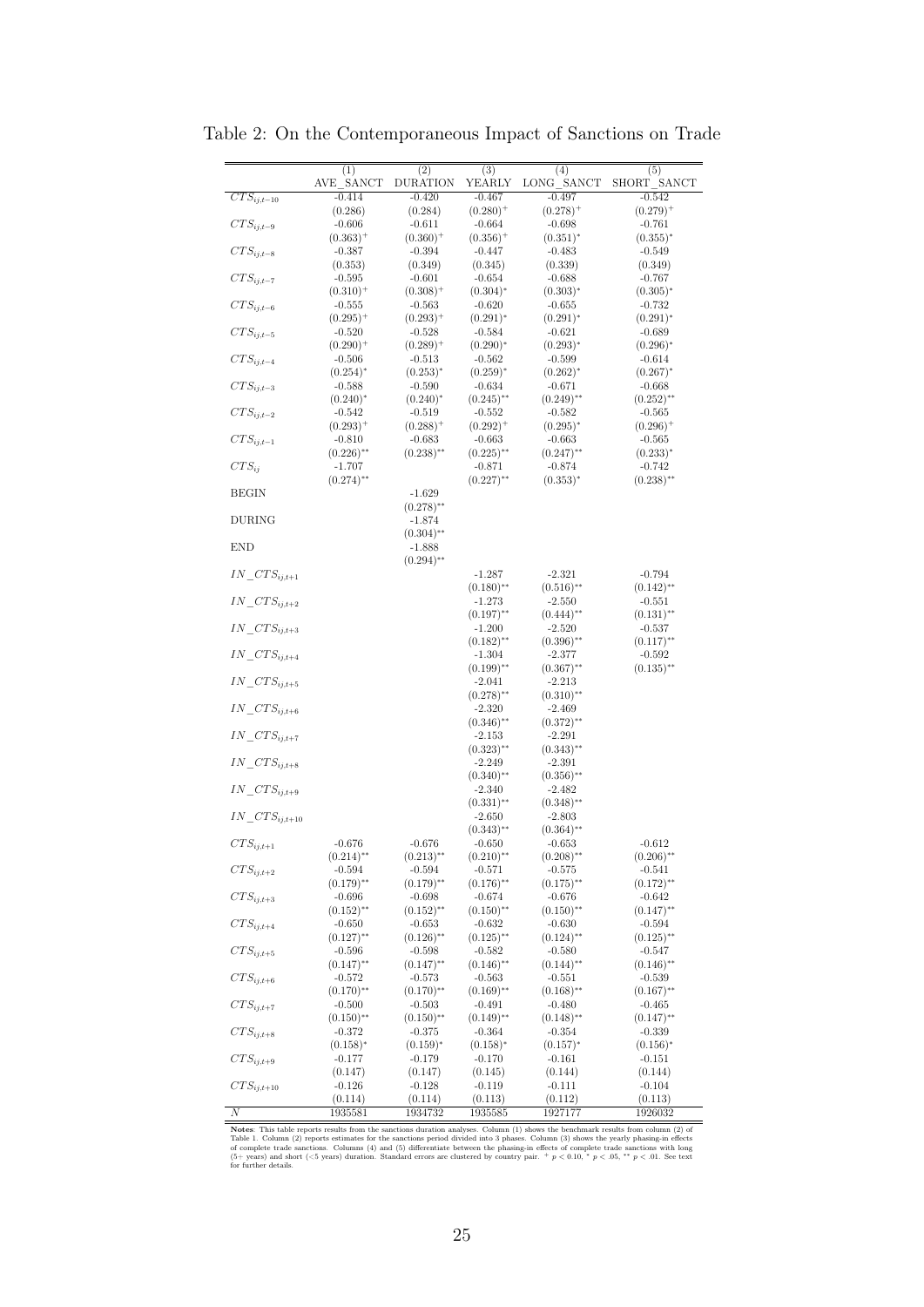volume prior to the onset or termination of long sanctions, which suggests the absence of anticipation. This is not very surprising since sanctions with long duration are often related to territorial conflict, war and ideology issues. Affected countries usually confront pervasive conflicts in areas beyond trade and resolutions may be negotiated in stealth.

By contrast, Figure [8](#page-27-0) (G) and column (5) of Table [2](#page-25-0) show mixed results for sanctions with short durations. Trade initially decreases (around  $42\%$ ) following the onset of sanctions. However, after two years, trade flows come back to almost the same level as those in pre-sanction periods, possibly in response to the expectation of swift conflict resolution. Trade then gradually increases in the post-sanction period, which again could be explained by the sanction-driven eased tensions between the sender(s) and the target(s).

Finally, column (3) of Table [2](#page-25-0) and Figure [8](#page-27-0) (E) demonstrate the full set of time-varying sanction effects. Consistent with the duration analysis, complete trade sanctions reduce trade on average and more so after being effective for over five years. The reduction is primarily driven by the sanctions with duration longer than five years while sanctions with short duration have limited impact on trade. It is also worth noting that trade flows recover once the sanctions are repealed. In fact, post-sanction trade flows rise on average compared to the pre-sanction level. The increase becomes apparent eight years after the sanction ends, and the estimates  $CTS_{t+8}$  and  $CTS_{t+10}$  are larger than those in pre-sanction periods. One possible explanation is that countries are able to achieve a certain degree of conflict resolution to have sanctions removed, and this could promote trade.

#### 3.2.3 Further analysis and robustness specifications

We further investigate the differential effects of complete trade sanctions based on the scope and identity of sanctioning countries. First, in columns (1) and (2) of Table [3,](#page-30-0) we compare the unilateral and multilateral complete trade sanctions. We also control for the presence of non-trade sanctions, the EU membership, the WTO membership, and the presence of the EIAs. Our results reveal that the partial estimate of the impact of unilateral sanctions is larger than the corresponding impact of multilateral sanctions. A possible explanation for this result is that a country may participate in multilateral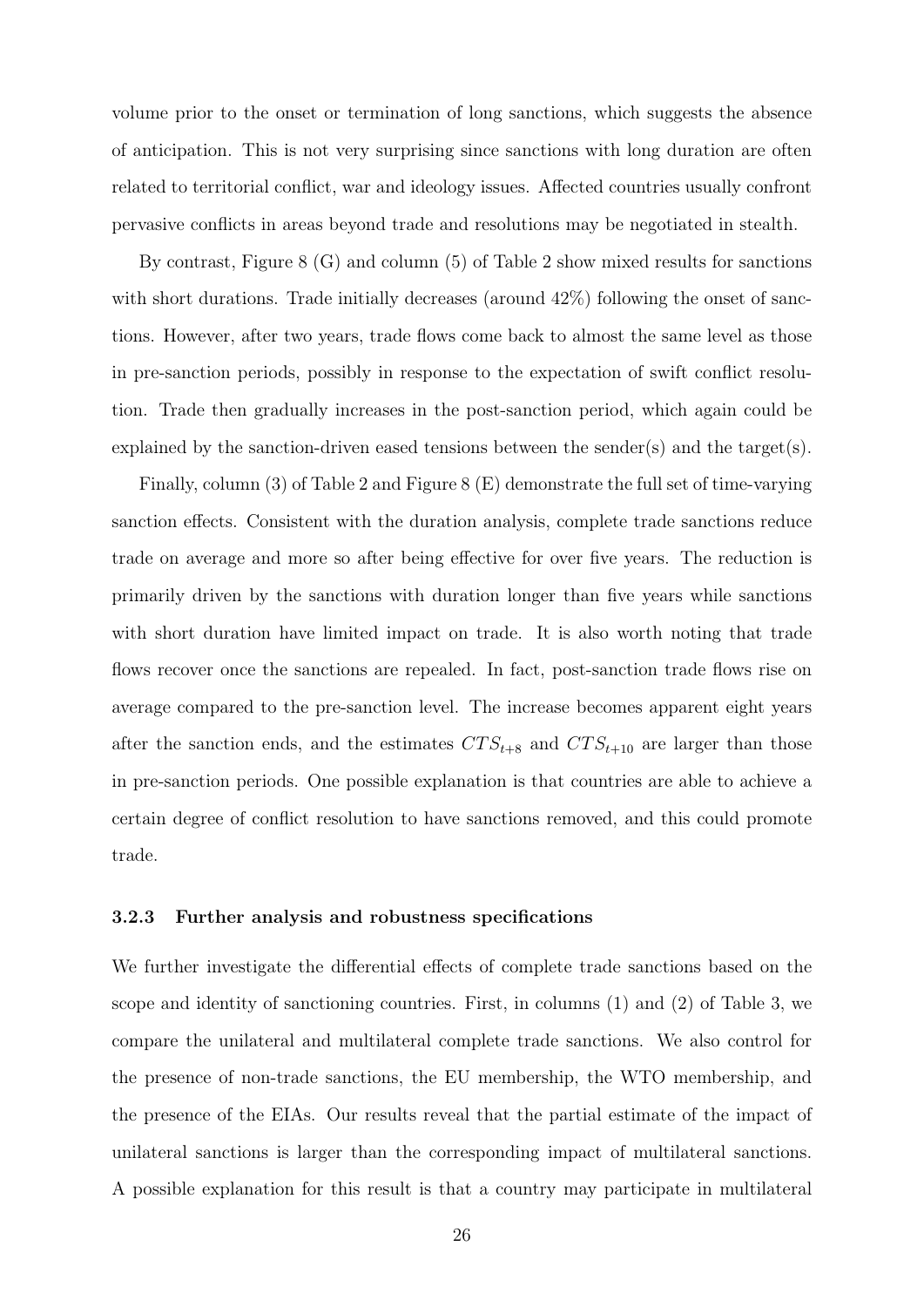

<span id="page-27-0"></span>Figure 8: Phasing-in Impact of Sanctions on Trade

Note: This figure presents estimates of the evolution of the impact of sanctions on trade. The estimates and their corresponding confidence intervals used to construct the figure are those from Table [2.](#page-25-0) Specifically, panel D of the figure depicts the estimates, and their corresponding confidence intervals, from column (2) of Table [2.](#page-25-0) Panels E, F and G visualize the results from columns (3), (4) and (5), respectively, of Table [2.](#page-25-0) See text for further details.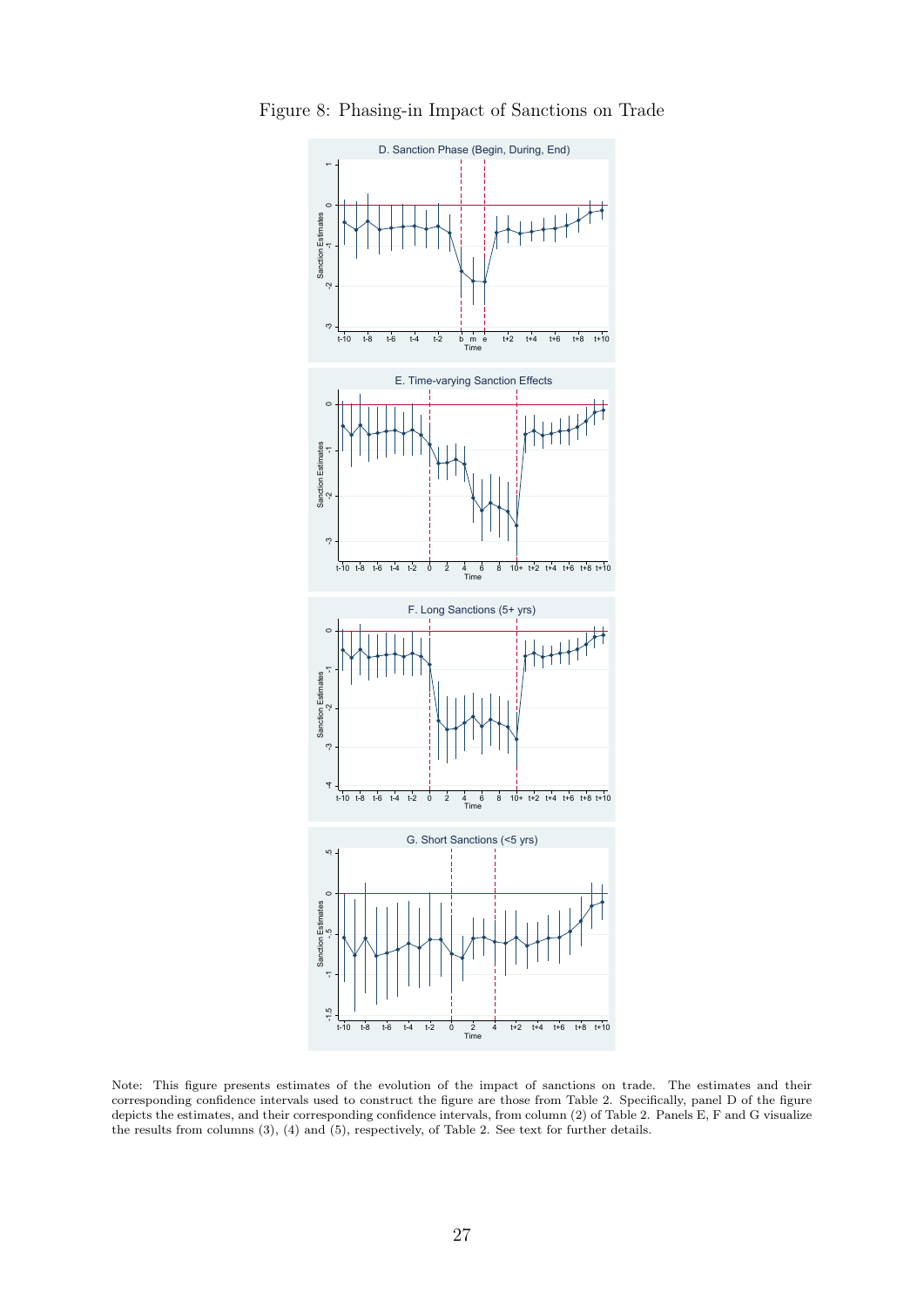sanctions against another country as a member of international coalitions such as the UN or the EU. The incentive to enforce sanctions as a coalition member may be weaker than a country that initiates a unilateral sanction.<sup>[19](#page-28-0)</sup> The estimates are presented graphically in Figure [9](#page-29-0) (H) for unilateral sanctions and (I) for multilateral sanctions.

Next, we look at the differential effects of the US, the UN, and the EU sanctions (columns (3), (4), and (5), respectively, of Table [3\)](#page-30-0). The estimates can also be visualized in Figure [9](#page-29-0) (J) for the US sanctions, (K) the UN sanctions, and (L) the EU sanctions. Similar to the descriptive evidence, we find that the US complete trade sanctions emerge as the most powerful in restricting trade. This result is consistent with our earlier finding that the estimates of the effects of unilateral sanctions are larger as compared to those of multilateral sanctions. The US sanctions also have strong anticipation and post-sanction effects which disappear about six years after the sanctions are repealed.<sup>[20](#page-28-1)</sup> The estimates of the UN sanctions also reveal strong anticipatory effects: The UN frequently and openly document their opinions in the form of official resolutions, in which sanctions are sometimes threatened and thus are anticipated. The UN sanctions appear to be less effective in terms of trade reduction. Our estimates reveal that, on average, it takes about four years to see the additional impact of UN sanctions on trade. The estimates of the effects of EU sanctions are not statistically significant. The explanation for this is that EU sanctions are defined as a deviation from the UN sanctions. Thus, our estimates imply that the effects of the EU sanctions are not different from those of the UN sanctions.

We conclude our empirical analysis with a series of sensitivity experiments that confirm the robustness of our main findings. The results from these experiments appear in Table [4](#page-31-0) and Figure [10.](#page-33-0) For brevity and clarity of exposition, we use the estimates with the 3-year lags and leads (i.e., the estimates from column (4) of Table [1\)](#page-20-0) as our benchmark results. We show that our results and conclusions remain valid when we use:

<span id="page-28-0"></span> $19$ This intuition is confirmed by the widely heterogeneous estimates of the impact of the EU sanctions on Iran from [Felbermayr et al.](#page-37-0) [\(2020b\)](#page-37-0). We note that our results are based on and reflect changes in bilateral trade flows. Thus, our larger estimates of the impact of unilateral sanctions do not contradict the finding from the related literature that multilateral sanctions are more effective because, when the impact on trade across all sanctioning countries is summed, the total "damage" on the sanctioned country from a multilateral sanction is larger than the "damage" due to a unilateral sanction.

<span id="page-28-1"></span> $^{20}$ For an excellent analysis of the impact of US sanctions on trade, we refer the reader to [Kohl](#page-37-13) [\(2021\)](#page-37-13). In addition, for a review of the recent US sanctions under the Trump administration we point to [Kirilakha](#page-37-6) [et al.](#page-37-6) [\(2021\)](#page-37-6). Both [Kohl](#page-37-13) [\(2021\)](#page-37-13) and [Kirilakha et al.](#page-37-6) [\(2021\)](#page-37-6) appear as chapters in this Handbook.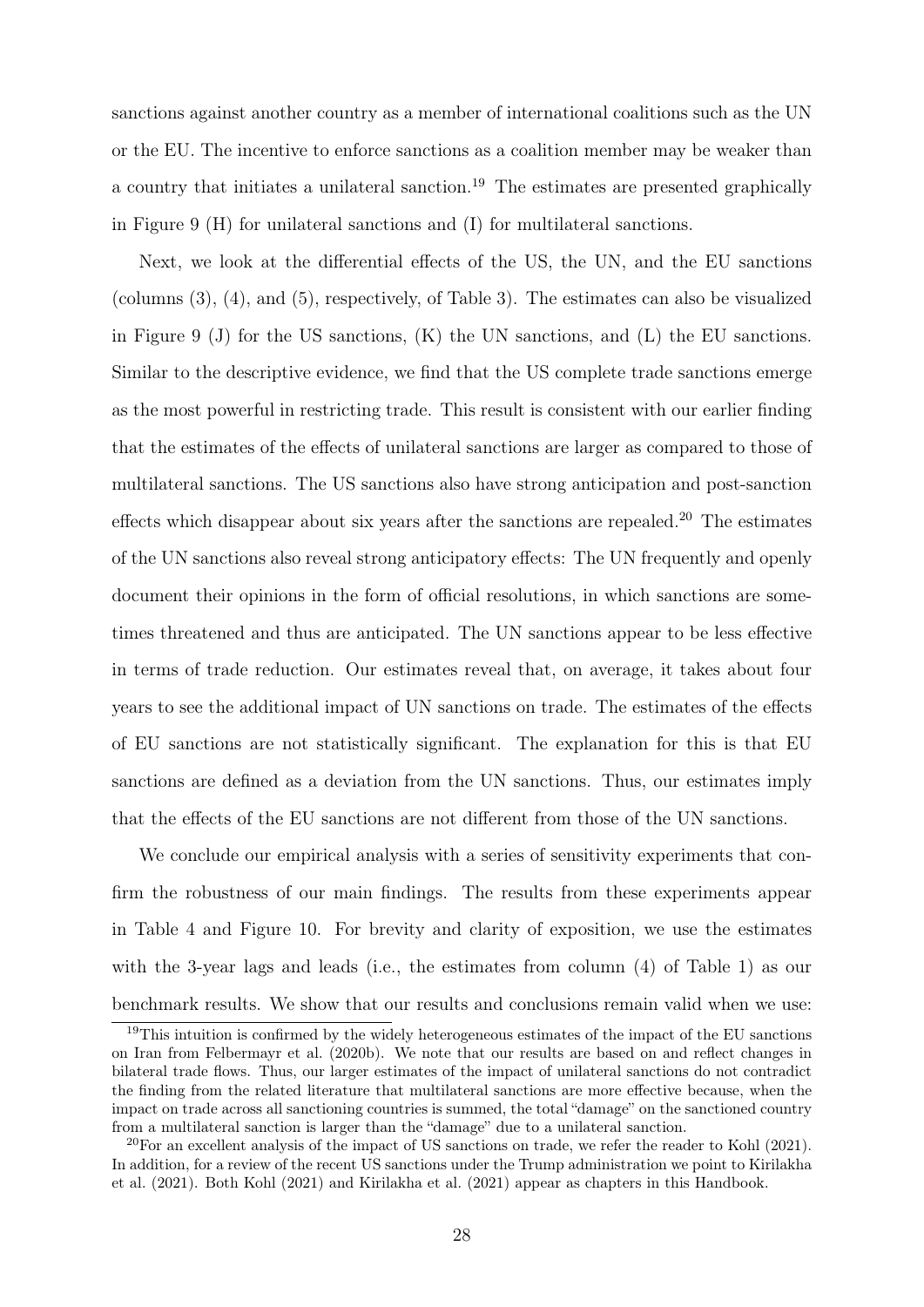

<span id="page-29-0"></span>

Note: This figure presents estimates of the evolution of the impact of unilateral vs. multilateral, as well as the US vs. UN vs. EU sanctions on trade. The estimates and their corresponding confidence intervals used to construct the figures are those from Table [3.](#page-30-0) Specifically, panels H and I of the figure depict the estimates, and their corresponding confidence intervals, from columns (1) and (2), respectively, of Table [3.](#page-30-0) Panels J, K and L visualize the results from columns (3), (4) and (5), respectively, of Table [3.](#page-30-0) See text for further details.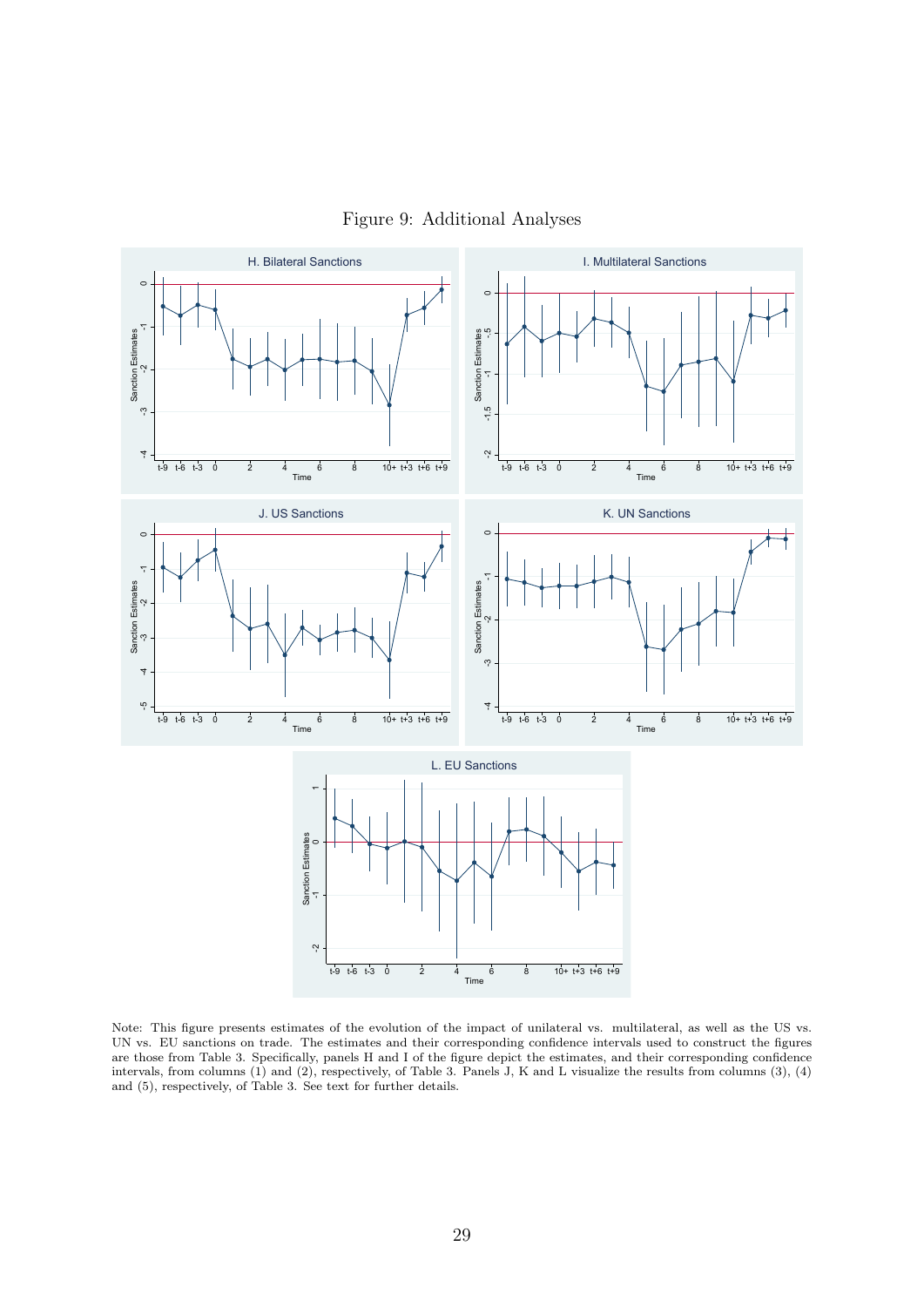|                           | (1)          | $\overline{(2)}$ | (3)          | (4)          | (5)         |
|---------------------------|--------------|------------------|--------------|--------------|-------------|
|                           | <b>BILAT</b> | MULT             | <b>US</b>    | <b>UN</b>    | EU          |
| $\overline{CTS_{ij,t-9}}$ | $-0.522$     | $-0.631$         | $-0.947$     | $-1.056$     | 0.444       |
|                           | (0.346)      | (0.383)          | $(0.380)*$   | $(0.318)$ ** | (0.284)     |
| $CTS_{ij,t-6}$            | $-0.739$     | $-0.416$         | $-1.242$     | $-1.135$     | 0.299       |
|                           | $(0.354)^*$  | (0.317)          | $(0.371)$ ** | $(0.275)$ ** | (0.261)     |
| $CTS_{ij,t-3}$            | $-0.488$     | $-0.593$         | $-0.746$     | $-1.258$     | $-0.037$    |
|                           | $(0.269) +$  | $(0.230)^*$      | $(0.308)^*$  | $(0.232)$ ** | (0.263)     |
| $CTS_{ij}$                | $-0.603$     | $-0.495$         | $-0.440$     | $-1.215$     | $-0.114$    |
|                           | $(0.249)^*$  | $(0.250)^*$      | $-0.321$     | $(0.275)$ ** | (0.347)     |
| $IN\_CTS_{ij,t+1}$        | $-1.756$     | $-0.538$         | $-2.361$     | $-1.218$     | $-0.01$     |
|                           | $(0.360)$ ** | $(0.162)$ **     | $(0.536)$ ** | $(0.257)$ ** | (0.587)     |
| $IN\_CTS_{ij,t+2}$        | $-1.940$     | $-0.316$         | $-2.734$     | $-1.116$     | $-0.097$    |
|                           | $(0.347)$ ** | $(0.180) +$      | $(0.611)$ ** | $(0.313)$ ** | (0.616)     |
| $IN\_CTS_{ij,t+3}$        | $-1.761$     | $-0.365$         | $-2.593$     | $-1.008$     | $-0.542$    |
|                           | $(0.322)$ ** | $(0.158)^*$      | $(0.586)$ ** | $(0.264)$ ** | (0.576)     |
| $IN\_CTS_{ij,t+4}$        | $-2.014$     | $-0.492$         | $-3.500$     | $-1.132$     | $-0.727$    |
|                           | $(0.366)$ ** | $(0.162)$ **     | $(0.622)$ ** | $(0.299)$ ** | (0.744)     |
| $IN\_CTS_{ij,t+5}$        | $-1.774$     | $-1.151$         | $-2.704$     | $-2.618$     | $-0.386$    |
|                           | $(0.310)$ ** | $(0.287)$ **     | $(0.263)$ ** | $(0.528)$ ** | (0.582)     |
| $IN\_CTS_{ij,t+6}$        | $-1.760$     | $-1.219$         | $-3.062$     | $-2.687$     | $-0.647$    |
|                           | $(0.477)$ ** | $(0.339)$ **     | $(0.229)$ ** | $(0.528)$ ** | (0.514)     |
| $IN\_CTS_{ij,t+7}$        | $-1.828$     | $-0.891$         | $-2.844$     | $-2.221$     | 0.198       |
|                           | $(0.466)$ ** | $(0.334)$ **     | $(0.289)$ ** | $(0.496)$ ** | (0.327)     |
| $IN\_CTS_{ij,t+8}$        | $-1.797$     | $-0.851$         | $-2.776$     | $-2.089$     | 0.236       |
|                           | $(0.410)$ ** | $(0.414)^*$      | $(0.335)$ ** | $(0.493)$ ** | (0.310)     |
| $IN\_CTS_{ij,t+9}$        | $-2.046$     | $-0.809$         | $-3.002$     | $-1.799$     | 0.11        |
|                           | $(0.397)$ ** | $(0.428) +$      | $(0.301)$ ** | $(0.416)$ ** | (0.381)     |
| $IN\_CTS_{ij,t+10}$       | $-2.837$     | $-1.093$         | $-3.646$     | $-1.831$     | $-0.196$    |
|                           | $(0.494)$ ** | $(0.386)$ **     | $(0.576)$ ** | $(0.401)$ ** | (0.343)     |
| $CTS_{ij,t+3}$            | $-0.727$     | $-0.274$         | $-1.109$     | $-0.431$     | $-0.548$    |
|                           | $(0.203)$ ** | (0.182)          | $(0.307)$ ** | $(0.146)$ ** | (0.374)     |
| $CTS_{ij,t+6}$            | $-0.559$     | $-0.312$         | $-1.225$     | $-0.110$     | $-0.375$    |
|                           | $(0.206)$ ** | $(0.122)^*$      | $(0.221)$ ** | (0.108)      | (0.318)     |
| $CTS_{ij,t+9}$            | $-0.132$     | $-0.214$         | $-0.337$     | $-0.134$     | $-0.436$    |
|                           | (0.158)      | $(0.108)^*$      | (0.234)      | (0.127)      | $(0.226) +$ |
| $\boldsymbol{N}$          | 1935530      | 1935530          | 1935539      | 1935532      | 1935530     |

<span id="page-30-0"></span>Table 3: Additional Analyses. Unilateral vs. Multilateral. US vs. UN vs. EU

Notes: This table reports results from a series of additional analyses. Columns (1) and (2) differentiate between unilateral and multilateral complete trade sanctions. Columns (3), (4), and (5) report estimates for the US. vs. UN. vs. EU sanctions, respectively. Additional variables such as other types of trade and non-trade sanctions, the EU membership, WTO membership, and the presence of the EIAs have been controlled for. Standard errors are clustered by country pair.  $+ p < 0.10, *$  $p < .05$ , \*\*  $p < .01$ . See text for further details.

(i) the PPML with positive observations only; (ii) the OLS estimator; (iii) symmetric country-pair fixed effects; (iv) additional time-varying control variables including nontrade sanctions, the EU membership, the WTO membership, and the presence of the EIAs, and (iv) the 3- and 5-year interval data.

Column (1) of Table [4](#page-31-0) reports PPML estimates of the effects of complete trade sanc-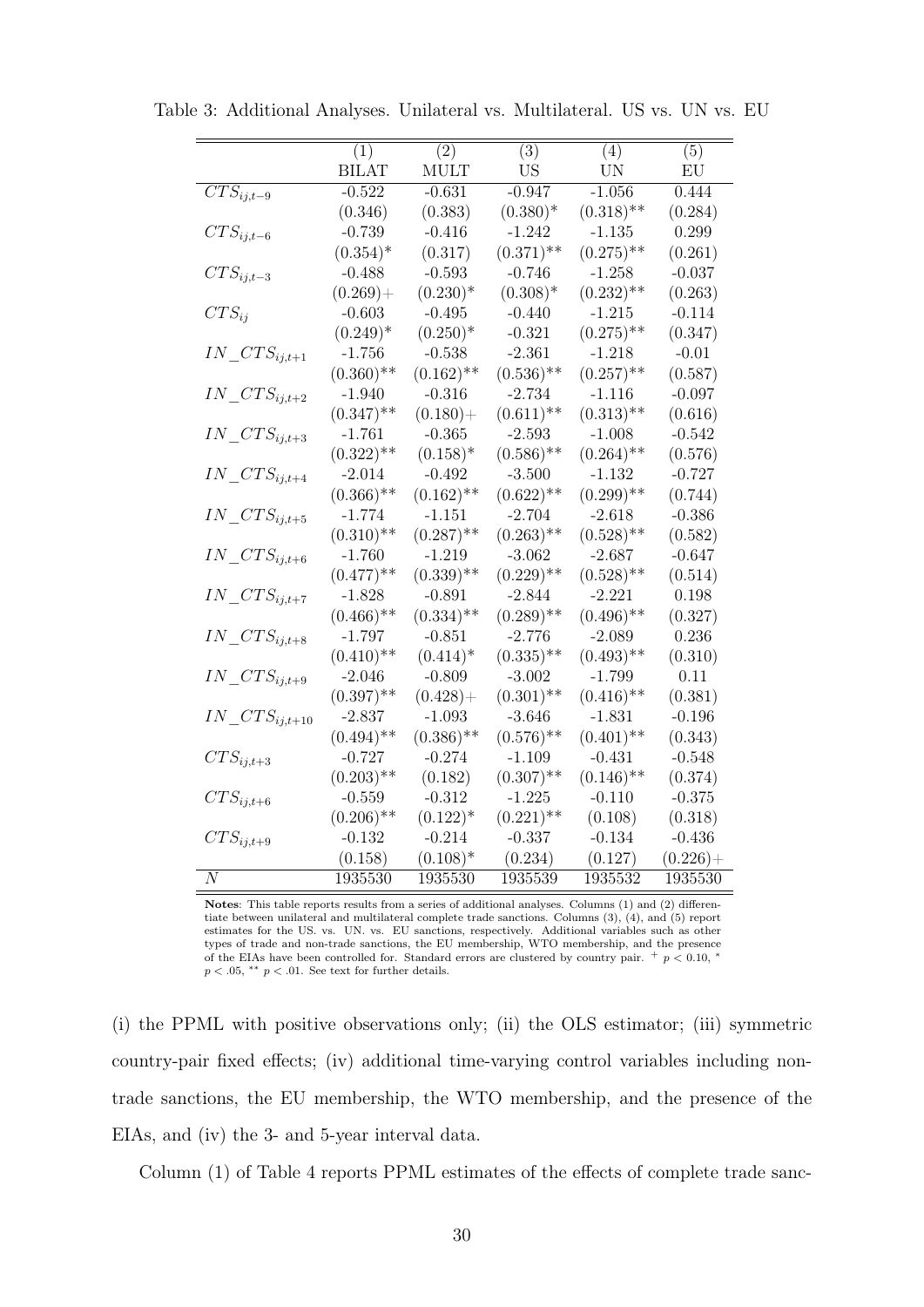<span id="page-31-0"></span>

| $\overline{(2)}$<br>$\overline{(5)}$<br>$\overline{(7)}$<br>$\overline{(8)}$<br>$\overline{(1)}$<br>$\overline{(3)}$<br>$\overline{(6)}$<br>(4)<br>Main<br><b>PSTV</b><br><b>OLS</b><br><b>SYMM</b><br>CONTRLS<br><b>TYPES</b><br>$3{\rm YRS}$<br>$5{\rm YRS}$<br>$\overline{CTS_{ij,t-9}}$<br>$-0.471$<br>$-0.368$<br>$-0.348$<br>$-0.494$<br>$-0.467$<br>$-0.465$<br>$-0.231$<br>0.053<br>$(0.275)^{+}$<br>$(0.202)^{+}$<br>$(0.138)^{*}$<br>$(0.261)^+$<br>$(0.276)^+$<br>$(0.276)^+$<br>(0.295)<br>(0.280)<br>$CTS_{ij,t-6}$<br>$-0.508$<br>$-0.418$<br>$-0.289$<br>$-0.518$<br>$-0.501$<br>$-0.501$<br>$-0.410$<br>$-0.503$<br>$(0.223)^{+}$<br>$(0.251)^*$<br>$(0.249)^+$<br>$(0.255)*$<br>$(0.134)^*$<br>$(0.247)^*$<br>$(0.254)^*$<br>(0.336)<br>$CTS_{ij,t-3}$<br>$-0.643$<br>$-0.464$<br>$-0.477$<br>$-0.641$<br>$-0.638$<br>$-0.646$<br>$-0.504$<br>$-1.228$<br>$(0.238)$ **<br>$(0.217)^{*}$<br>$(0.133)$ **<br>$(0.238)$ **<br>$(0.234)$ **<br>$(0.235)$ **<br>$(0.232)^{*}$<br>$(0.368)$ **<br>$CTS_{ij,t}$<br>$-1.679$<br>$-1.546$<br>$-1.074$<br>$-1.699$<br>$-1.676$<br>$-1.684$<br>$-1.875$<br>$-1.309$<br>$(0.270)$ **<br>$(0.279)$ **<br>$(0.157)$ **<br>$(0.269)$ **<br>$(0.281)$ **<br>$(0.289)$ **<br>$(0.284)$ **<br>$(0.229)$ **<br>$CTS_{ij,t+3}$<br>$-0.645$<br>$-0.592$<br>$-0.182$<br>$-0.682$<br>$-0.606$<br>$-0.591$<br>$-0.499$<br>$-0.571$<br>$(0.167)$ **<br>$(0.162)$ **<br>$(0.164)$ **<br>$(0.089)^*$<br>$(0.170)$ **<br>$(0.161)$ **<br>$(0.195)^{*}$<br>$(0.329)^+$<br>$CTS_{ij,t+6}$<br>$-0.596$<br>$-0.625$<br>$-0.570$<br>$-0.493$<br>$-0.585$<br>0.058<br>$-0.558$<br>$-0.671$<br>$(0.141)$ **<br>$(0.147)$ **<br>(0.081)<br>$(0.142)$ **<br>$(0.141)$ **<br>$(0.137)$ **<br>$(0.132)$ **<br>$(0.168)$ **<br>$CTS_{ij,t+9}$<br>$-0.326$<br>$-0.298$<br>$0.064\,$<br>$-0.355$<br>$-0.328$<br>$-0.323$<br>$-0.374$<br>$-0.185$<br>$(0.138)*$<br>$(0.131)^{*}$<br>$(0.122)$ **<br>$(0.139)*$<br>(0.068)<br>$(0.136)^*$<br>$(0.178)$ *<br>(0.205)<br>OTHER TRADE SANCT<br>$-0.095$<br>$-0.073$<br>$-0.136$<br>0.048<br>$(0.061)^*$<br>$(0.043)^*$<br>(0.055)<br>(0.076)<br>ANY OTHER SANCT<br>0.019<br>(0.023)<br>${\rm EU}$<br>0.447<br>0.449<br>0.463<br>0.489<br>$(0.037)$ **<br>$(0.037)$ **<br>$(0.038)$ **<br>$(0.039)$ **<br><b>WTO</b><br>0.147<br>0.147<br>0.175<br>0.082<br>$(0.055)$ **<br>$(0.055)$ **<br>$(0.054)$ **<br>(0.065)<br>EIA<br>0.053<br>0.053<br>0.052<br>0.071<br>$(0.030)^+$<br>$(0.030)^+$<br>$(0.030)^+$<br>$(0.032)^*$<br>ARMS SANCT<br>0.003<br>$-0.005$<br>0.000<br>(0.050)<br>(0.060)<br>(0.047)<br>MLTRY SANCT<br>0.032<br>0.033<br>0.050<br>(0.025)<br>(0.025)<br>$(0.030)^+$<br>FINCE SANCT<br>$-0.072$<br>$-0.072$<br>$-0.200$<br>(0.046)<br>(0.052)<br>$(0.071)$ **<br>TRAVL SANCT<br>0.105<br>0.102<br>0.125<br>$(0.047)^*$<br>$(0.046)^*$<br>$(0.071)^{+}$<br>OTHER SANCT<br>0.019<br>0.047<br>0.047<br>(0.051)<br>(0.051)<br>(0.068)<br>$\boldsymbol{N}$<br>1935528<br>362262 |         |         |         |         |         |        |  |
|---------------------------------------------------------------------------------------------------------------------------------------------------------------------------------------------------------------------------------------------------------------------------------------------------------------------------------------------------------------------------------------------------------------------------------------------------------------------------------------------------------------------------------------------------------------------------------------------------------------------------------------------------------------------------------------------------------------------------------------------------------------------------------------------------------------------------------------------------------------------------------------------------------------------------------------------------------------------------------------------------------------------------------------------------------------------------------------------------------------------------------------------------------------------------------------------------------------------------------------------------------------------------------------------------------------------------------------------------------------------------------------------------------------------------------------------------------------------------------------------------------------------------------------------------------------------------------------------------------------------------------------------------------------------------------------------------------------------------------------------------------------------------------------------------------------------------------------------------------------------------------------------------------------------------------------------------------------------------------------------------------------------------------------------------------------------------------------------------------------------------------------------------------------------------------------------------------------------------------------------------------------------------------------------------------------------------------------------------------------------------------------------------------------------------------------------------------------------------------------------------------------------------------------------------------------------------------------------------------------------------------------------------------------------------------------------------------------------------------------------------------------------------------------------------------------------------------------------------------------------------------------------------------------------------------------------------------------|---------|---------|---------|---------|---------|--------|--|
|                                                                                                                                                                                                                                                                                                                                                                                                                                                                                                                                                                                                                                                                                                                                                                                                                                                                                                                                                                                                                                                                                                                                                                                                                                                                                                                                                                                                                                                                                                                                                                                                                                                                                                                                                                                                                                                                                                                                                                                                                                                                                                                                                                                                                                                                                                                                                                                                                                                                                                                                                                                                                                                                                                                                                                                                                                                                                                                                                               |         |         |         |         |         |        |  |
|                                                                                                                                                                                                                                                                                                                                                                                                                                                                                                                                                                                                                                                                                                                                                                                                                                                                                                                                                                                                                                                                                                                                                                                                                                                                                                                                                                                                                                                                                                                                                                                                                                                                                                                                                                                                                                                                                                                                                                                                                                                                                                                                                                                                                                                                                                                                                                                                                                                                                                                                                                                                                                                                                                                                                                                                                                                                                                                                                               |         |         |         |         |         |        |  |
|                                                                                                                                                                                                                                                                                                                                                                                                                                                                                                                                                                                                                                                                                                                                                                                                                                                                                                                                                                                                                                                                                                                                                                                                                                                                                                                                                                                                                                                                                                                                                                                                                                                                                                                                                                                                                                                                                                                                                                                                                                                                                                                                                                                                                                                                                                                                                                                                                                                                                                                                                                                                                                                                                                                                                                                                                                                                                                                                                               |         |         |         |         |         |        |  |
|                                                                                                                                                                                                                                                                                                                                                                                                                                                                                                                                                                                                                                                                                                                                                                                                                                                                                                                                                                                                                                                                                                                                                                                                                                                                                                                                                                                                                                                                                                                                                                                                                                                                                                                                                                                                                                                                                                                                                                                                                                                                                                                                                                                                                                                                                                                                                                                                                                                                                                                                                                                                                                                                                                                                                                                                                                                                                                                                                               |         |         |         |         |         |        |  |
|                                                                                                                                                                                                                                                                                                                                                                                                                                                                                                                                                                                                                                                                                                                                                                                                                                                                                                                                                                                                                                                                                                                                                                                                                                                                                                                                                                                                                                                                                                                                                                                                                                                                                                                                                                                                                                                                                                                                                                                                                                                                                                                                                                                                                                                                                                                                                                                                                                                                                                                                                                                                                                                                                                                                                                                                                                                                                                                                                               |         |         |         |         |         |        |  |
|                                                                                                                                                                                                                                                                                                                                                                                                                                                                                                                                                                                                                                                                                                                                                                                                                                                                                                                                                                                                                                                                                                                                                                                                                                                                                                                                                                                                                                                                                                                                                                                                                                                                                                                                                                                                                                                                                                                                                                                                                                                                                                                                                                                                                                                                                                                                                                                                                                                                                                                                                                                                                                                                                                                                                                                                                                                                                                                                                               |         |         |         |         |         |        |  |
|                                                                                                                                                                                                                                                                                                                                                                                                                                                                                                                                                                                                                                                                                                                                                                                                                                                                                                                                                                                                                                                                                                                                                                                                                                                                                                                                                                                                                                                                                                                                                                                                                                                                                                                                                                                                                                                                                                                                                                                                                                                                                                                                                                                                                                                                                                                                                                                                                                                                                                                                                                                                                                                                                                                                                                                                                                                                                                                                                               |         |         |         |         |         |        |  |
|                                                                                                                                                                                                                                                                                                                                                                                                                                                                                                                                                                                                                                                                                                                                                                                                                                                                                                                                                                                                                                                                                                                                                                                                                                                                                                                                                                                                                                                                                                                                                                                                                                                                                                                                                                                                                                                                                                                                                                                                                                                                                                                                                                                                                                                                                                                                                                                                                                                                                                                                                                                                                                                                                                                                                                                                                                                                                                                                                               |         |         |         |         |         |        |  |
|                                                                                                                                                                                                                                                                                                                                                                                                                                                                                                                                                                                                                                                                                                                                                                                                                                                                                                                                                                                                                                                                                                                                                                                                                                                                                                                                                                                                                                                                                                                                                                                                                                                                                                                                                                                                                                                                                                                                                                                                                                                                                                                                                                                                                                                                                                                                                                                                                                                                                                                                                                                                                                                                                                                                                                                                                                                                                                                                                               |         |         |         |         |         |        |  |
|                                                                                                                                                                                                                                                                                                                                                                                                                                                                                                                                                                                                                                                                                                                                                                                                                                                                                                                                                                                                                                                                                                                                                                                                                                                                                                                                                                                                                                                                                                                                                                                                                                                                                                                                                                                                                                                                                                                                                                                                                                                                                                                                                                                                                                                                                                                                                                                                                                                                                                                                                                                                                                                                                                                                                                                                                                                                                                                                                               |         |         |         |         |         |        |  |
|                                                                                                                                                                                                                                                                                                                                                                                                                                                                                                                                                                                                                                                                                                                                                                                                                                                                                                                                                                                                                                                                                                                                                                                                                                                                                                                                                                                                                                                                                                                                                                                                                                                                                                                                                                                                                                                                                                                                                                                                                                                                                                                                                                                                                                                                                                                                                                                                                                                                                                                                                                                                                                                                                                                                                                                                                                                                                                                                                               |         |         |         |         |         |        |  |
|                                                                                                                                                                                                                                                                                                                                                                                                                                                                                                                                                                                                                                                                                                                                                                                                                                                                                                                                                                                                                                                                                                                                                                                                                                                                                                                                                                                                                                                                                                                                                                                                                                                                                                                                                                                                                                                                                                                                                                                                                                                                                                                                                                                                                                                                                                                                                                                                                                                                                                                                                                                                                                                                                                                                                                                                                                                                                                                                                               |         |         |         |         |         |        |  |
|                                                                                                                                                                                                                                                                                                                                                                                                                                                                                                                                                                                                                                                                                                                                                                                                                                                                                                                                                                                                                                                                                                                                                                                                                                                                                                                                                                                                                                                                                                                                                                                                                                                                                                                                                                                                                                                                                                                                                                                                                                                                                                                                                                                                                                                                                                                                                                                                                                                                                                                                                                                                                                                                                                                                                                                                                                                                                                                                                               |         |         |         |         |         |        |  |
|                                                                                                                                                                                                                                                                                                                                                                                                                                                                                                                                                                                                                                                                                                                                                                                                                                                                                                                                                                                                                                                                                                                                                                                                                                                                                                                                                                                                                                                                                                                                                                                                                                                                                                                                                                                                                                                                                                                                                                                                                                                                                                                                                                                                                                                                                                                                                                                                                                                                                                                                                                                                                                                                                                                                                                                                                                                                                                                                                               |         |         |         |         |         |        |  |
|                                                                                                                                                                                                                                                                                                                                                                                                                                                                                                                                                                                                                                                                                                                                                                                                                                                                                                                                                                                                                                                                                                                                                                                                                                                                                                                                                                                                                                                                                                                                                                                                                                                                                                                                                                                                                                                                                                                                                                                                                                                                                                                                                                                                                                                                                                                                                                                                                                                                                                                                                                                                                                                                                                                                                                                                                                                                                                                                                               |         |         |         |         |         |        |  |
|                                                                                                                                                                                                                                                                                                                                                                                                                                                                                                                                                                                                                                                                                                                                                                                                                                                                                                                                                                                                                                                                                                                                                                                                                                                                                                                                                                                                                                                                                                                                                                                                                                                                                                                                                                                                                                                                                                                                                                                                                                                                                                                                                                                                                                                                                                                                                                                                                                                                                                                                                                                                                                                                                                                                                                                                                                                                                                                                                               |         |         |         |         |         |        |  |
|                                                                                                                                                                                                                                                                                                                                                                                                                                                                                                                                                                                                                                                                                                                                                                                                                                                                                                                                                                                                                                                                                                                                                                                                                                                                                                                                                                                                                                                                                                                                                                                                                                                                                                                                                                                                                                                                                                                                                                                                                                                                                                                                                                                                                                                                                                                                                                                                                                                                                                                                                                                                                                                                                                                                                                                                                                                                                                                                                               |         |         |         |         |         |        |  |
|                                                                                                                                                                                                                                                                                                                                                                                                                                                                                                                                                                                                                                                                                                                                                                                                                                                                                                                                                                                                                                                                                                                                                                                                                                                                                                                                                                                                                                                                                                                                                                                                                                                                                                                                                                                                                                                                                                                                                                                                                                                                                                                                                                                                                                                                                                                                                                                                                                                                                                                                                                                                                                                                                                                                                                                                                                                                                                                                                               |         |         |         |         |         |        |  |
|                                                                                                                                                                                                                                                                                                                                                                                                                                                                                                                                                                                                                                                                                                                                                                                                                                                                                                                                                                                                                                                                                                                                                                                                                                                                                                                                                                                                                                                                                                                                                                                                                                                                                                                                                                                                                                                                                                                                                                                                                                                                                                                                                                                                                                                                                                                                                                                                                                                                                                                                                                                                                                                                                                                                                                                                                                                                                                                                                               |         |         |         |         |         |        |  |
|                                                                                                                                                                                                                                                                                                                                                                                                                                                                                                                                                                                                                                                                                                                                                                                                                                                                                                                                                                                                                                                                                                                                                                                                                                                                                                                                                                                                                                                                                                                                                                                                                                                                                                                                                                                                                                                                                                                                                                                                                                                                                                                                                                                                                                                                                                                                                                                                                                                                                                                                                                                                                                                                                                                                                                                                                                                                                                                                                               |         |         |         |         |         |        |  |
|                                                                                                                                                                                                                                                                                                                                                                                                                                                                                                                                                                                                                                                                                                                                                                                                                                                                                                                                                                                                                                                                                                                                                                                                                                                                                                                                                                                                                                                                                                                                                                                                                                                                                                                                                                                                                                                                                                                                                                                                                                                                                                                                                                                                                                                                                                                                                                                                                                                                                                                                                                                                                                                                                                                                                                                                                                                                                                                                                               |         |         |         |         |         |        |  |
|                                                                                                                                                                                                                                                                                                                                                                                                                                                                                                                                                                                                                                                                                                                                                                                                                                                                                                                                                                                                                                                                                                                                                                                                                                                                                                                                                                                                                                                                                                                                                                                                                                                                                                                                                                                                                                                                                                                                                                                                                                                                                                                                                                                                                                                                                                                                                                                                                                                                                                                                                                                                                                                                                                                                                                                                                                                                                                                                                               |         |         |         |         |         |        |  |
|                                                                                                                                                                                                                                                                                                                                                                                                                                                                                                                                                                                                                                                                                                                                                                                                                                                                                                                                                                                                                                                                                                                                                                                                                                                                                                                                                                                                                                                                                                                                                                                                                                                                                                                                                                                                                                                                                                                                                                                                                                                                                                                                                                                                                                                                                                                                                                                                                                                                                                                                                                                                                                                                                                                                                                                                                                                                                                                                                               |         |         |         |         |         |        |  |
|                                                                                                                                                                                                                                                                                                                                                                                                                                                                                                                                                                                                                                                                                                                                                                                                                                                                                                                                                                                                                                                                                                                                                                                                                                                                                                                                                                                                                                                                                                                                                                                                                                                                                                                                                                                                                                                                                                                                                                                                                                                                                                                                                                                                                                                                                                                                                                                                                                                                                                                                                                                                                                                                                                                                                                                                                                                                                                                                                               |         |         |         |         |         |        |  |
|                                                                                                                                                                                                                                                                                                                                                                                                                                                                                                                                                                                                                                                                                                                                                                                                                                                                                                                                                                                                                                                                                                                                                                                                                                                                                                                                                                                                                                                                                                                                                                                                                                                                                                                                                                                                                                                                                                                                                                                                                                                                                                                                                                                                                                                                                                                                                                                                                                                                                                                                                                                                                                                                                                                                                                                                                                                                                                                                                               |         |         |         |         |         |        |  |
|                                                                                                                                                                                                                                                                                                                                                                                                                                                                                                                                                                                                                                                                                                                                                                                                                                                                                                                                                                                                                                                                                                                                                                                                                                                                                                                                                                                                                                                                                                                                                                                                                                                                                                                                                                                                                                                                                                                                                                                                                                                                                                                                                                                                                                                                                                                                                                                                                                                                                                                                                                                                                                                                                                                                                                                                                                                                                                                                                               |         |         |         |         |         |        |  |
|                                                                                                                                                                                                                                                                                                                                                                                                                                                                                                                                                                                                                                                                                                                                                                                                                                                                                                                                                                                                                                                                                                                                                                                                                                                                                                                                                                                                                                                                                                                                                                                                                                                                                                                                                                                                                                                                                                                                                                                                                                                                                                                                                                                                                                                                                                                                                                                                                                                                                                                                                                                                                                                                                                                                                                                                                                                                                                                                                               |         |         |         |         |         |        |  |
|                                                                                                                                                                                                                                                                                                                                                                                                                                                                                                                                                                                                                                                                                                                                                                                                                                                                                                                                                                                                                                                                                                                                                                                                                                                                                                                                                                                                                                                                                                                                                                                                                                                                                                                                                                                                                                                                                                                                                                                                                                                                                                                                                                                                                                                                                                                                                                                                                                                                                                                                                                                                                                                                                                                                                                                                                                                                                                                                                               |         |         |         |         |         |        |  |
|                                                                                                                                                                                                                                                                                                                                                                                                                                                                                                                                                                                                                                                                                                                                                                                                                                                                                                                                                                                                                                                                                                                                                                                                                                                                                                                                                                                                                                                                                                                                                                                                                                                                                                                                                                                                                                                                                                                                                                                                                                                                                                                                                                                                                                                                                                                                                                                                                                                                                                                                                                                                                                                                                                                                                                                                                                                                                                                                                               |         |         |         |         |         |        |  |
|                                                                                                                                                                                                                                                                                                                                                                                                                                                                                                                                                                                                                                                                                                                                                                                                                                                                                                                                                                                                                                                                                                                                                                                                                                                                                                                                                                                                                                                                                                                                                                                                                                                                                                                                                                                                                                                                                                                                                                                                                                                                                                                                                                                                                                                                                                                                                                                                                                                                                                                                                                                                                                                                                                                                                                                                                                                                                                                                                               |         |         |         |         |         |        |  |
|                                                                                                                                                                                                                                                                                                                                                                                                                                                                                                                                                                                                                                                                                                                                                                                                                                                                                                                                                                                                                                                                                                                                                                                                                                                                                                                                                                                                                                                                                                                                                                                                                                                                                                                                                                                                                                                                                                                                                                                                                                                                                                                                                                                                                                                                                                                                                                                                                                                                                                                                                                                                                                                                                                                                                                                                                                                                                                                                                               |         |         |         |         |         |        |  |
|                                                                                                                                                                                                                                                                                                                                                                                                                                                                                                                                                                                                                                                                                                                                                                                                                                                                                                                                                                                                                                                                                                                                                                                                                                                                                                                                                                                                                                                                                                                                                                                                                                                                                                                                                                                                                                                                                                                                                                                                                                                                                                                                                                                                                                                                                                                                                                                                                                                                                                                                                                                                                                                                                                                                                                                                                                                                                                                                                               |         |         |         |         |         |        |  |
|                                                                                                                                                                                                                                                                                                                                                                                                                                                                                                                                                                                                                                                                                                                                                                                                                                                                                                                                                                                                                                                                                                                                                                                                                                                                                                                                                                                                                                                                                                                                                                                                                                                                                                                                                                                                                                                                                                                                                                                                                                                                                                                                                                                                                                                                                                                                                                                                                                                                                                                                                                                                                                                                                                                                                                                                                                                                                                                                                               |         |         |         |         |         |        |  |
|                                                                                                                                                                                                                                                                                                                                                                                                                                                                                                                                                                                                                                                                                                                                                                                                                                                                                                                                                                                                                                                                                                                                                                                                                                                                                                                                                                                                                                                                                                                                                                                                                                                                                                                                                                                                                                                                                                                                                                                                                                                                                                                                                                                                                                                                                                                                                                                                                                                                                                                                                                                                                                                                                                                                                                                                                                                                                                                                                               |         |         |         |         |         |        |  |
|                                                                                                                                                                                                                                                                                                                                                                                                                                                                                                                                                                                                                                                                                                                                                                                                                                                                                                                                                                                                                                                                                                                                                                                                                                                                                                                                                                                                                                                                                                                                                                                                                                                                                                                                                                                                                                                                                                                                                                                                                                                                                                                                                                                                                                                                                                                                                                                                                                                                                                                                                                                                                                                                                                                                                                                                                                                                                                                                                               |         |         |         |         |         |        |  |
|                                                                                                                                                                                                                                                                                                                                                                                                                                                                                                                                                                                                                                                                                                                                                                                                                                                                                                                                                                                                                                                                                                                                                                                                                                                                                                                                                                                                                                                                                                                                                                                                                                                                                                                                                                                                                                                                                                                                                                                                                                                                                                                                                                                                                                                                                                                                                                                                                                                                                                                                                                                                                                                                                                                                                                                                                                                                                                                                                               |         |         |         |         |         |        |  |
|                                                                                                                                                                                                                                                                                                                                                                                                                                                                                                                                                                                                                                                                                                                                                                                                                                                                                                                                                                                                                                                                                                                                                                                                                                                                                                                                                                                                                                                                                                                                                                                                                                                                                                                                                                                                                                                                                                                                                                                                                                                                                                                                                                                                                                                                                                                                                                                                                                                                                                                                                                                                                                                                                                                                                                                                                                                                                                                                                               | 1935581 | 1098644 | 1098644 | 1935906 | 1935529 | 624397 |  |

Table 4: On the Impact of Sanctions on Trade. Robustness.

**Notes:** This table reports results from a series of robustness experiments. The benchmark results are based on our estimates from column (4) of Table [1 a](#page-20-0)nd panel C of Figure [7.](#page-21-0) For convenience, these results are reproduc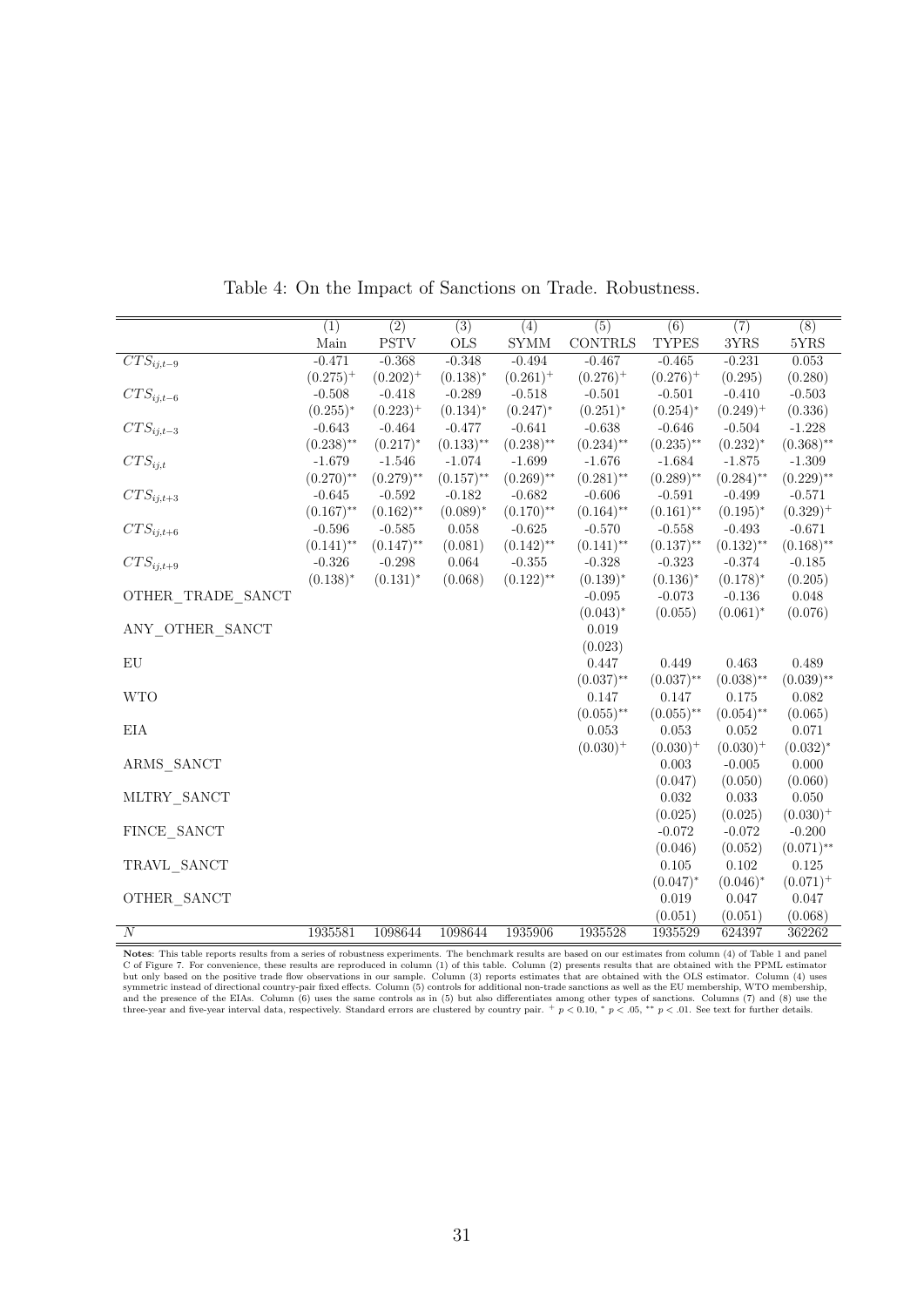tions on trade flows, and Figure [10](#page-33-0) (M) presents them graphically. Column (2) of Table [4](#page-31-0) presents PPML results using only the observations with positive trade flows. Column (3) reports OLS estimates using the logarithm of trade flows as our dependent variable; Overall, the OLS estimates are smaller in absolute value as compared to the corresponding PPML results. Following [Santos Silva and Tenreyro](#page-38-13) [\(2006;](#page-38-13) [2011\)](#page-38-14), we attribute the (sometimes significant) bias in the OLS estimates to the failure of OLS to properly account for the heteroskedasticity in trade data. In column (4), we report PPML estimates using the symmetric country-pair fixed effects, and the main results hold. In specification (5), we control for the presence of other types of trade sanctions (i.e., export partial, import partial), the presence of non-trade sanctions (i.e., arms sanctions, military assistance restrictions, asset freezes, travel bans), as well as the EU membership, the WTO membership and the presence of Economic Integration Agreements (EIAs). We also distinguish between the alternative types of sanctions in specification (6). Our findings confirm that complete trade sanctions are more effective in restricting trade than partial trade sanctions. The effects of partial import or export sanctions are very close to zero and statistically insignificant. Moreover, non-trade sanctions have very limited effects on trade – most of them are small and insignificant.<sup>[21](#page-32-0)</sup> In columns (7) and (8), we use a 3-year and 5-year interval data, respectively, to allow for phasing-in effects of sanctions; The main results hold.

<span id="page-32-0"></span><sup>&</sup>lt;sup>21</sup>We note that the impact of travel sanctions in column  $(6)$  is small, but actually positive and statistically significant, suggesting that travel sanctions may promote trade. We find this result interesting and possibly worthy of further investigation. We also believe that, if any, the effects of travel sanctions on international trade are indirect and possibly captured by the fixed effects in our econometric model.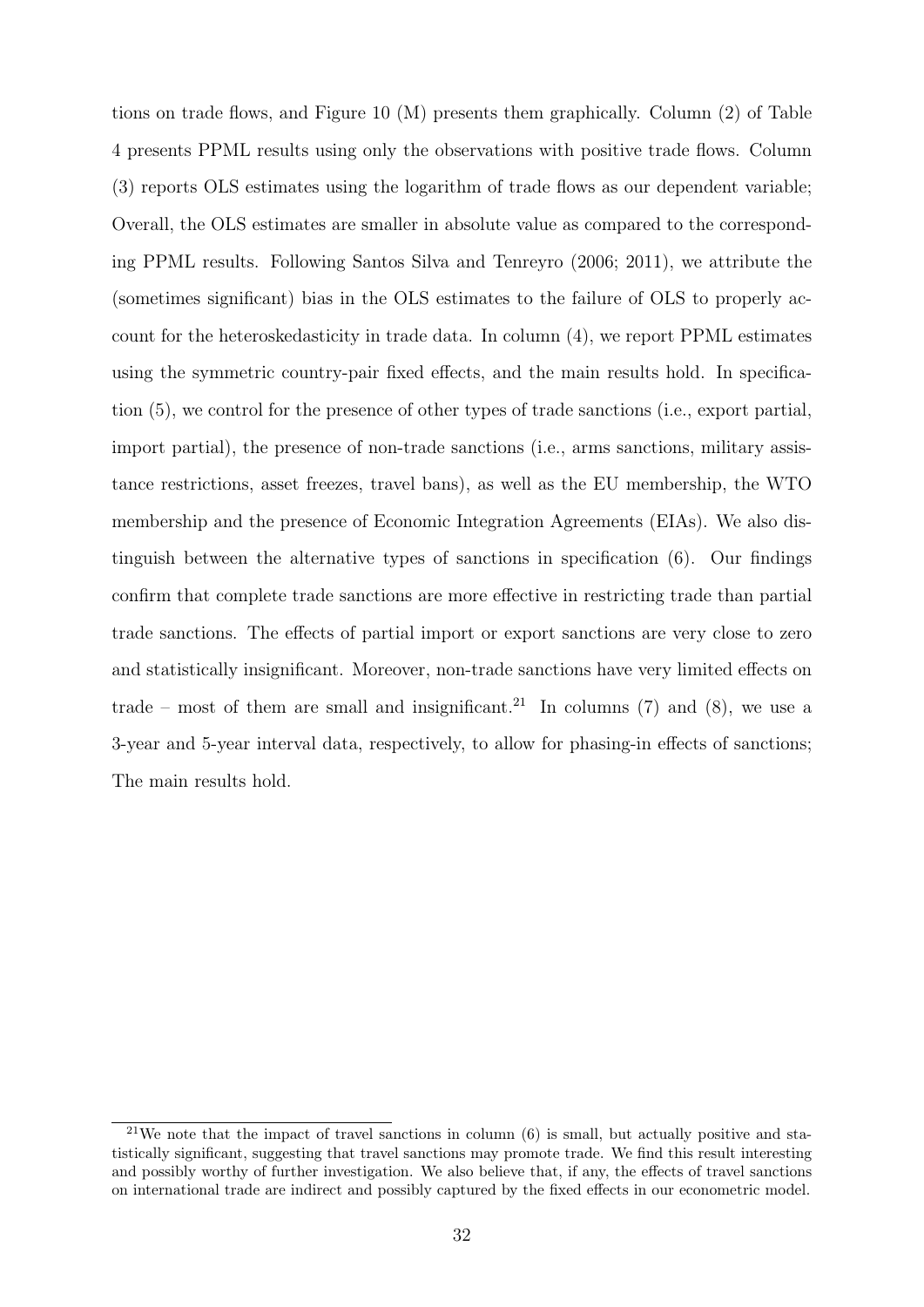<span id="page-33-0"></span>

### Figure 10: Timing the Impact of Sanctions on Trade. Robustness.

Note: This figure presents estimates from the robustness analyses. Panel M depicts the benchmark results discussed in panel C of Figure [7.](#page-21-0)<br>Panel N presents the PPML estimates computed using non-zero trade sample, and panel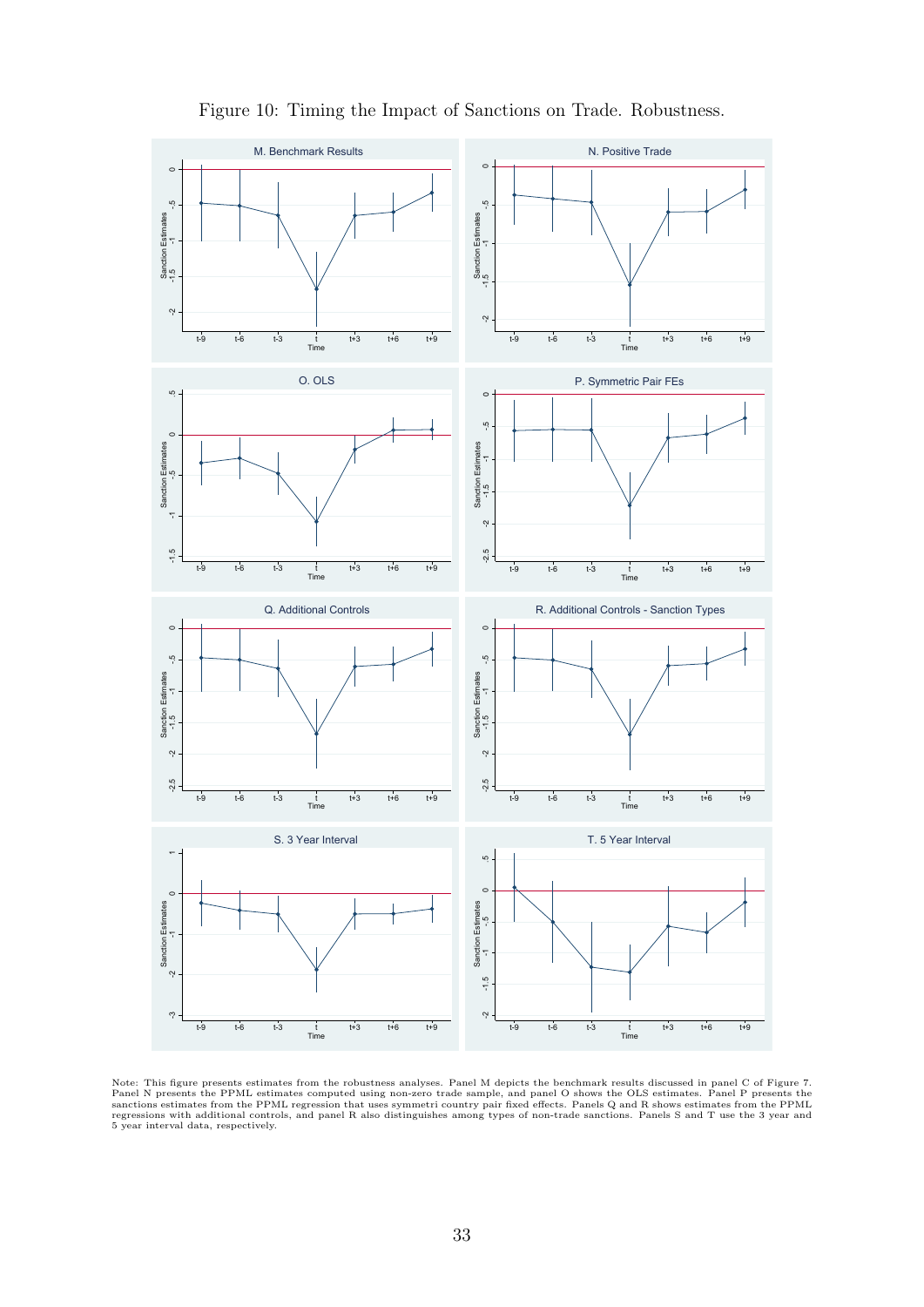## <span id="page-34-0"></span>4 Conclusion

The popularity of economic sanctions has risen in recent years. Moreover, due to intensifying geopolitical rivalries – for example, between Russia and Ukraine or Greece and Turkey in the Eastern-Mediterranean and other conflicts – sanctions are expected to persist in the years ahead. Surprisingly, despite countries' increasing reliance on economic sanctions as foreign policy instruments, the academic literature is struggling to grapple with the question of whether sanctions represent an efficient policy tool.

We contribute to this literature by characterizing the evolution of the impact of sanctions on trade flows. To this end, we utilize the newly developed Global Sanctions Data Base (GSDB) and capitalize on the latest developments in the international trade literature related to the gravity equation. Descriptive statistics based on the GSDB suggest that the effectiveness of sanctions hinges on three key features: their type, scope, and duration. We are able to illustrate that, in addition to the sanction types and scope, the duration of sanctions is an important component of the effectiveness of this policy instrument. Moreover, our empirical analysis establishes several important results related to dynamic impact of sanctions.

We find that the estimate of the impact of complete trade sanctions on international trade is larger (by 17%) with the inclusion of pre- and post-sanction indicators. As a consequence, estimates of the effects of sanctions that do not allow for pre-sanction and post-sanction effects underestimate the true contemporaneous sanction effects. Our results also establish the presence of significant anticipatory effects of sanctions. In addition, our analysis reveals that economic recovery from sanctions is not instantaneous. The negative impact of sanctions on trade is on average present for about seven to eight years down the road after sanctions are lifted. Importantly, we find that the effect of sanctions that last for more than five years is much stronger than that of shorter ones. Thus, the negative impact of complete trade sanctions on trade in our analysis is mostly driven by sanctions with long duration. Lastly, we perform a series of robustness analysis, which generate additional isights on the impact and effectiveness of sanctions.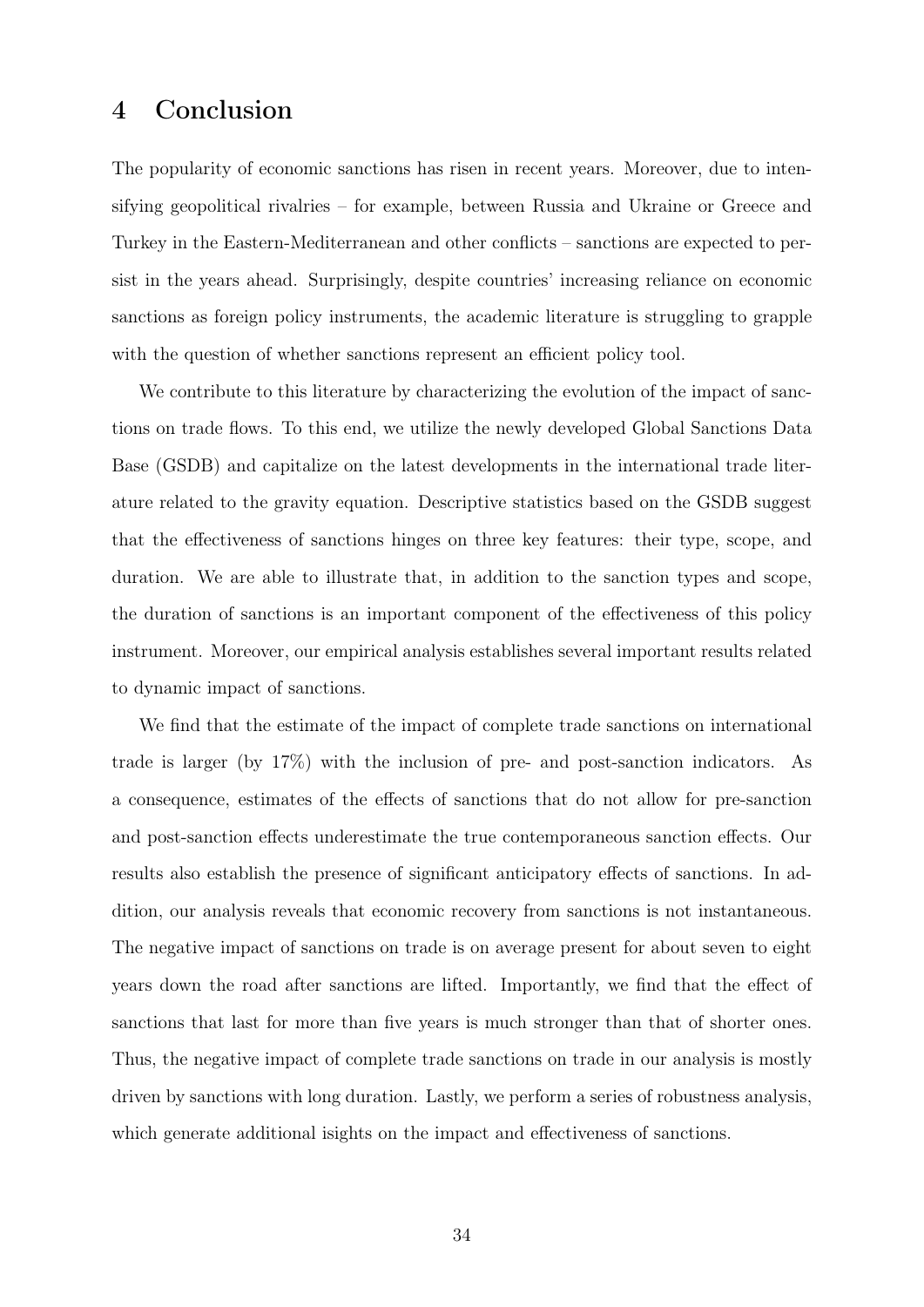# References

- <span id="page-35-2"></span>Afesorgbor, Sylvanus K., "The Impact of Economic Sanctions on International Trade: How Do Threatened Sanctions Compare with Imposed Sanctions?," European Journal of Political Economy, 06 2018.
- <span id="page-35-15"></span>Agnosteva, Delina E., James E. Anderson, and Yoto V. Yotov, "Intra-national trade costs: Assaying regional frictions," European Economic Review, 2019, 112 (C), 32–50.
- <span id="page-35-0"></span>Ahn, P. Daniel and Rodney D. Ludema, "The Sword and the Shield: The Economics of Targeted Sanctions," Manuscript, 2018.
- <span id="page-35-5"></span>Anderson, James E., "A Theoretical Foundation for the Gravity Equation," American Economic Review, 1979, 69 (1), 106–116.
- <span id="page-35-12"></span> $\Box$ , "The Gravity Model," Annual Review of Economics, 2011, 3, 133–160.
- <span id="page-35-14"></span>and Eric van Wincoop, "Gravity with Gravitas: A Solution to the Border Puzzle," American Economic Review, 2003, 93 (1), 170–192.
- <span id="page-35-9"></span>- and Eric van Wincoop, "Trade Costs," Journal of Economic Literature, 2004, 42 (3), 691–751.
- <span id="page-35-11"></span>Anderson, James E. and Yoto Yotov, "Short Run Gravity," Journal of International Economics, 2020, 126, September.
- <span id="page-35-4"></span>Arkolakis, Costas, Arnaud Costinot, and Andrés Rodríguez-Clare, "New Trade Models, Same Old Gains?," American Economic Review, 2012, 102 (1), 94–130.
- <span id="page-35-6"></span>Armington, Paul S., "A Theory of Demand for Products Distinguished by Place of Production," IMF Staff Papers, 1969, 16, 159–176.
- <span id="page-35-13"></span>Baier, Scott L. and Jeffrey H. Bergstrand, "Do Free Trade Agreements Actually Increase Members' International Trade?," Journal of International Economics, 2007,  $71(1), 72-95.$
- <span id="page-35-7"></span>Baldwin, Richard E. and Daria Taglioni, "Gravity for Dummies and Dummies for Gravity Equations," NBER Working Paper No. 12516, 2006.
- <span id="page-35-8"></span>Bergstrand, Jeffrey H., "The Gravity Equation in International Trade: Some Microeconomic Foundations and Empirical Evidence," Review of Economics and Statistics, 1985, 67 (3), 474–481.
- <span id="page-35-1"></span>Besedes, Tibor, Stefan Goldbach, and Volker Nitsch, "Cheap Talk? Financial Sanctions and Non-Financial Activity," Manuscript, 2018.
- <span id="page-35-3"></span>Bolks, Sean M. and Dina Al-Sowayel, "How Long Do Economic Sanctions Last? Examining the Sanctioning Process through Duration," Political Research Quarterly, 2000, 53 (2), 241–265.
- <span id="page-35-10"></span>Caliendo, Lorenzo and Fernando Parro, "Estimates of the Trade and Welfare Effects of NAFTA," Review of Economic Studies, 2015, 82 (1), 1–44.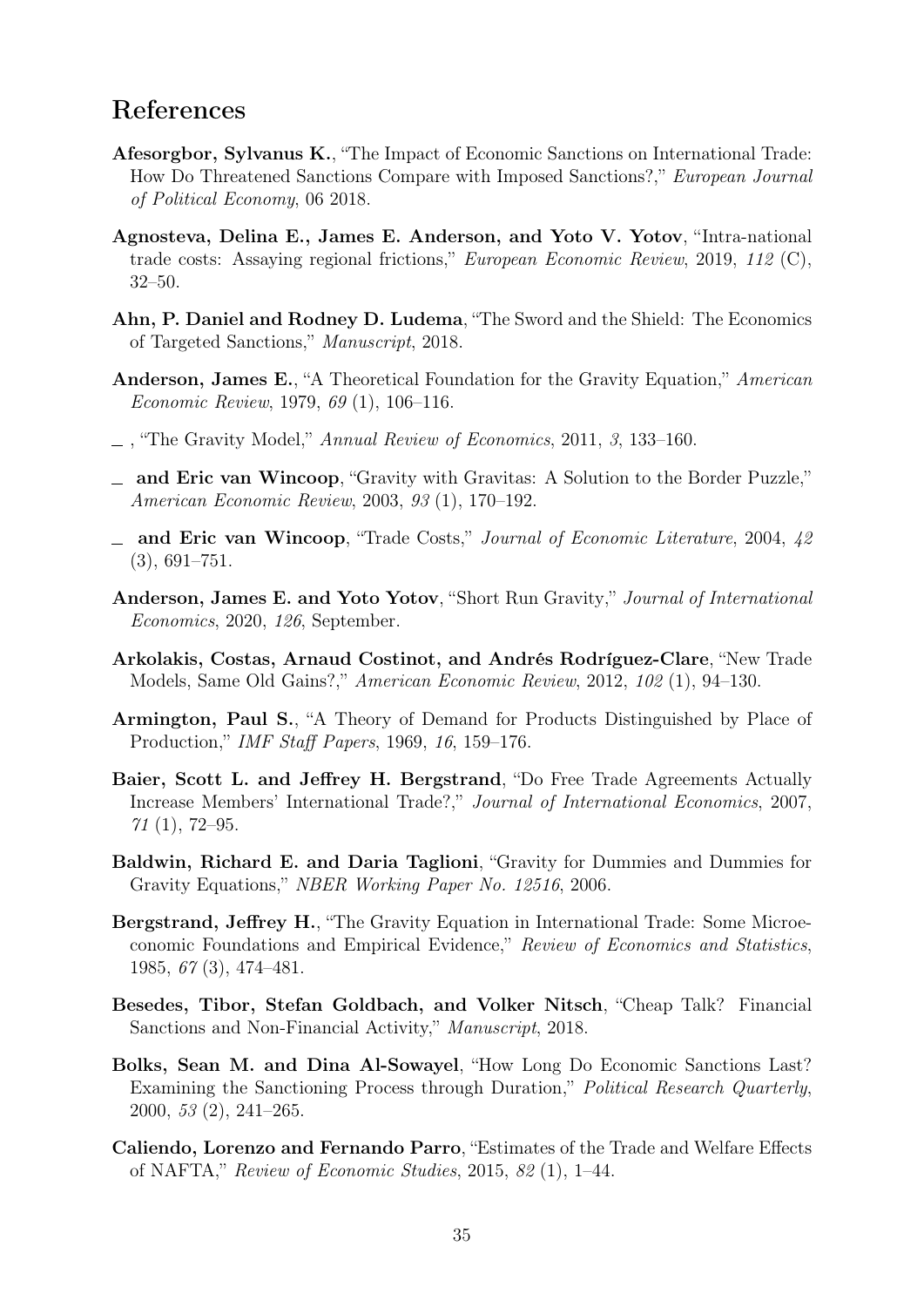- <span id="page-36-6"></span>Caruso, Raul, "The Impact of International Economic Sanctions on Trade - An Empirical Analysis," University Library of Munich, Germany, 2003.
- <span id="page-36-10"></span>Chaney, Thomas, "Distorted Gravity: The Intensive and Extensive Margins of International Trade," American Economic Review, 2008, 98 (4), 1707–1721.
- <span id="page-36-12"></span>Cheng, I-Hui and Howard J. Wall, "Controlling for Heterogeneity in Gravity Models of Trade and Integration," Federal Reserve Bank of St. Louis Review, 2005, 87 (1), 49–63.
- <span id="page-36-13"></span>Costinot, Arnaud and Andrés Rodríguez-Clare, "Trade Theory with Numbers: Quantifying the Consequences of Globalization," Chapter 4 in the Handbook of International Economics Vol. 4, eds. Gita Gopinath, Elhanan Helpman, and Kenneth S. Rogoff, Elsevier Ltd., Oxford, 2014, pp. 197–261.
- <span id="page-36-11"></span>, Dave Donaldson, and Ivana Komunjer, "What Goods Do Countries Trade? A Quantitative Exploration of Ricardo's Ideas," Review of Economic Studies, 2012, 79 (2), 581–608.
- <span id="page-36-5"></span>Crozet, Matthieu and Julian Hinz, "Friendly Fire - The Trade Impact of the Russia Sanctions and Counter-Sanctions," Kiel Working Papers 2059, Kiel Institute for the World Economy (Ifw), 2016.
- <span id="page-36-4"></span>David, George A. Lopez Cortright and Elizabeth S. Rogers, "Targeted Financial Sanctions: Smart Sanctions That Do Work," in David Cortright and George Lopez., eds., Smart Sanctions, Rowman & Littlefield, 2002.
- <span id="page-36-8"></span>Dizaji, Sajjad Faraji and Peter A. G. van Bergeijk, "Potential Early Phase Success and Ultimate Failure of Economic Sanctions: A VAR Approach with an Application to Iran," Journal of Peace Research, 2013, 50 (6), 721–736.
- <span id="page-36-7"></span>Dorussen, Han and Jongryn Mo, "Ending Economic Sanctions: Audience Costs and Rent-Seeking as Commitment Strategies," Journal of Conflict Resolution, 2001, 45 (4), 395–426.
- <span id="page-36-1"></span>Drezner, Daniel W., "Sanctions Sometimes Smart: Targeted Sanctions in Theory and Practice," International Studies Review, 03 2011, 13 (1), 96–108.
- <span id="page-36-3"></span>Drury, A. Cooper, How and Whom the US President Sanctions: A Time-series Crosssection Analysis of US Sanction Decisions and Characteristics, London: Palgrave Macmillan UK,
- <span id="page-36-0"></span>, "Sanctions as Coercive Diplomacy: The US President's Decision to Initiate Economic Sanctions," Political Research Quarterly, 2001, 54 (3), 485–508.
- <span id="page-36-2"></span>Eaton, J. and M. Engers, "Sanctions," Journal of Political Economy, 1992, 100(5), 899–928.
- <span id="page-36-9"></span>Eaton, Jonathan and Samuel Kortum, "Technology, Geography and Trade," Econometrica, 2002, 70 (5), 1741–1779.
- <span id="page-36-14"></span>Egger, Peter and Sergey Nigai, "Energy Demand and Trade in General Equilibrium," Environmental and Resource Economics, Feb 2015, 60 (2), 191–213.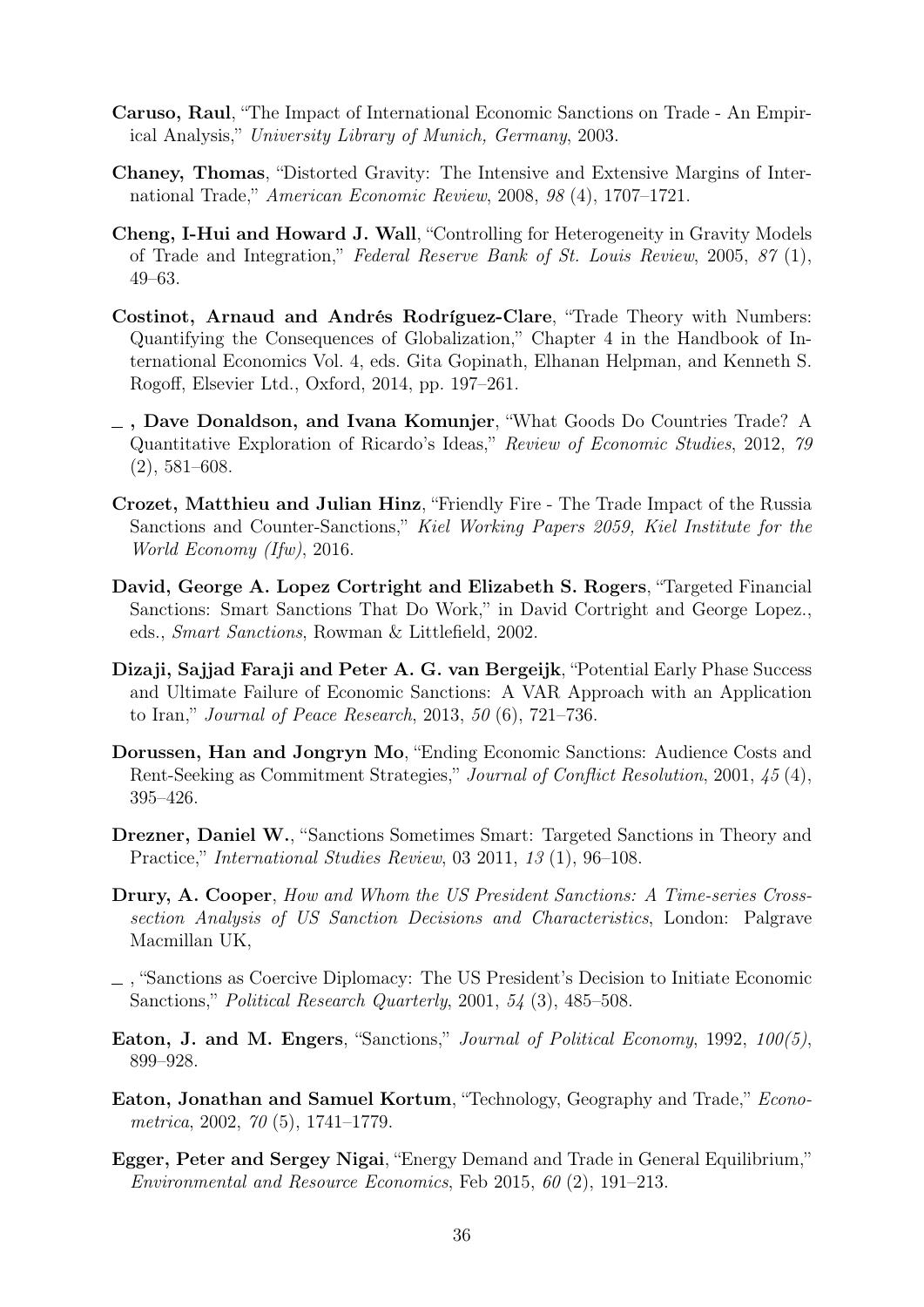- <span id="page-37-7"></span>Egger, Peter, Mario Larch, and Yoto V. Yotov, "Structural Gravity with Interval Data: Revisiting the Impact of Free Trade Agreements," Manuscript, 2020.
- <span id="page-37-9"></span>Eichengreen, Barry and Douglas A. Irwin, "The Slide to Protectionism in the Great Depression: Who Succumbed and Why?," NBER Working Paper 15142, 2009.
- <span id="page-37-5"></span>Felbermayr, Gabriel, Aleksandra Kirilakha, Constantinos Syropoulos, Erdal Yalcin, and Yoto V. Yotov, "The Global Sanctions Data Base," School of Economics Working Paper Series 2020-2, LeBow College of Business, Drexel University., 2020.
- <span id="page-37-0"></span>, Constantinos Syropoulos, Erdal Yalcin, and Yoto Yotov, "On the Heterogeneous Effects of Sanctions on Trade and Welfare: Evidence from the Sanctions on Iran and a New Database," School of Economics Working Paper Series 2020-4, LeBow College of Business, Drexel University May 2020.
- <span id="page-37-1"></span>Galtung, Johan, "On the Effects of International Economic Sanctions, With Examples from the Case of Rhodesia," World Politics, 1967, 19 (3), 378–416.
- <span id="page-37-12"></span>Gurevich, Tamara and Peter Herman, "The Dynamic Gravity Dataset: 1948-2016," USITC Working Paper 2018-02-A, 2018.
- <span id="page-37-10"></span>Head, Keith and Thierry Mayer, "Gravity Equations: Workhorse, Toolkit, and Cookbook," Chapter 3 in the Handbook of International Economics Vol. 4, eds. Gita Gopinath, Elhanan Helpman, and Kenneth S. Rogoff, Elsevier Ltd., Oxford, 2014, pp. 131–195.
- <span id="page-37-8"></span>Hufbauer, Gary C. and Barbara Oegg, "The Impact of Economic Sanctions on US Trade: Andrew Rose's Gravity Model," Peterson Institute for International Economics, 2003.
- <span id="page-37-2"></span>, Jeffrey J. Schott, Kimberly A. Elliott, and Barbara Oegg, "Economic Sanctions Reconsidered," (3rd edition). Washington, DC: Peterson Institute for International Economics., 2007.
- <span id="page-37-3"></span>Kaempfer, William H. and Anton D. Lowenberg, "The Political Economy of Economic Sanctions," Handbook of Defense Economics, edited by T. Sandler and K. Hartley, 2007, 2.
- <span id="page-37-6"></span>Kirilakha, Aleksandra, Gabriel Felbermayr, Constantinos Syropoulos, Erdal Yalcin, and Yoto V. Yotov, "The Global Sanctions Data Base: An Update to Include the Years of the Trump Presidency," in the Research Handbook on Economic Sanctions, Edited by Peter A.G. van Bergeijk, 2021.
- <span id="page-37-4"></span>Kirshner, Jonathan, "The Microfoundations of Economic Sanctions," Security Studies,  $2007, 6(3), 32-64.$
- <span id="page-37-13"></span>Kohl, Tristan, "In and out of the penalty box: U.S. sanctions and their effects on international trade," in the Research Handbook on Economic Sanctions, Edited by Peter A.G. van Bergeijk, 2021.
- <span id="page-37-11"></span>Krugman, Paul R., "Increasing Returns, Monopolistic Competition and International Trade," Journal of International Economics, 1979, 9 (4), 469–479.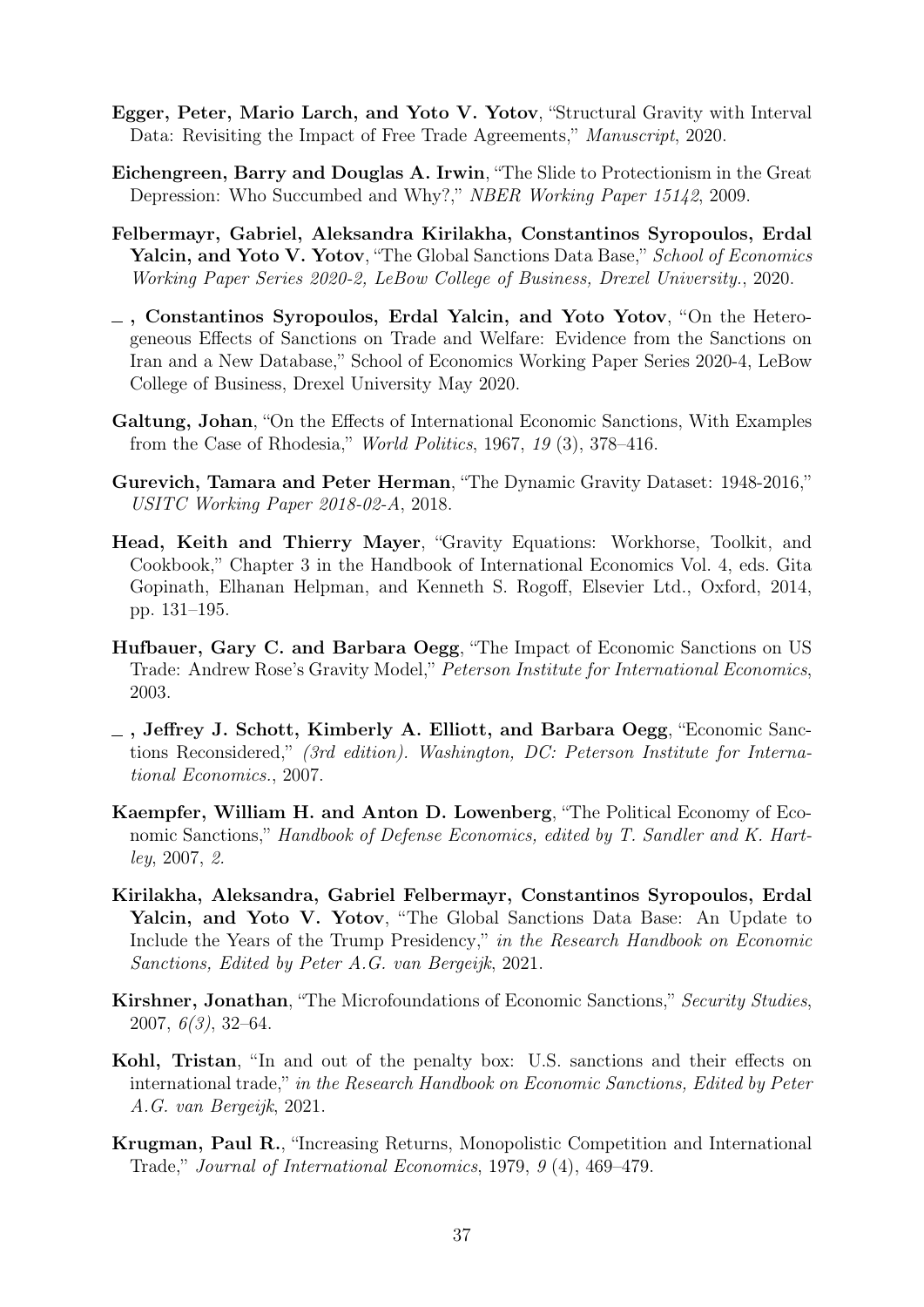- <span id="page-38-1"></span>Krustev, Valentin L. and T. Clifton Morgan, "Ending Economic Coercion: Domestic Politics and International Bargaining," Conflict Management and Peace Science, 2011, 28 (4), 351–376.
- <span id="page-38-10"></span>Kwon, Ohyun, Constantinos Syropoulos, and Yoto V. Yotov, "Pain and Gain: The Short- and Long-run Effects of Economic Sanctions on Growth," Manuscript, Drexel University 2020.
- <span id="page-38-7"></span>Lektzian, David and Mark Souva, "Institutions and International Cooperation: An Event History Analysis of the Effects of Economic Sanctions," Journal of Conflict Resolution, 2001, 45 (1).
- <span id="page-38-2"></span>Lektzian, David and Mark Souva, "The Economic Peace Between Democracies: Economic Sanctions and Domestic Institutions," Journal of Peace Research, 2003, 40 (6), 641–660.
- <span id="page-38-3"></span> $\Box$  and  $\Box$ , "An Institutional Theory of Sanctions Onset and Success," Journal of Conflict Resolution, 2007, 51 (6), 848–871.
- <span id="page-38-9"></span>McGillivray, Fiona and Allan C. Stam, "Political Institutions, Coercive Diplomacy, and the Duration of Economic Sanctions," The Journal of Conflict Resolution, 2004, 48 (2), 154–172.
- <span id="page-38-4"></span>Morgan, T.Clifton and Valerie L. Schwebach, "Fools Suffer Gladly: The Use of Economic Sanctions in International Crises," International Studies Quarterly, 1997, 41, 27–50.
- <span id="page-38-6"></span>Morrow, James D., Randolph M. Siverson, and Tressa E. Tabares, "The Political Determinants of International Trade: The Major Powers, 1907-90," The American Political Science Review, 1998, 92 (3), 649–661.
- <span id="page-38-8"></span>North, Douglass C., Institutions, Institutional Change and Economic Performance, Cambdridge (UK): Cambridge University Press, 1990.
- <span id="page-38-12"></span>Olivero, María Pía and Yoto V. Yotov, "Dynamic Gravity: Endogenous Country Size and Asset Accumulation," Canadian Journal of Economics, 2012, 45 (1), 64–92.
- <span id="page-38-5"></span>Pape, R.A., "Why Economic Sanctions Do Not Work," *International Security*, 1997, 22(2), 90–136.
- <span id="page-38-11"></span>Peksen, Dursun, "When Do Imposed Economic Sanctions Work? A Critical Review of the Sanctions Effectiveness Literature," Defence and Peace Economics, 2019, 30 (6), 635–647.
- <span id="page-38-0"></span>Renwick, Robin, "Economic Sanctions," International Affairs, Harvard University, Cambridge, MA., 1981.
- <span id="page-38-13"></span>Santos Silva, João M.C. and Silvana Tenreyro, "The Log of Gravity," Review of Economics and Statistics, 2006, 88 (4), 641–658.
- <span id="page-38-14"></span> $\Box$  and  $\Box$ , "Further Simulation Evidence on the Performance of the Poisson Pseudo-Maximum Likelihood Estimator," Economics Letters, 2011, 112 (2), 220–222.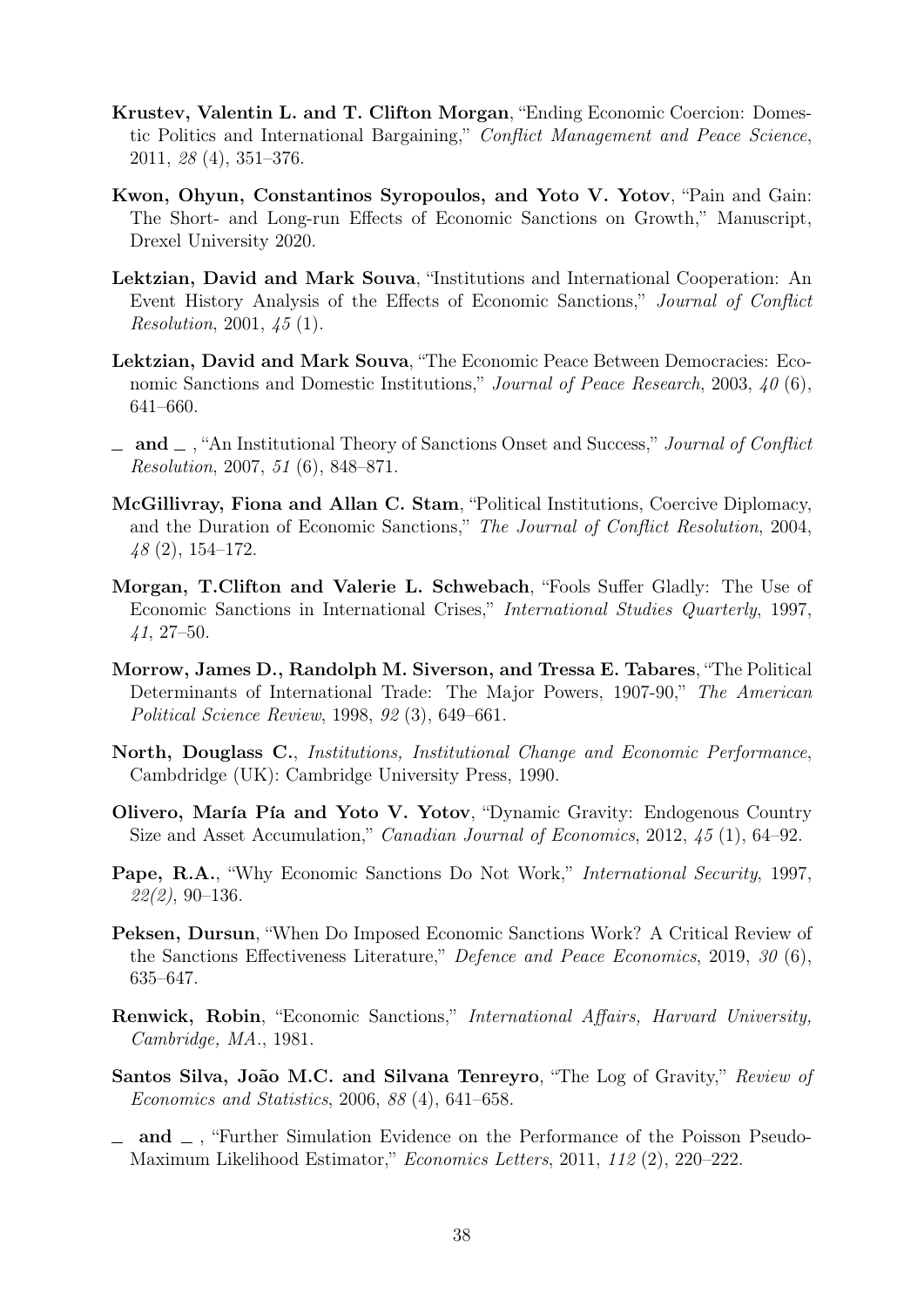- <span id="page-39-4"></span>Trefler, Daniel, "The Long and Short of the Canada-U.S. Free Trade Agreement," American Economic Review, 2004, 94 (4), 870–895.
- <span id="page-39-0"></span>Tsebelis, George, "Are Sanctions Effective? A Game-Theoretic Analysis," Journal of Conflict Resolution, 1990, 34, 3–28.
- <span id="page-39-2"></span>van Bergeijk, Peter A. G. and Charles van Marrewijk, "Why Do Sanctions Need Time to Work? Adjustment, Learning and Anticipation," Economic Modelling, 1995, 12 (2), 75–86.
- <span id="page-39-1"></span>Yang, Jiawen, Hossein Askari, J. Forrer, and Hildy Teegen, "US Economic Sanctions: An Empirical Study," The International Trade Journal, 2004, 18 (1), 23–62.
- <span id="page-39-3"></span>Yotov, Yoto V., Roberta Piermartini, Jose-Antonio Monteiro, and Mario Larch, An Advanced Guide to Trade Policy Analysis: The Structural Gravity Model, Geneva: UNCTAD and WTO, 2016.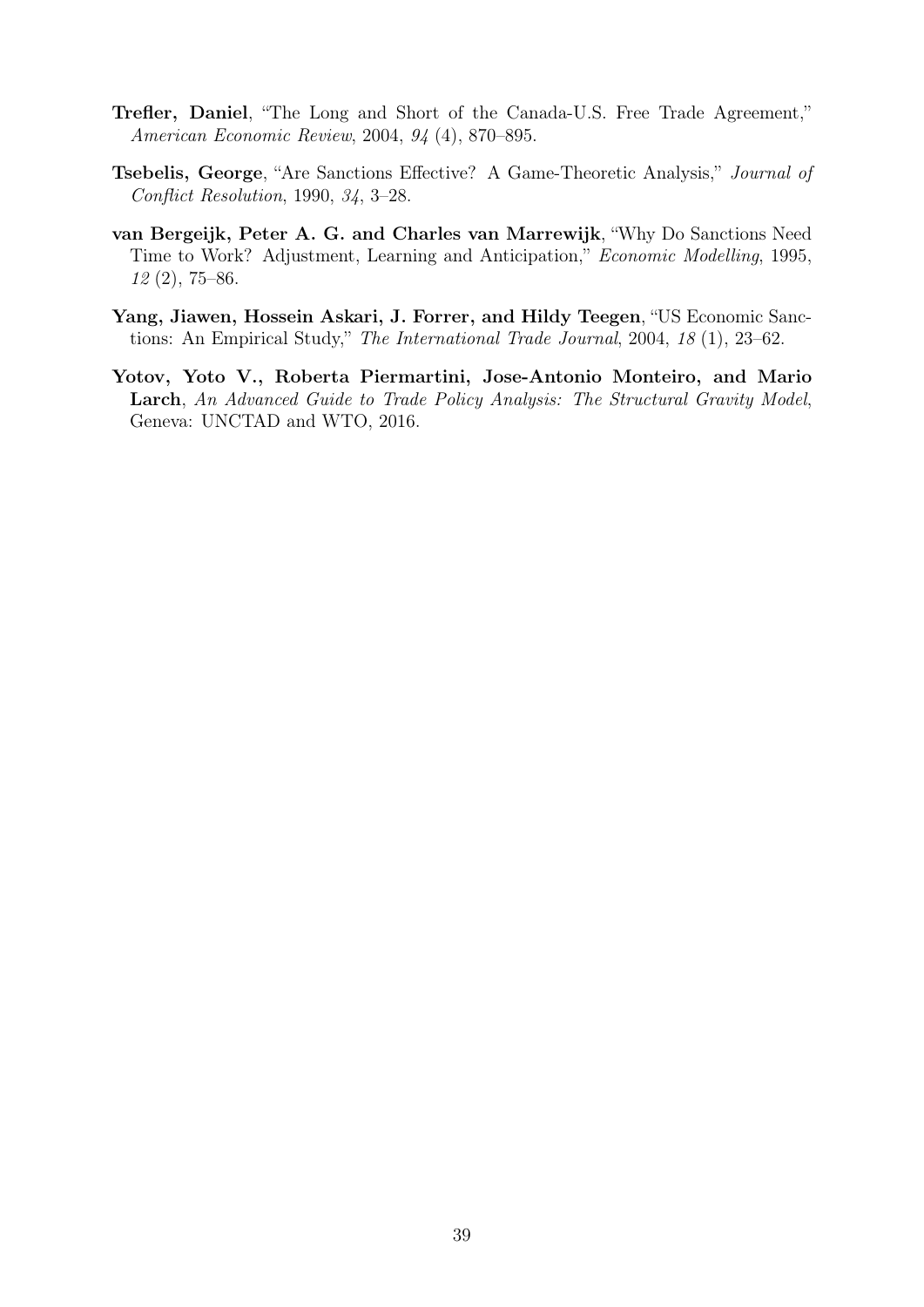# A Appendix: Additional Tables

This Appendix includes two additional tables. Table [A.1](#page-41-0) lists the ISO-3 Codes according to USITC, and Table [A.2](#page-47-0) lists the country pairs that have been involved in 20+ years sanctions.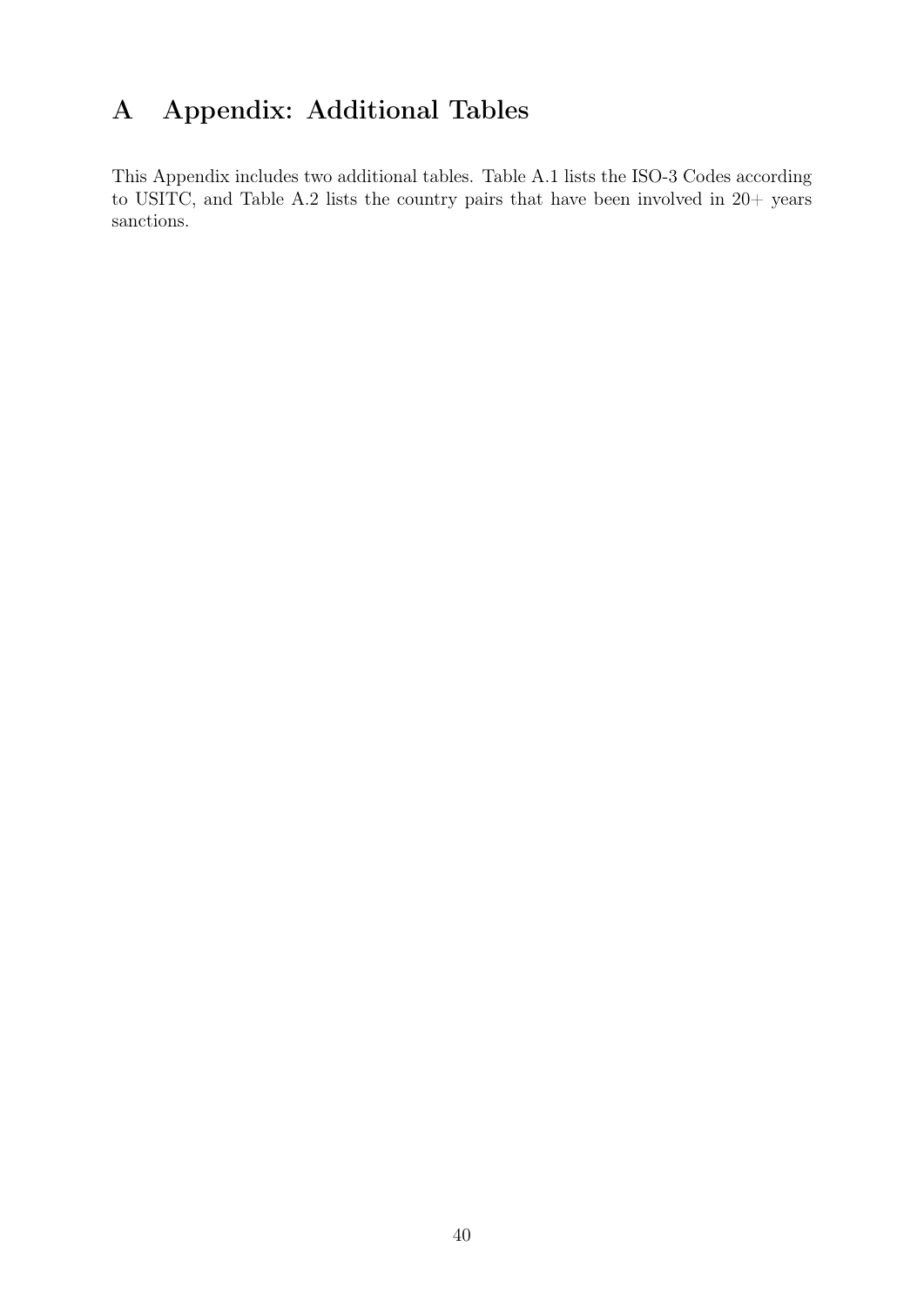<span id="page-41-0"></span>

| <b>Country Name</b>              | ISO-Code   | start | end  |
|----------------------------------|------------|-------|------|
| Afghanistan                      | <b>AFG</b> | 1948  | 2016 |
| Aland Islands                    | ALA        | 1948  | 2016 |
| Albania                          | ALB        | 1948  | 2016 |
| Algeria                          | <b>DZA</b> | 1962  | 2016 |
| American Samoa                   | <b>ASM</b> | 1948  | 2016 |
| Andorra                          | <b>AND</b> | 1948  | 2016 |
| Angola                           | <b>AGO</b> | 1975  | 2016 |
| Anguilla                         | AIA        | 1983  | 2016 |
| Antarctica                       | <b>ATA</b> | 1948  | 2016 |
| Antigua and Barbuda              | <b>ATG</b> | 1981  | 2016 |
| Argentina                        | ARG        | 1948  | 2016 |
| Armenia                          | ARM        | 1991  | 2016 |
| Aruba                            | <b>ABW</b> | 1986  | 2016 |
| Australia                        | <b>AUS</b> | 1948  | 2016 |
| Austria                          | <b>AUT</b> | 1948  | 2016 |
| Azerbaijan                       | AZE        | 1991  | 2016 |
| Bahamas, The                     | <b>BHS</b> | 1973  | 2016 |
| Bahrain                          | <b>BHR</b> | 1971  | 2016 |
| Bangladesh                       | <b>BGD</b> | 1971  | 2016 |
| <b>Barbados</b>                  | <b>BRB</b> | 1966  | 2016 |
| Belgium                          | <b>BEL</b> | 1948  | 2016 |
| <b>Belize</b>                    | <b>BLZ</b> | 1981  | 2016 |
| Bermuda                          | <b>BMU</b> | 1948  | 2016 |
| <b>Bhutan</b>                    | <b>BTN</b> | 1949  | 2016 |
| Bonaire, Sint Eustatius and Saba | <b>BES</b> | 2010  | 2016 |
| Byelorussian SSR                 | <b>BYS</b> | 1950  | 1990 |
| <b>Belarus</b>                   | <b>BLR</b> | 1991  | 2016 |
| <b>Bolivia</b>                   | <b>BOL</b> | 1948  | 2016 |
| Bosnia and Herzegovina           | BIH        | 1992  | 2016 |
| <b>Botswana</b>                  | <b>BWA</b> | 1966  | 2016 |
| Bouvet Island                    | <b>BVT</b> | 1948  | 2016 |
| Br. Antr. Terr                   | <b>BAT</b> | 1962  | 1979 |
| <b>Brazil</b>                    | BRA        | 1948  | 2016 |
| British Indian Ocean Ter.        | <b>IOT</b> | 1965  | 2016 |
| British Virgin Islands           | <b>VGB</b> | 1948  | 2016 |
| <b>Brunei</b>                    | <b>BRN</b> | 1984  | 2016 |
| Bulgaria                         | <b>BGR</b> | 1948  | 2016 |
| Upper Volta                      | <b>HVO</b> | 1960  | 1983 |
| Burkina Faso                     | <b>BFA</b> | 1984  | 2016 |
| Burma                            | <b>BUR</b> | 1948  | 1988 |
| Myanmar                          | <b>MMR</b> | 1989  | 2016 |
| Burundi                          | <b>BDI</b> | 1962  | 2016 |
| Cambodia                         | <b>KHM</b> | 1953  | 2016 |
| Cameroon                         | <b>CMR</b> | 1960  | 2016 |
| Canada                           | CAN        | 1948  | 2016 |
| Cape Verde                       | <b>CPV</b> | 1975  | 2016 |

Table A.1: List of Country ISO-3 Codes (Source: USITC)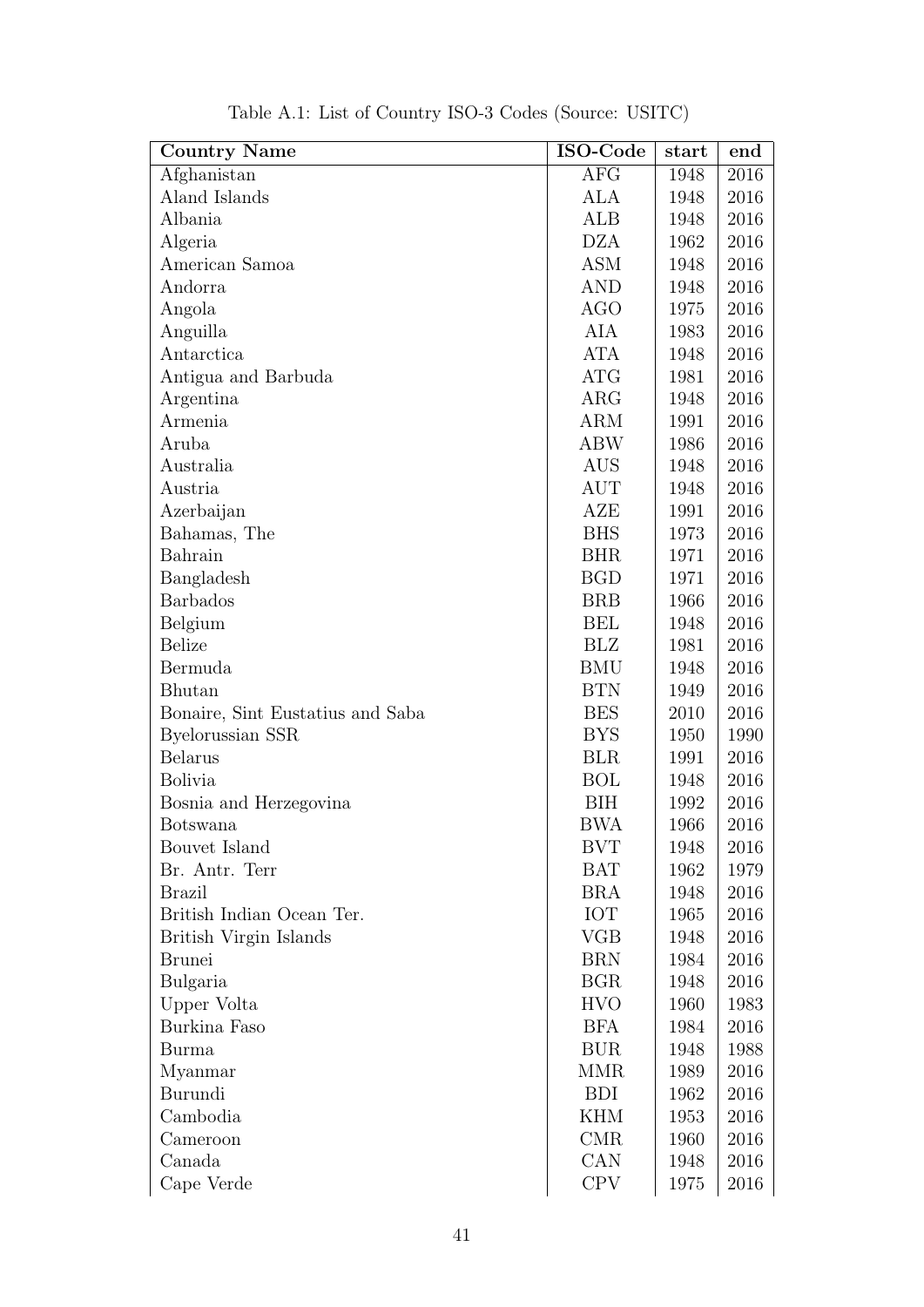| Cayman Islands                       | <b>CYM</b> | 1962 | 2016     |
|--------------------------------------|------------|------|----------|
| Central African Republic             | CAF        | 1960 | 2016     |
| Ceylon                               | LKA        | 1948 | 2016     |
| Chad                                 | <b>TCD</b> | 1960 | 2016     |
| Chile                                | <b>CHL</b> | 1948 | 2016     |
| China                                | <b>CHN</b> | 1948 | 2016     |
| Christmas Island                     | <b>CXR</b> | 1948 | 2016     |
| Cocos (Keeling) Islands              | CCK        | 1948 | 2016     |
| Colombia                             | COL        | 1948 | 2016     |
| Comoros                              | <b>COM</b> | 1975 | 2016     |
| Congo, Republic of the               | COG        | 1960 | 2016     |
| Congo, Democratic Republic of the    | COD        | 1960 | 2016     |
| Zaire                                | ZAR        | 1971 | 1997     |
| Cook Islands                         | COK        | 1965 | 2016     |
| Costa Rica                           | <b>CRI</b> | 1948 | 2016     |
| Cote d'Ivoire                        | <b>CIV</b> | 1960 | 2016     |
| Croatia                              | <b>HRV</b> | 1991 | 2016     |
| Cyprus                               | <b>CYP</b> | 1960 | 2016     |
| Cuba                                 | <b>CUB</b> | 1948 | 2016     |
| Curacao                              | <b>CUW</b> | 2010 | 2016     |
| Czechoslovakia                       | CSK        | 1948 | 1992     |
| Czech Republic                       | CZE        | 1993 | 2016     |
| Dahomey                              | <b>DHY</b> | 1960 | 1974     |
| Benin                                | <b>BEN</b> | 1975 | 2016     |
| Denmark                              | DNK        | 1948 | 2016     |
| Djibouti                             | DJI        | 1977 | 2016     |
| Dominica                             | <b>DMA</b> | 1967 | 2016     |
| Dominican Republic                   | <b>DOM</b> | 1948 | 2016     |
| East Timor                           | TMP        | 2002 | 2016     |
| Ecuador                              | ECU        | 1948 | 2016     |
| Egypt, Arab Rep.                     | EGY        | 1948 | 2016     |
| El Salvador                          | <b>SLV</b> | 1948 | 2016     |
| Equatorial Guinea                    | GNQ        | 1968 | 2016     |
| Eritrea                              | ERI        | 1993 | 2016     |
| Estonia                              | <b>EST</b> | 1991 | 2016     |
| Ethiopia (excludes Eritrea)          | <b>ETH</b> | 1948 | 2016     |
| Ethiopia (includes Eritrea)          | <b>ETF</b> | 1950 | 1992     |
| Faeroe Islands                       | <b>FRO</b> | 1948 | 2016     |
| Falkland Islands                     | <b>FLK</b> | 1948 | 2016     |
| Fiji                                 | FJI        | 1970 | 2016     |
| Finland                              | <b>FIN</b> | 1948 | 2016     |
| Federation of Rhodesia and Nyasaland | ZW1        | 1953 | 1963     |
| France                               | FRA        | 1948 | 2016     |
| French Guiana                        | <b>GUF</b> | 1948 | 2016     |
| French Polynesia                     | <b>PYF</b> | 1948 | 2016     |
| French Southern Territories          | ATF        | 1955 | 2016     |
| Gabon                                | GAB        | 1960 | 2016     |
| Gambia, The                          | <b>GMB</b> | 1965 | $2016\,$ |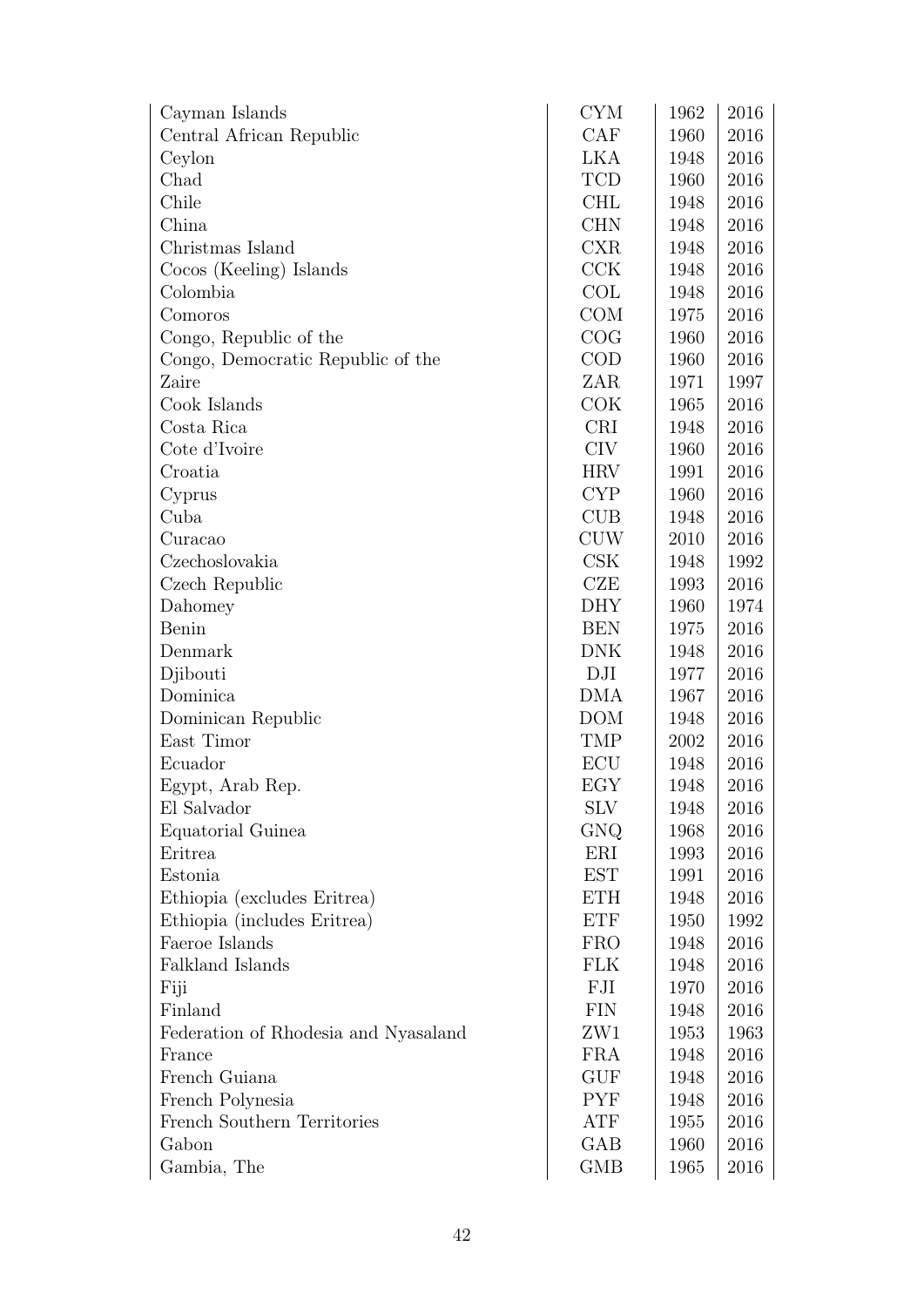| Gaza Strip                        | GAZ        | 1948 | 2016 |
|-----------------------------------|------------|------|------|
| Georgia                           | <b>GEO</b> | 1991 | 2016 |
| German Democratic Republic        | <b>DDR</b> | 1949 | 1990 |
| Germany                           | DEU        | 1948 | 2016 |
| Ghana                             | GHA        | 1957 | 2016 |
| Gibraltar                         | <b>GIB</b> | 1967 | 2016 |
| Greece                            | GRC        | 1948 | 2016 |
| Greenland                         | GRL        | 1948 | 2016 |
| Grenada                           | GRD        | 1967 | 2016 |
| Guadeloupe                        | <b>GLP</b> | 1948 | 2016 |
| Guam                              | <b>GUM</b> | 1948 | 2016 |
| Guatemala                         | <b>GTM</b> | 1948 | 2016 |
| Guernsey                          | GGY        | 1948 | 2016 |
| Guinea                            | <b>GIN</b> | 1958 | 2016 |
| Guinea-Bissau                     | <b>GNB</b> | 1974 | 2016 |
| Guyana                            | <b>GUY</b> | 1966 | 2016 |
| Haiti                             | <b>HTI</b> | 1948 | 2016 |
| Heard Island and McDonald Islands | <b>HMD</b> | 1948 | 2016 |
| Honduras                          | <b>HND</b> | 1948 | 2016 |
| Hong Kong                         | <b>HKG</b> | 1997 | 2016 |
| Hungary                           | <b>HUN</b> | 1948 | 2016 |
| Iceland                           | ISL        | 1948 | 2016 |
| India                             | <b>IND</b> | 1948 | 2016 |
| Indonesia                         | <b>IDN</b> | 1948 | 2016 |
| Iran                              | <b>IRN</b> | 1948 | 2016 |
| Iraq                              | <b>IRQ</b> | 1948 | 2016 |
| Ireland                           | IRL        | 1948 | 2016 |
| Isle of Man                       | IMN        | 1948 | 2016 |
| Israel                            | <b>ISR</b> | 1948 | 2016 |
| Italy                             | <b>ITA</b> | 1948 | 2016 |
| Jamaica                           | JAM        | 1962 | 2016 |
| Japan                             | <b>JPN</b> | 1948 | 2016 |
| Jersey                            | JEY        | 1948 | 2016 |
| Johnston Island                   | <b>JTN</b> | 1948 | 1986 |
| Kazakhstan                        | KAZ        | 1992 | 2016 |
| Kenya                             | <b>KEN</b> | 1963 | 2016 |
| Gilbert and Ellice Islands        | <b>GEL</b> | 1971 | 1978 |
| Kiribati                          | KIR        | 1979 | 2016 |
| Korea, North                      | <b>PRK</b> | 1948 | 2016 |
| Korea, South                      | <b>KOR</b> | 1948 | 2016 |
| Kosovo                            | <b>KSV</b> | 2008 | 2016 |
| Kuwait                            | <b>KWT</b> | 1961 | 2016 |
| Kyrgyzstan                        | KGZ        | 1992 | 2016 |
| Latvia                            | LVA        | 1991 | 2016 |
| Laos                              | <b>LAO</b> | 1949 | 2016 |
| Lebanon                           | <b>LBN</b> | 1948 | 2016 |
| Lesotho                           | <b>LSO</b> | 1966 | 2016 |
| Liberia                           | LBR        | 1948 | 2016 |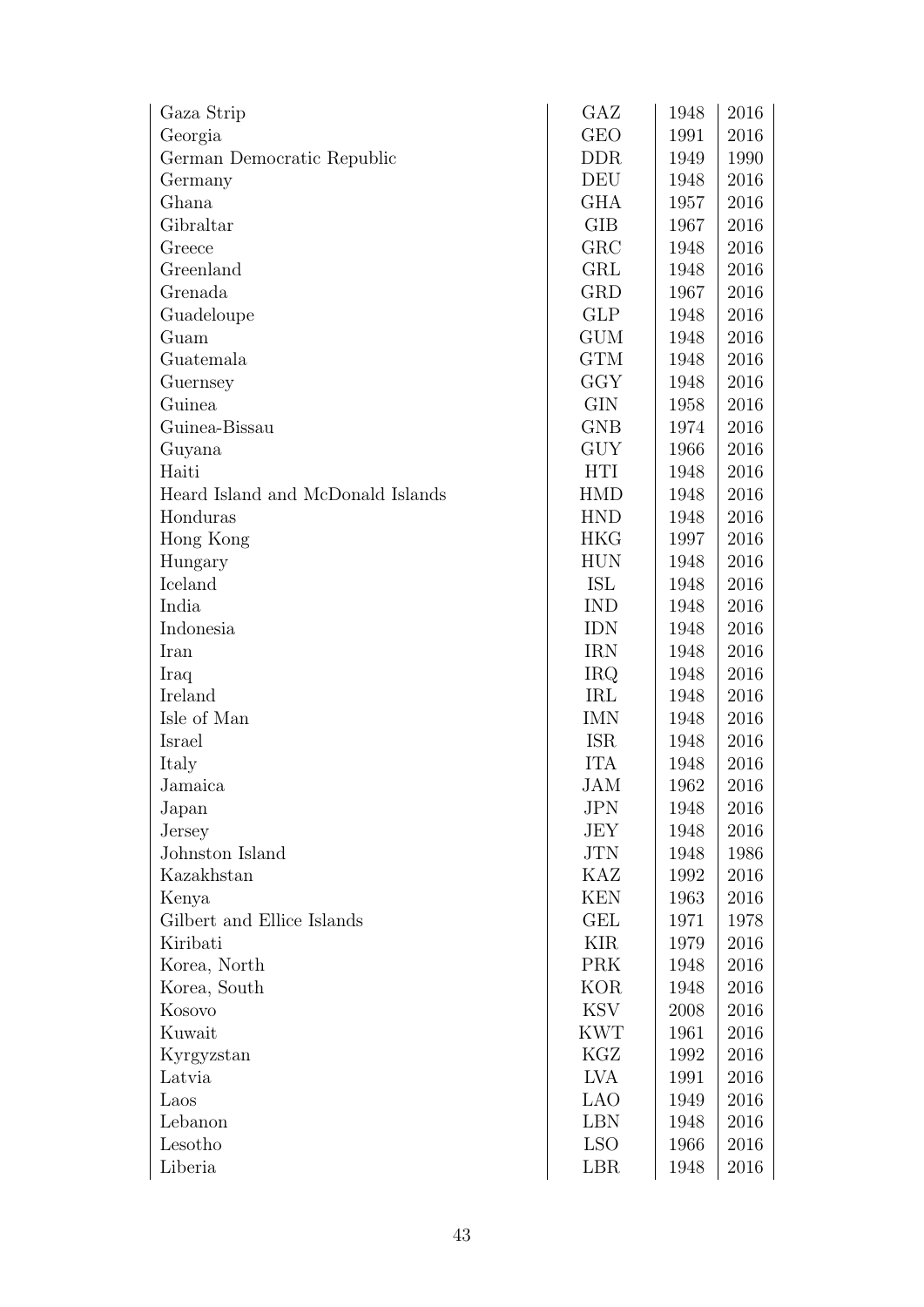| Libya                           | <b>LBY</b> | 1951 | 2016     |
|---------------------------------|------------|------|----------|
| Liechtenstein                   | LIE        | 1948 | 2016     |
| Lithuania                       | <b>LTU</b> | 1992 | 2016     |
| Luxembourg                      | <b>LUX</b> | 1948 | 2016     |
| Macao                           | MAC        | 1987 | 2016     |
| Macedonia                       | <b>MKD</b> | 1991 | 2016     |
| Malagasy Republic               | MDG        | 1960 | 2016     |
| Malawi                          | <b>MWI</b> | 1964 | 2016     |
| Malaya                          | <b>MYS</b> | 1957 | 2016     |
| Maldives                        | <b>MDV</b> | 1965 | 2016     |
| Mali                            | MLI        | 1960 | 2016     |
| Malta                           | <b>MLT</b> | 1964 | 2016     |
| Marshall Islands                | <b>MHL</b> | 1986 | 2016     |
| Martinique                      | <b>MTQ</b> | 1948 | 2016     |
| Mauritania                      | <b>MRT</b> | 1960 | 2016     |
| Mauritius                       | <b>MUS</b> | 1968 | 2016     |
| Mayotte                         | <b>MYT</b> | 1948 | 2016     |
| Mexico                          | <b>MEX</b> | 1948 | 2016     |
| Micronesia, Federated States of | <b>FSM</b> | 1986 | 2016     |
| Midway Islands                  | <b>MID</b> | 1974 | 1986     |
| Moldova                         | <b>MDA</b> | 1992 | 2016     |
| Monaco                          | <b>MCO</b> | 1948 | 2016     |
| Mongolia                        | <b>MNG</b> | 1948 | 2016     |
| Montserrat                      | <b>MSR</b> | 1948 | 2016     |
| Montenegro                      | <b>MNE</b> | 2006 | 2016     |
| Morocco                         | MAR        | 1956 | 2016     |
| Mozambique                      | MOZ        | 1975 | 2016     |
| Muscat and Oman                 | <b>OMN</b> | 1948 | 2016     |
| Namibia                         | NAM        | 1990 | 2016     |
| Nauru                           | <b>NRU</b> | 1968 | 2016     |
| Nepal                           | <b>NPL</b> | 1948 | 2016     |
| Netherlands                     | <b>NLD</b> | 1948 | 2016     |
| Netherlands Antilles            | ANT        | 1948 | 2010     |
| Neutral Zone                    | NTZ        | 1974 | 1993     |
| New Caledonia                   | NCL        | 1998 | 2016     |
| New Zealand                     | NZL        | 1948 | $2016\,$ |
| Nicaragua                       | NIC        | 1948 | 2016     |
| Niger                           | <b>NER</b> | 1960 | 2016     |
| Nigeria                         | <b>NGA</b> | 1960 | $2016\,$ |
| Niue                            | NIU        | 1974 | 2016     |
| Norfolk Island                  | <b>NFK</b> | 1979 | $2016\,$ |
| Northern Marianas               | <b>MNP</b> | 1986 | 2016     |
| Norway                          | <b>NOR</b> | 1948 | 2016     |
| Pacific Islands Trust Territory | PCI        | 1974 | 1985     |
| Pakistan                        | PAK        | 1948 | 2016     |
| Palau                           | <b>PLW</b> | 1994 | $2016\,$ |
| Palestine                       | <b>PSE</b> | 1994 | 2016     |
| Panama                          | <b>PAN</b> | 1948 | 2016     |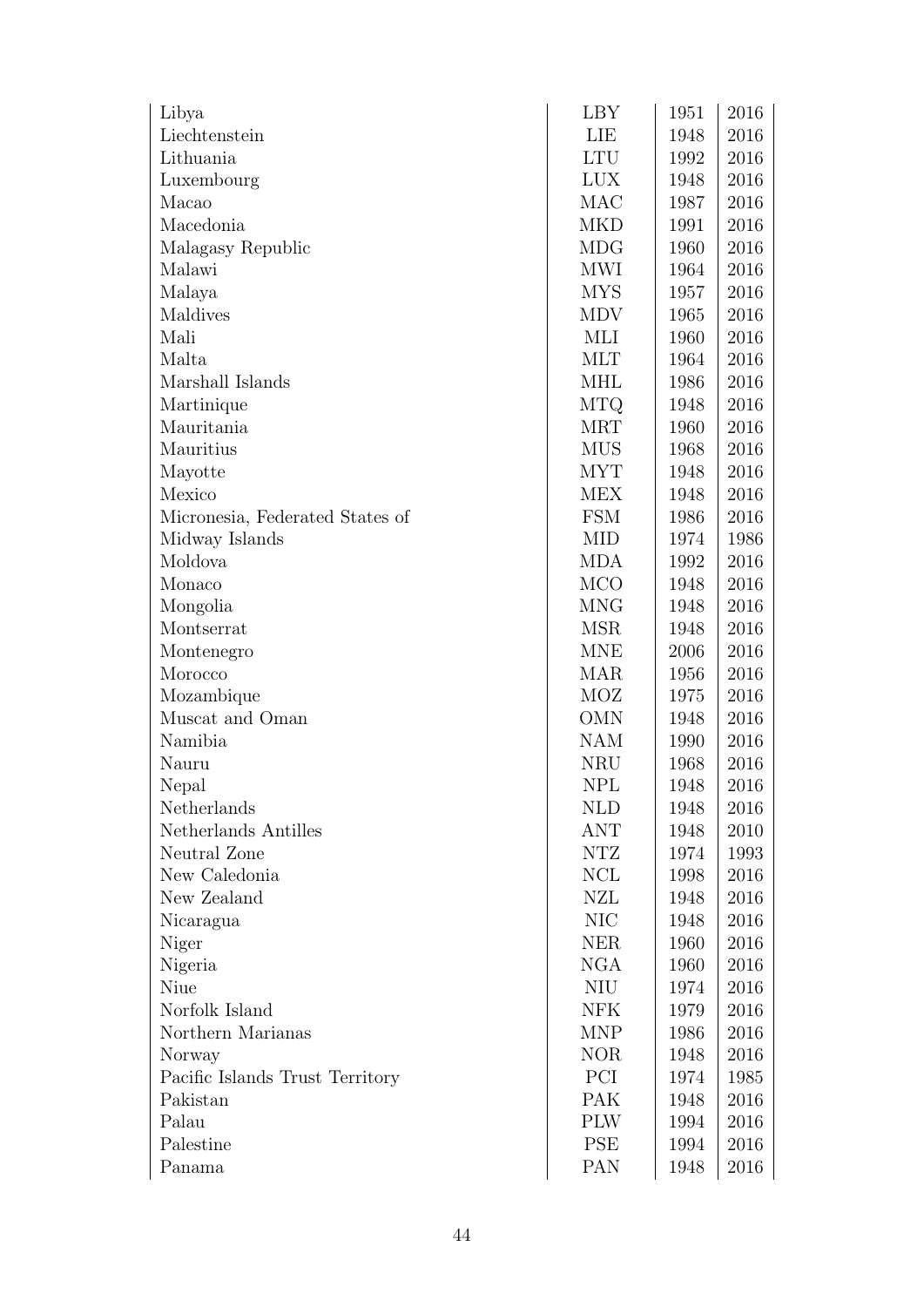| Former Panama Canal Zone                      | PCZ        | 1948 | 1980 |
|-----------------------------------------------|------------|------|------|
| Papua New Guinea                              | <b>PNG</b> | 1975 | 2016 |
| Paraguay                                      | <b>PRY</b> | 1948 | 2016 |
| Peru                                          | <b>PER</b> | 1948 | 2016 |
| Philippines                                   | PHL        | 1948 | 2016 |
| Pitcairn                                      | <b>PCN</b> | 1948 | 2016 |
| Poland                                        | POL        | 1948 | 2016 |
| Portugal                                      | PRT        | 1948 | 2016 |
| Puerto Rico                                   | PRI        | 1948 | 2016 |
| Qatar                                         | QAT        | 1971 | 2016 |
| Rhodesia                                      | <b>RHO</b> | 1965 | 1979 |
| Zimbabwe                                      | ZWE        | 1980 | 2016 |
| Reunion                                       | REU        | 1948 | 2016 |
| Romania                                       | <b>ROM</b> | 1948 | 2001 |
| Romania                                       | ROU        | 2002 | 2016 |
| Russia                                        | <b>RUS</b> | 1992 | 2016 |
| Rwanda                                        | <b>RWA</b> | 1962 | 2016 |
| Saint Barthelemy                              | <b>BLM</b> | 1948 | 2016 |
| Saint Helena, Ascension, and Tristan da Cunha | <b>SHN</b> | 1948 | 2016 |
| Saint Christopher-Nevis-Anguilla              | KN1        | 1967 | 1982 |
| Saint Kitts and Nevis                         | <b>KNA</b> | 1983 | 2016 |
| Saint Lucia                                   | <b>LCA</b> | 1967 | 2016 |
| Saint-Martin                                  | <b>MAF</b> | 1948 | 2016 |
| Saint Pierre and Miquelon                     | <b>SPM</b> | 1948 | 2016 |
| Saint Vincent                                 | <b>VCT</b> | 1969 | 2016 |
| San Marino                                    | <b>SMR</b> | 1948 | 2016 |
| Sao Tome and Principe                         | <b>STP</b> | 1975 | 2016 |
| Saudi Arabia                                  | SAU        | 1948 | 2016 |
| Senegal                                       | <b>SEN</b> | 1960 | 2016 |
| Seychelles                                    | <b>SYC</b> | 1976 | 2016 |
| Sierra Leone                                  | <b>SLE</b> | 1961 | 2016 |
| Sikkim                                        | SKM        | 1948 | 1977 |
| Singapore                                     | <b>SGP</b> | 1965 | 2016 |
| Sint Maarten                                  | SXM        | 2011 | 2016 |
| Slovakia                                      | <b>SVK</b> | 1993 | 2016 |
| Slovenia                                      | <b>SVN</b> | 1991 | 2016 |
| Solomon Islands                               | <b>SLB</b> | 1978 | 2016 |
| Somalia                                       | SOM        | 1960 | 2016 |
| South Africa                                  | ZAF        | 1948 | 2016 |
| South Georgia and South Sandwich Islands      | <b>SGS</b> | 1993 | 2016 |
| South Sudan                                   | <b>SSD</b> | 2011 | 2016 |
| Soviet Union                                  | SVU        | 1948 | 1991 |
| Spain                                         | ESP        | 1948 | 2016 |
| Sudan                                         | <b>SDN</b> | 1956 | 2016 |
| Suriname                                      | <b>SUR</b> | 1975 | 2016 |
| Svalbard and Jan Mayen Islands                | SJM        | 1948 | 2016 |
| Swaziland                                     | SWZ        | 1968 | 2016 |
| Sweden                                        | SWE        | 1948 | 2016 |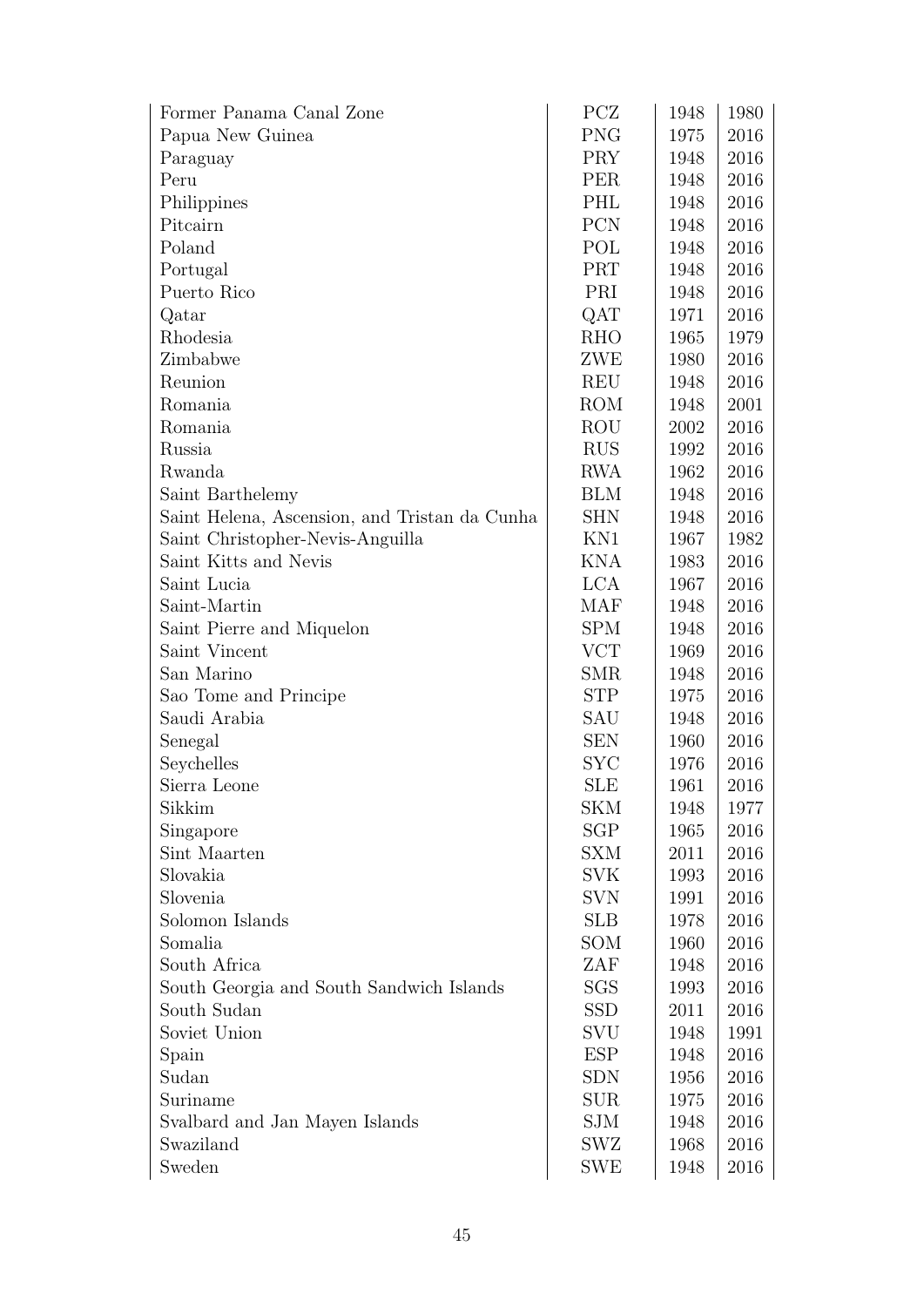| Switzerland                        | <b>CHE</b> | 1948 | 2016 |
|------------------------------------|------------|------|------|
| Syria                              | <b>SYR</b> | 1948 | 2016 |
| Taiwan                             | TWN        | 1948 | 2016 |
| Tanganyika                         | <b>TAN</b> | 1961 | 1963 |
| Tajikistan                         | TJK        | 1992 | 2016 |
| Tanzania                           | <b>TZA</b> | 1964 | 2016 |
| Thailand                           | <b>THA</b> | 1948 | 2016 |
| Togo                               | <b>TGO</b> | 1960 | 2016 |
| Tokelau                            | TKL        | 1948 | 2016 |
| Tonga                              | <b>TON</b> | 1970 | 2016 |
| Trinidad and Tobago                | <b>TTO</b> | 1962 | 2016 |
| Transjordan                        | JOR        | 1948 | 2016 |
| Tunisia                            | <b>TUN</b> | 1956 | 2016 |
| Turkey                             | TUR        | 1948 | 2016 |
| Turkmenistan                       | TKM        | 1992 | 2016 |
| Turks and Caicos Islands           | <b>TCA</b> | 1962 | 2016 |
| Tuvalu                             | <b>TUV</b> | 1978 | 2016 |
| Uganda                             | <b>UGA</b> | 1962 | 2016 |
| Ukraine                            | <b>UKR</b> | 1992 | 2016 |
| United Arab Emirates               | ARE        | 1971 | 2016 |
| United Kingdom                     | <b>GBR</b> | 1948 | 2016 |
| United States                      | <b>USA</b> | 1948 | 2016 |
| U.S. Minor Outlying Islands        | <b>UMI</b> | 1987 | 2016 |
| U.S. Miscellaneous Pacific Islands | <b>PUS</b> | 1974 | 1986 |
| U.S. Virgin Islands                | <b>VIR</b> | 1948 | 2016 |
| Uruguay                            | <b>URY</b> | 1948 | 2016 |
| Uzbekistan                         | UZB        | 1992 | 2016 |
| New Hebrides                       | <b>NHB</b> | 1974 | 1979 |
| Vanuatu                            | <b>VUT</b> | 1980 | 2016 |
| Vatican City                       | <b>VAT</b> | 1948 | 2016 |
| Venezuela                          | <b>VEN</b> | 1948 | 2016 |
| North Vietnam                      | VDR        | 1954 | 1976 |
| South Vietnam                      | VNM        | 1952 | 2016 |
| Wake Island                        | WAK        | 1974 | 1986 |
| Wallis and Futuna Islands          | WLF        | 1948 | 2016 |
| Western Samoa                      | WSM        | 1962 | 2016 |
| Spanish Sahara                     | <b>ESH</b> | 1976 | 2016 |
| Yemen, North                       | YEM        | 1948 | 2016 |
| Yemen, South                       | YMD        | 1967 | 1989 |
| Yugoslavia                         | YUG        | 1948 | 2002 |
| Serbia and Montenegro              | <b>SCG</b> | 2003 | 2005 |
| Serbia                             | <b>SRB</b> | 2006 | 2016 |
| Zambia                             | ZMB        | 1964 | 2016 |
| Zanzibar                           | <b>ZPM</b> | 1963 | 1963 |